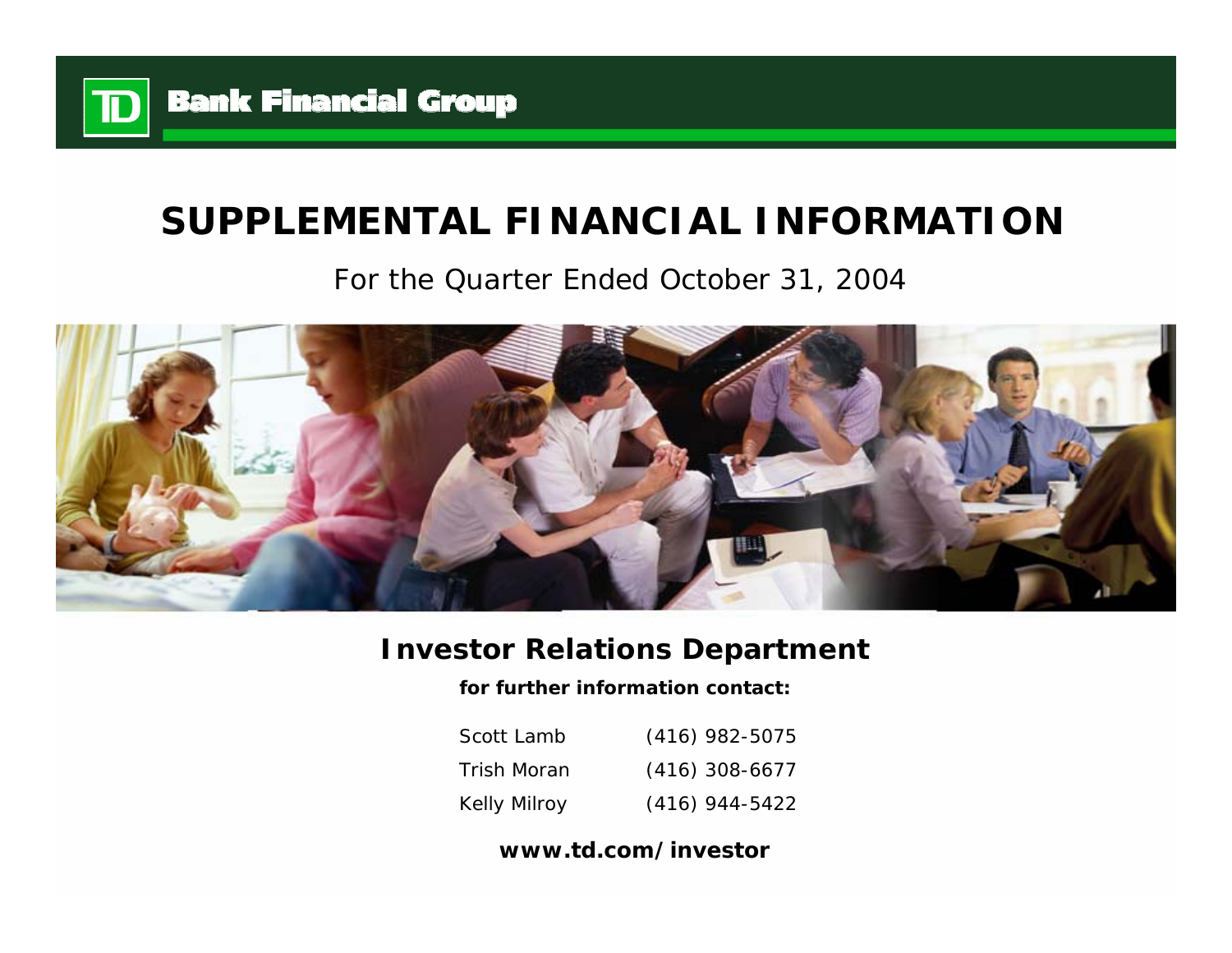

### **For the Quarter Ended October 31, 2004**

#### **How the Bank Reports**

The supplemental information contained in this package is designed to improve the readers' understanding of the TD Bank Financial Group's financial performance. This information should be used in conjunction with the quarterly financial statement to shareholders, which is prepared in accordance with Canadian generally accepted accounting principles (GAAP). The Bank refers to results prepared in accordance with GAAP as the " **reported basis**".

The Bank also utilizes earnings before the amortization of intangibles to assess each of its businesses and to measure overall Bank performance. To arrive at this measure, the Bank removes special items and the amortization of intangibles from reported basis earnings. The Bank views special items as transactions that are not part of the normal daily business operations and are therefore not indicative of underlying trends. Previously, the Bank reported operating cash basis earnings. Since the only distinction between operating cash basis and reported basis earnings, beginning in 2003, was the amortization of intangibles (as there were no special items), the Bank now refers to earnings before amortization of intangibles as it is a better description of this measure.

The majority of the Bank's intangible amortization relates to the Canada Trust acquisition in fiscal 2000. The Bank excludes the amortization of intangibles as this approach is how the Bank manages the businesses internally. Consequently, the Bank believes that earnings before amortization of intangibles provides the reader with an understanding of the Bank's results that can be consistently tracked from period to period.

As explained, earnings before amortization of intangibles is different from reported results determined in accordance with GAAP. Earnings before amortization of intangibles and related terms are not defined terms under GAAP and therefore may not be comparable to similar terms used by other issuers. A reconciliation between the Bank's earnings before amortization of intangibles and its reported results is provided on page 1.

#### **Segmented Information**

For management reporting purposes, the Bank's operations are organized into the following operating business segments: Personal and Commercial Banking, Wholesale Banking and Wealth Management. The Bank's other activities are grouped into the Corporate segment.

The Bank's management reporting process measures the performance of the segments based on our management structure and is not necessarily comparable with other financial services companies. Due to the complexity of the Bank, its management reporting model uses various estimates, assumptions, allocations and riskbased methodologies for funds transfer pricing, inter-segment revenues, income tax rates, capital, indirect expenses and cost transfers to measure business segment results. Transfer pricing of funds are generally applied at market rates. Inter-segment revenues are negotiated between each business segment and approximate the value provided by the distributing segment. Income tax expense or benefit is generally applied to each segment based on a statutory tax rate and may be adjusted for items and activities unique to each segment.

The Bank measures and evaluates the performance of each segment based on net income before amortization of intangibles, economic profit and return on invested capital. Each segment's invested capital represents the capital required for economic risks, including credit, market and operational risks, plus the purchased amounts of goodwill and intangible assets net of impairment write downs. Economic profit is net income applicable to common shareholders before amortization of intangibles, less a charge for the cost of invested capital.

Net interest income, primarily within Wholesale Banking, is calculated on a taxable equivalent basis (TEB), which means that the value of the non-taxable or taxexempt income (such as certain corporate dividends) is adjusted to its equivalent before tax value. Using TEB allows the Bank to measure income from all securities and loans consistently and makes for more meaningful comparison of net interest income with other financial services companies. The TEB adjustments are eliminated in the Corporate segment on page 8.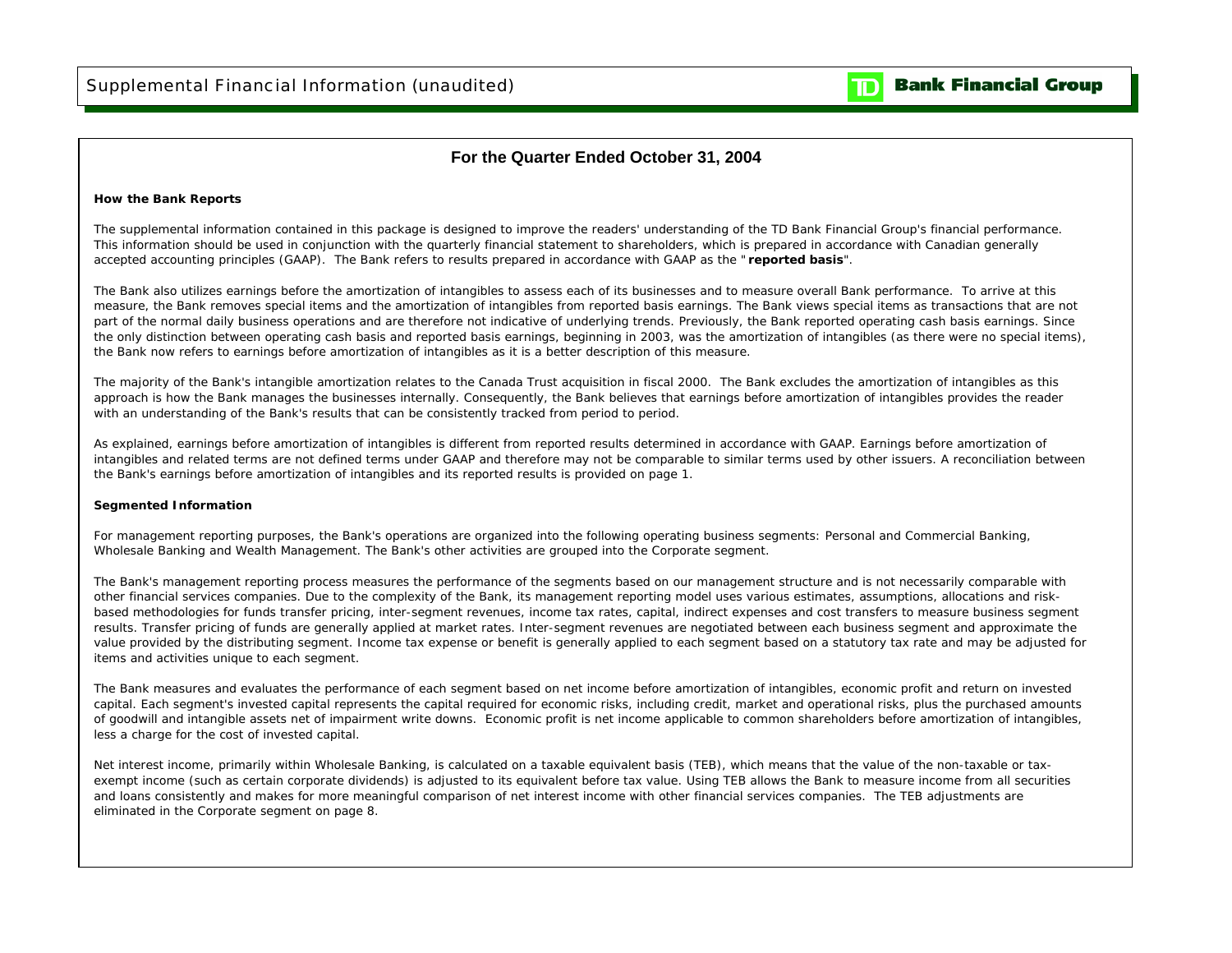

| For the Quarter Ended October 31, 2004<br><b>Table of Contents</b>         |                |  |
|----------------------------------------------------------------------------|----------------|--|
|                                                                            | Page           |  |
| <b>Highlights</b>                                                          | 1              |  |
| <b>Shareholder Value</b>                                                   | $\mathbf{2}$   |  |
| <b>Net Income</b>                                                          | 3              |  |
| <b>Performance Measures by Business Segment:</b>                           |                |  |
| - Total Bank                                                               | 4              |  |
| - Personal and Commercial Banking                                          | 5              |  |
| - Wealth Management                                                        | 6              |  |
| - Wholesale Banking                                                        | $\overline{7}$ |  |
| - Corporate                                                                | 8              |  |
| - Non-core Lending Portfolio                                               | 9              |  |
| <b>Balance Sheet</b>                                                       | 10             |  |
| Net Interest Income and Margin                                             | 11             |  |
| <b>Non-Interest Expenses</b>                                               | 12             |  |
| <b>Investment Securities Surplus (Deficit) Over Book</b>                   | 13             |  |
| <b>Intangibles and Goodwill</b>                                            | 13             |  |
| <b>Restructuring Costs</b>                                                 | 13             |  |
| Analysis of Change in Shareholders' Equity and Non-controlling Interest    | 14             |  |
| <b>Risk-Weighted Assets and Capital</b>                                    | 15             |  |
| <b>Loan Securitization</b>                                                 | 16             |  |
| Impaired Loans by Business Line and General Allowance                      | 17             |  |
| Analysis of Change in Gross Impaired Loans and Allowance for Credit Losses | 18             |  |

Certain comparative amounts have been reclassified to conform with current period presentation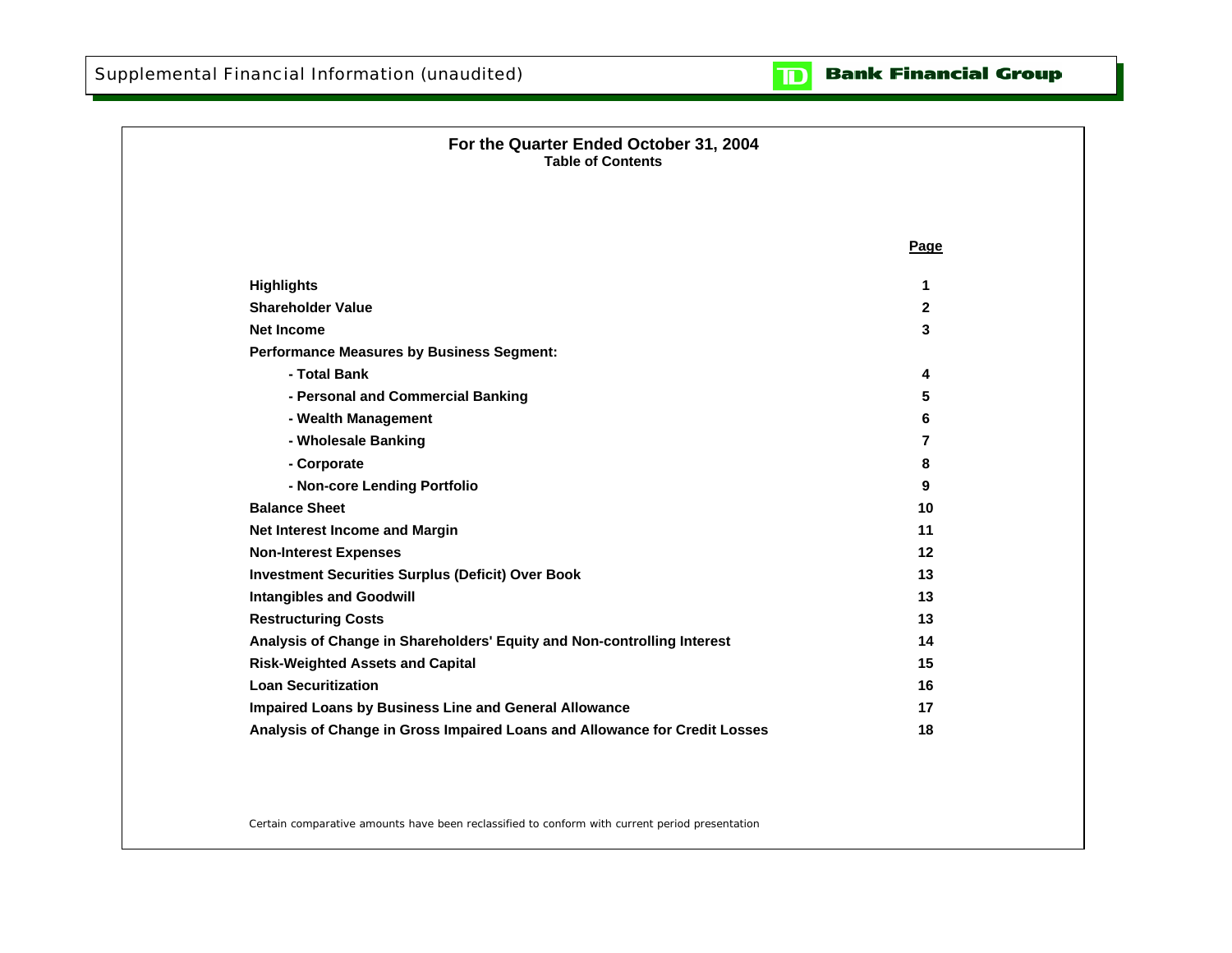## <span id="page-3-0"></span>**Highlights**

|                                                                     |                                      | <b>LINE</b>    |      |                |     | 2004  |                |                          |                |               |       | 2003 |                          |                | 2002                     |             |                | <b>Full Year</b>         |      |       |
|---------------------------------------------------------------------|--------------------------------------|----------------|------|----------------|-----|-------|----------------|--------------------------|----------------|---------------|-------|------|--------------------------|----------------|--------------------------|-------------|----------------|--------------------------|------|-------|
| <b>FOR THE PERIOD ENDED</b>                                         |                                      |                |      | Q4             |     | Q3    | Q <sub>2</sub> | Q1                       | Q4             |               | Q3    |      | Q2                       | Q1             | Q4                       | 2004        |                | 2003                     |      | 2002  |
| <b>Income Statement (\$millions)</b>                                |                                      |                |      |                |     |       |                |                          |                |               |       |      |                          |                |                          |             |                |                          |      |       |
| Net income applicable to common shareholders - reported basis       |                                      | -1             | -\$  | 595            | \$. | 565   | \$<br>490      | \$<br>582                | \$<br>480      | \$            | 480   | \$   | (295)                    | \$<br>324      | \$<br>(219)              | \$2,232     | \$             | 989                      | \$   | (160) |
| Amortization of intangible assets, net of tax                       |                                      | $\overline{2}$ |      | 92             |     | 99    | 107            | 179                      | 112            |               | 119   |      | 127                      | 133            | 156                      | 477         |                | 491                      |      | 634   |
| Gain on sale of mutual fund and custody business, net of tax        |                                      | 3              |      | $\blacksquare$ |     | Ĭ.    | $\blacksquare$ | $\overline{\phantom{a}}$ |                |               |       |      | $\overline{\phantom{a}}$ | $\blacksquare$ | $\overline{\phantom{a}}$ |             |                | $\overline{\phantom{a}}$ |      | (32)  |
| Net income applicable to common shareholders - before               |                                      |                |      |                |     |       |                |                          |                |               |       |      |                          |                |                          |             |                |                          |      |       |
| amortization of intangibles                                         |                                      | 4              |      | 687            |     | 664   | 597            | 761                      | 592            |               | 599   |      | (168)                    | 457            | (63)                     | 2,709       |                | 1,480                    |      | 442   |
| Preferred dividends                                                 |                                      | 5              |      | 17             |     | 19    | 21             | 21                       | 21             |               | 21    |      | 22                       | 23             | 23                       | 78          |                | 87                       |      | 93    |
| Net income - before amortization of intangibles <sup>1</sup>        |                                      | 6              | \$   | 704            | \$  | 683   | \$<br>618      | \$<br>782                | \$<br>613      | \$            | 620   | \$   | (146)                    | \$<br>480      | \$<br>(40)               | \$2,787     |                | \$1,567                  | \$   | 535   |
| Per common share and average number of shares                       |                                      |                |      |                |     |       |                |                          |                |               |       |      |                          |                |                          |             |                |                          |      |       |
| Basic net income - reported basis                                   |                                      | $\overline{7}$ | -\$  | .91            | S   | .87   | \$<br>.74      | \$<br>.89                | \$<br>.74      | \$            | .74   | \$   | (.46)                    | \$<br>.50      | \$<br>(.34)              | \$<br>3.41  | \$             | 1.52                     | \$   | (.25) |
|                                                                     | - before amortization of intangibles | 8              |      | 1.05           |     | 1.02  | .91            | 1.16                     | .91            |               | .92   |      | (.26)                    | .71            | (.10)                    | 4.14        | \$             | 2.28                     |      | .69   |
| Diluted net income - reported basis                                 |                                      | 9              |      | .90            |     | .86   | .74            | .88                      | .73            |               | .73   |      | (.46)                    | .50            | (.34)                    | 3.39        |                | 1.51                     |      | (.25) |
|                                                                     | - before amortization of intangibles | 10             |      | 1.04           |     | 1.01  | .90            | 1.15                     | .90            |               | .91   |      | (.26)                    | .70            | (.10)                    | 4.11        |                | 2.26                     |      | .68   |
| Average number of common shares outstanding - basic (millions)      |                                      | 11             |      | 653.5          |     | 653.1 | 656.8          | 654.8                    | 653.8          |               | 651.3 |      | 648.5                    | 645.6          | 643.3                    | 654.5       |                | 649.8                    |      | 641.0 |
|                                                                     | - diluted                            | 12             |      | 658.2          |     | 657.4 | 662.0          | 660.0                    | 658.3          |               | 655.3 |      | 652.2                    | 649.7          | 647.3                    | 659.4       |                | 653.9                    |      | 646.9 |
| <b>Balance sheet (\$billions)</b>                                   |                                      |                |      |                |     |       |                |                          |                |               |       |      |                          |                |                          |             |                |                          |      |       |
| <b>Total assets</b>                                                 |                                      | 13             | \$   | 311.0          | \$  | 309.2 | \$<br>312.3    | \$<br>316.2              | \$<br>273.5    | \$            | 302.2 | \$   | 321.7                    | \$<br>311.4    | \$278.0                  | \$311.0     | \$             | 273.5                    | \$   | 278.0 |
| Total common equity                                                 |                                      | 14             |      | 12.7           |     | 12.4  | 12.2           | 12.0                     | 11.6           |               | 11.4  |      | 11.1                     | 11.7           | 11.6                     | 12.7        |                | 11.6                     |      | 11.6  |
| Investment securities - surplus over book <sup>2</sup> (\$millions) |                                      | 15             |      | 418            |     | 321   | 405            | 412                      | 369            |               | 298   |      | 196                      | 131            | 224                      | 418         |                | 369                      |      | 224   |
| <b>Capital and Risk Metrics (\$billions)</b>                        |                                      |                |      |                |     |       |                |                          |                |               |       |      |                          |                |                          |             |                |                          |      |       |
| Risk-weighted assets                                                |                                      | 16             | - \$ | 100.3          | S.  | 99.7  | \$<br>102.3    | \$<br>110.1              | \$<br>108.2    | $\mathfrak s$ | 114.0 | \$   | 118.3                    | \$<br>121.1    | \$120.6                  | \$100.3     | $$\mathbb{S}$$ | 108.2                    | \$   | 120.6 |
| Tier 1 capital                                                      |                                      | 17             |      | 12.6           |     | 12.3  | 12.2           | 11.9                     | 11.3           |               | 11.1  |      | 10.4                     | 10.3           | 9.8                      | 12.6        |                | 11.3                     |      | 9.8   |
| Tangible common equity <sup>3</sup>                                 |                                      | 18             |      | 9.0            |     | 8.5   | 8.2            | 8.0                      | 7.4            |               | 7.2   |      | 6.7                      | 6.5            | 6.2                      | 9.0         |                | 7.4                      |      | 6.2   |
| Tier 1 capital ratio                                                |                                      | 19             |      | 12.6 %         |     | 12.3% | 11.9%          | 10.9%                    | 10.5%          |               | 9.7%  |      | 8.8%                     | 8.5%           | 8.1%                     | 12.6%       |                | 10.5%                    |      | 8.1%  |
| Total capital ratio                                                 |                                      | 20             |      | 16.9           |     | 16.8  | 16.4           | 15.5                     | 15.6           |               | 13.9  |      | 12.4                     | 11.8           | 11.6                     | 16.9        |                | 15.6                     |      | 11.6  |
| Tangible common equity as a percentage of RWA                       |                                      | 21             |      | 9.0            |     | 8.5   | 8.0            | 7.3                      | 6.9            |               | 6.3   |      | 5.7                      | 5.4            | 5.1                      | 9.0         |                | 6.9                      |      | 5.1   |
| After tax impact of 1% increase in interest rates on                |                                      |                |      |                |     |       |                |                          |                |               |       |      |                          |                |                          |             |                |                          |      |       |
| Common shareholders' equity (\$millions)                            |                                      | 22             | \$   | (124)          | \$  | (120) | \$<br>(40)     | \$<br>(32)               | \$<br>(13)     | Ŝ.            | (45)  | £    | (40)                     | \$<br>(27)     | \$<br>(40)               | \$<br>(124) | \$             | (13)                     | - \$ | (40)  |
| Annual net income (\$millions)                                      |                                      | 23             |      | (17)           |     | (14)  | (4)            | (9)                      | $\overline{4}$ |               | (10)  |      | (10)                     | (1)            | (5)                      | (17)        |                | $\overline{4}$           |      | (5)   |
| Net impaired loans (\$millions)                                     |                                      | 24             |      | (646)          |     | (617) | (567)          | (584)                    | (641)          |               | (643) |      | (742)                    | (661)          | (975)                    | (646)       |                | (641)                    |      | (975) |
| Net impaired loans as a % of net loans                              |                                      | 25             |      | (.5)%          |     | (.5)% | (.4)%          | (.5)%                    | (.5)%          |               | (.5)% |      | $(.6)$ %                 | (.5)%          | (.7)%                    | $(.5)$ %    |                | $(.5)$ %                 |      | (.7)% |
| Provision for credit losses as a % of net average loans             |                                      | 26             |      | (.22)          |     | (.05) | (.62)          | (.33)                    | (.27)          |               | .19   |      | .31                      | .34            | 2.84                     | (.30)       |                | .15                      |      | 2.24  |
| Rating of senior debt:<br>Moody's                                   |                                      | 27             |      | Aa3            |     | Aa3   | Aa3            | Aa3                      | Aa3            |               | Aa3   |      | АаЗ                      | Aa3            | Aa3                      | Aa3         |                | Aa3                      |      | Aa3   |
|                                                                     | Standard and Poor's                  | 28             |      | A+             |     | $A+$  | $A+$           | $A+$                     | $A+$           |               | $A+$  |      | $A+$                     | A+             | AA-                      | $A+$        |                | $A+$                     |      | AA-   |

 $1$  Excludes gain on sale of mutual fund record keeping and custody business

<sup>2</sup> Excludes debt security positions which are used as part of the Bank's Asset and Liability Management hedging activities and preferred shares that are hedged

<sup>3</sup> Tangible common equity is common shareholders' equity plus contributed surplus less net intangibles and goodwill

**Bank Financial Group** 

 $\overline{\mathbf{D}}$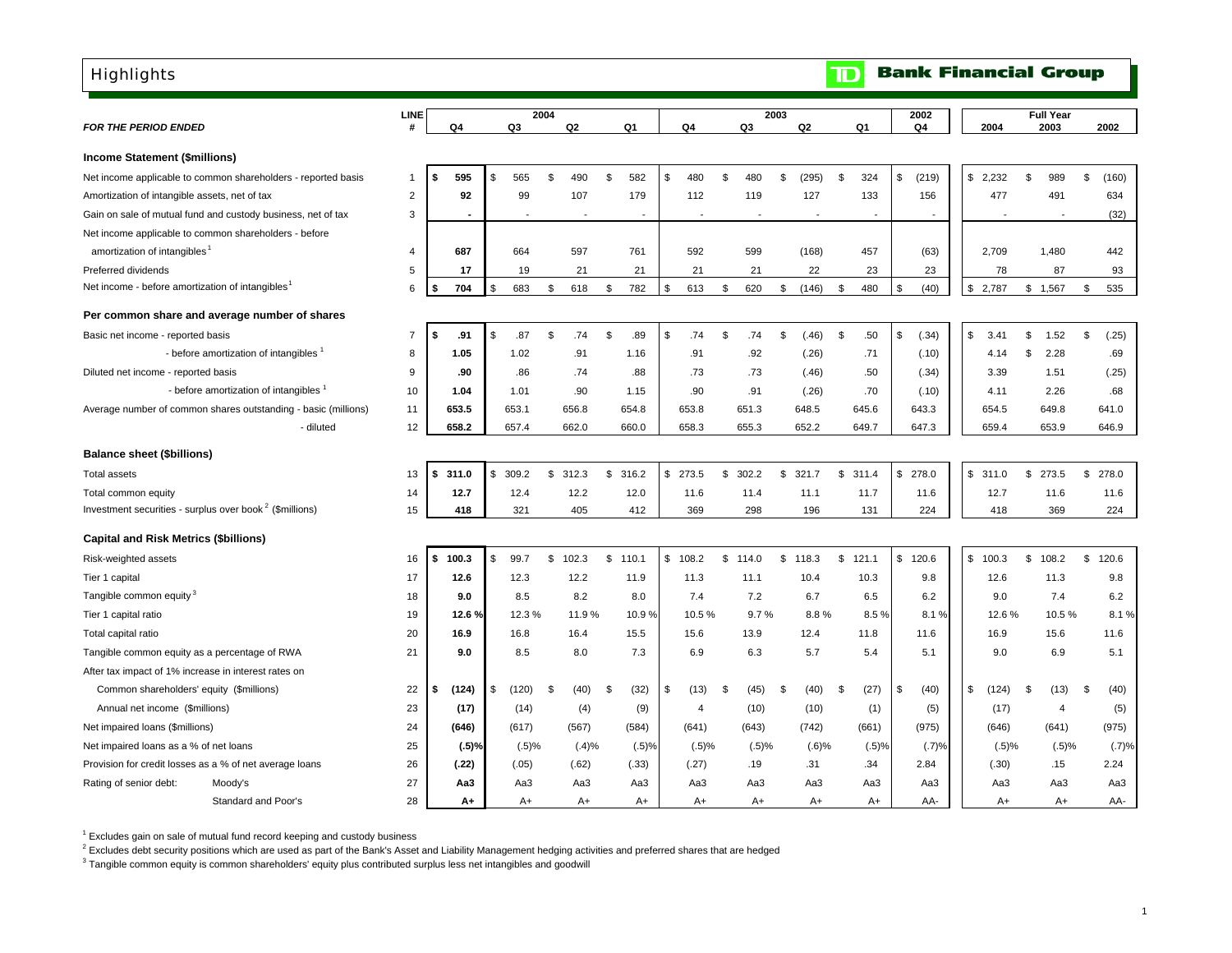#### <span id="page-4-0"></span>Shareholder Value

#### **Bank Financial Group**  $\mathbf{D}$

|                                                                                                                 | LINE           |               |    | 2004          |                |                |                |                |               | 2003   |                          |               |                     | 2002                     |               |     | <b>Full Year</b> |                |                     |
|-----------------------------------------------------------------------------------------------------------------|----------------|---------------|----|---------------|----------------|----------------|----------------|----------------|---------------|--------|--------------------------|---------------|---------------------|--------------------------|---------------|-----|------------------|----------------|---------------------|
| <b>FOR THE PERIOD ENDED</b>                                                                                     | #              | Q4            |    | Q3            |                | Q <sub>2</sub> | Q1             | Q4             | Q3            |        | Q <sub>2</sub>           |               | Q1                  | Q4                       | 2004          |     | 2003             |                | 2002                |
|                                                                                                                 |                |               |    |               |                |                |                |                |               |        |                          |               |                     |                          |               |     |                  |                |                     |
| <b>Business performance (\$millions)</b>                                                                        |                |               |    |               |                |                |                |                |               |        |                          |               |                     |                          |               |     |                  |                |                     |
| Net income applicable to common shareholders - reported basis                                                   | 1              | 595<br>\$     | \$ | 565           | \$             | 490            | 582<br>\$      | \$<br>480      | <sup>\$</sup> | 480    | \$<br>(295)              | <sup>\$</sup> | 324                 | \$<br>(219)              | \$<br>2.232   | \$  | 989              | $\mathfrak{L}$ | (160)               |
| Economic profit <sup>1,2</sup>                                                                                  | $\overline{2}$ | 274           |    | 259           |                | 207            | 376            | 210            |               | 227    | (563)                    |               | 76                  | (457)                    | 1,116         |     | (50)             |                | (1, 132)            |
| Total revenue <sup>3</sup>                                                                                      | 3              | 2,593         |    | 2,675         |                | 2,769          | 2,789          | 2,473          | 2,595         |        | 2,413                    |               | 2,559               | 2.442                    | 10,826        |     | 10,040           |                | 10,189              |
| Net interest income                                                                                             | $\overline{4}$ | 1.475         |    | 1,494         |                | 1,485          | 1,489          | 1,379          | 1,402         |        | 1,445                    |               | 1,390               | 1.388                    | 5.943         |     | 5,616            |                | 5,300               |
| Average common equity                                                                                           | 5              | 12,392        |    | 12.195        |                | 12,058         | 11.665         | 11.396         | 11.107        |        | 11.484                   |               | 11.607              | 11.817                   | 12.050        |     | 11,396           |                | 12.144              |
| Average invested capital <sup>4</sup>                                                                           | 6              | 15,383        |    | 15,089        |                | 14,849         | 14,331         | 13,900         | 13,536        |        | 13,875                   |               | 13,868              | 13,934                   | 14,884        |     | 13,792           |                | 14,025              |
| Return on Equity - reported basis                                                                               | $\overline{7}$ | 19.1 %        |    | 18.4%         |                | 16.5%          | 19.8%          | 16.7%          |               | 17.1 % | $(10.5)\%$               |               | 11.1 %              | (7.4)%                   | 18.5%         |     | 8.7%             |                | (1.3)%              |
| - before amortization of intangibles <sup>5</sup>                                                               | 8              | 22.1          |    | 21.7          |                | 20.1           | 26.0           | 20.6           |               | 21.4   | (6.0)                    |               | 15.6                | (2.1)                    | 22.5          |     | 13.0             |                | 3.6                 |
| Return on invested capital - before amortization of intangibles <sup>2, 4, 5</sup>                              | 9              | 17.8          |    | 17.5          |                | 16.4           | 21.1           | 16.9           |               | 17.6   | (5.7)                    |               | 13.1                | (1.8)                    | 18.2          |     | 10.5             |                | 3.2                 |
| Return on risk-weighted assets - before amortization of intangibles <sup>5</sup>                                | 10             | 2.80          |    | 2.68          |                | 2.36           | 2.84           | 2.19           |               | 2.12   | (0.50)                   |               | 1.58                | (0.13)                   | 2.68          |     | 1.35             |                | 0.42                |
| Efficiency ratio - reported basis                                                                               | 11             | 73.4          |    | 71.3          |                | 82.0           | 69.0           | 79.3           |               | 72.6   | 106.3                    |               | 76.5                | 76.2                     | 74.0          |     | 83.3             |                | 75.8                |
| - before amortization of intangibles <sup>3</sup>                                                               | 12             | 67.9          |    | 65.6          |                | 76.2           | 62.9           | 72.2           |               | 65.4   | 98.0                     |               | 68.2                | 67.0                     | 68.2          |     | 75.6             |                | 66.3                |
| Net interest margin                                                                                             | 13             | 2.28          |    | 2.30          |                | 2.34           | 2.39           | 2.26           |               | 2.15   | 2.29                     |               | 2.22                | 2.20                     | 2.33          |     | 2.23             |                | 2.07                |
| Average number of full-time equivalent staff                                                                    | 14             | 43,332        |    | 43,491        |                | 42,509         | 42,032         | 42,263         | 42,607        |        | 42,713                   |               | 42,575              | 43,423                   | 42,843        |     | 42,538           |                | 44,470              |
| Number of domestic retail outlets at period end                                                                 | 15             | 1.034         |    | 1,033         |                | 1,026          | 1,031          | 1.093          | 1.162         |        | 1.165                    |               | 1.172               | 1.178                    | 1,034         |     | 1.093            |                | 1,178               |
| Number of retail brokerage offices at period end                                                                | 16             | 256           |    | 265           |                | 265            | 268            | 270            |               | 272    | 285                      |               | 283                 | 283                      | 256           |     | 270              |                | 283                 |
| Common share performance                                                                                        |                |               |    |               |                |                |                |                |               |        |                          |               |                     |                          |               |     |                  |                |                     |
|                                                                                                                 | 17             | 48.98<br>-\$  | \$ | 44.30         | $\mathfrak{L}$ | 44.48          | \$<br>43.38    | \$<br>43.86    | \$<br>37.49   |        | \$<br>33.94              | \$            | 32.18               | \$<br>29.35              | \$<br>48.98   | \$. | 43.86            | $\mathcal{F}$  | 29.35               |
| Closing market price<br>Book value per common share                                                             | 18             | 19.31         |    | 18.94         |                | 18.63          | 18.27          | 17.64          | 17.47         |        | 17.04                    |               | 18.10               | 17.91                    | 19.31         |     | 17.64            |                | 17.91               |
|                                                                                                                 | 19             | 2.54          |    | 2.34          |                | 2.39           | 2.37           | 2.49           |               | 2.15   | 1.99                     |               | 1.78                | 1.64                     | 2.54          |     | 2.49             |                | 1.64                |
| Closing market price to book value<br>Price earnings ratio - before amortization of intangibles <sup>5, 6</sup> | 20             |               |    |               |                |                |                |                |               | 30.0   | $\overline{\phantom{a}}$ |               |                     | 43.8                     |               |     | 19.5             |                | 43.8                |
| Total market return on common shareholders' investment'                                                         | 21             | 11.9<br>14.8% |    | 11.2<br>21.7% |                | 11.5<br>34.8%  | 16.1<br>38.5 % | 19.5<br>53.4 % |               | 17.0%  |                          |               | 54.5                |                          | 11.9<br>14.8% |     | 53.4 %           |                |                     |
|                                                                                                                 | 22             | 655.9         |    | 653.0         |                | 655.3          | 657.6          | 656.3          | 653.4         |        | $(16.3)\%$<br>651.1      |               | $(21.8)\%$<br>647.9 | $(15.2)$ %<br>645.4      | 655.9         |     | 656.3            |                | $(15.2)\%$<br>645.4 |
| Number of common shares outstanding (millions)                                                                  | 23             | - \$          | S  | 28.9          | \$             | 29.1           | \$<br>28.5     | \$<br>28.8     | \$            |        | \$<br>22.1               |               | 20.8                | \$<br>18.9               | \$<br>32.1    | \$  | 28.8             | \$             | 18.9                |
| Total market capitalization (\$billions)                                                                        |                | 32.1          |    |               |                |                |                |                |               | 24.5   |                          | \$            |                     |                          |               |     |                  |                |                     |
| <b>Dividend Performance</b>                                                                                     |                |               |    |               |                |                |                |                |               |        |                          |               |                     |                          |               |     |                  |                |                     |
| Dividend per common share                                                                                       | 24             | 0.36<br>- 5   | \$ | 0.34          | \$             | 0.34           | \$<br>0.32     | \$<br>0.32     | \$            | 0.28   | \$<br>0.28               | \$            | 0.28                | \$<br>0.28               | \$<br>1.36    | \$  | 1.16             | \$             | 1.12                |
| Dividend yield <sup>8</sup>                                                                                     | 25             | 2.9%          |    | 3.0%          |                | 2.7%           | 2.8%           | 2.9%           |               | 3.1%   | 3.4%                     |               | 3.5%                | 3.7%                     | 3.0%          |     | 3.2%             |                | 3.2%                |
| Common dividend payout ratio - before amortization of intangibles <sup>5</sup>                                  | 26             | 34.2          |    | 33.4          |                | 37.5           | 27.5           | 35.3           |               | 30.6   | $\overline{\phantom{a}}$ |               | 39.6                | $\overline{\phantom{0}}$ | 32.9          |     | 50.9             |                | 162.4               |

<sup>1</sup> Economic profit is net income applicable to common shareholders, before the amortization of purchased intangibles, less a charge for the cost of Invested Capital. The rate charged for Invested Capital is 10.7% for 2004 and 11.2% for 2002.

 $2$  Q2/03 includes a charge of \$26 million after-tax for the past amortization of goodwill that became impaired during the period

3 Excludes the gain on sale of mutual fund record keeping and custody business (Q3/02 - \$22 million pre-tax, Q1/02 - \$18 million pre-tax)

4 Invested capital is common shareholders' equity plus the cumulative after-tax amount of purchased intangible assets amortized as of the reporting date

 $5$  Excludes the gain on sale of mutual fund record keeping and custody business (Q3/02 - \$18 million after-tax, Q1/02 - \$14 million after-tax)

<sup>6</sup> Closing common share price divided by diluted net income per common share for trailing 4 quarters

 $7$  Change in market price plus dividends paid in trailing 4 quarters as a percentage of the prior year's closing market price per common share

<sup>8</sup> Dividends per common share for trailing 4 quarters divided by average of high and low common share prices for the period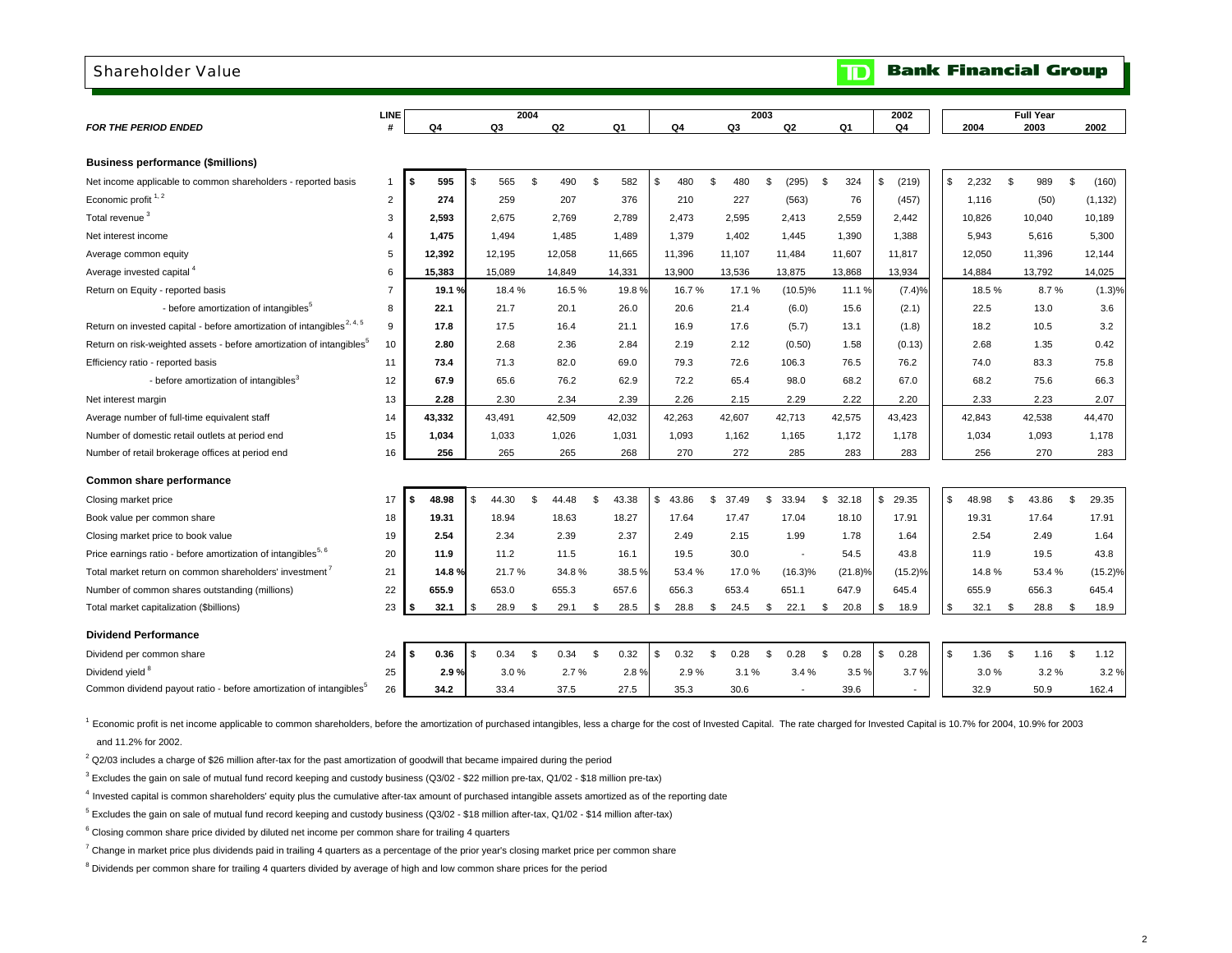#### <span id="page-5-0"></span>Net Income

| <b>Bank Financial Group</b> |  |
|-----------------------------|--|
|-----------------------------|--|

| (\$MILLIONS)                                                                 | LINE           |       | 2004                        |             |       |                   | 2003      |            |       | 2002        |              | <b>Full Year</b>   |        |
|------------------------------------------------------------------------------|----------------|-------|-----------------------------|-------------|-------|-------------------|-----------|------------|-------|-------------|--------------|--------------------|--------|
| <b>FOR THE PERIOD ENDED</b>                                                  |                | Q4    | Q3                          | Q2          | Q1    | Q4                | Q3        | Q2         | Q1    | Q4          | 2004         | 2003               | 2002   |
|                                                                              |                |       |                             |             |       |                   |           |            |       |             |              |                    |        |
| Interest income                                                              |                | 2,802 | $2,751$ \$<br>$\mathcal{F}$ | $2,721$ \$  | 2,858 | \$<br>2,659<br>\$ | 2,840 \$  | 2,874 \$   | 2,829 | \$<br>2,920 | \$<br>11,132 | 11,202 \$<br>\$    | 11,606 |
| Interest expense                                                             | $\overline{2}$ | 1,327 | 1,257                       | 1,236       | 1,369 | 1,280             | 1,438     | 1,429      | 1,439 | 1,532       | 5,189        | 5,586              | 6,306  |
| Net interest income                                                          | 3              | 1,475 | 1,494                       | 1,485       | 1,489 | 1,379             | 1,402     | 1,445      | 1,390 | 1,388       | 5,943        | 5,616              | 5,300  |
| Provision for credit losses                                                  | 4              | (73)  | (17)                        | (192)       | (104) | (83)              | 59        | 98         | 112   | 950         | (386)        | 186                | 2,925  |
| Net interest income after credit loss provision                              | 5              | 1,548 | 1,511                       | 1,677       | 1,593 | 1,462             | 1,343     | 1,347      | 1,278 | 438         | 6,329        | 5,430              | 2,375  |
| Other income                                                                 |                |       |                             |             |       |                   |           |            |       |             |              |                    |        |
| TD Waterhouse Fees and commissions                                           | 6              | 195   | 209                         | 293         | 288   | 270               | 253       | 202        | 232   | 209         | 985          | 957                | 922    |
| Full service brokerage and other securities services                         | $\overline{7}$ | 174   | 164                         | 215         | 185   | 164               | 199       | 160        | 144   | 124         | 738          | 667                | 641    |
| Mutual fund management                                                       | 8              | 142   | 147                         | 146         | 138   | 133               | 127       | 120        | 128   | 127         | 573          | 508                | 522    |
| Credit fees                                                                  | 9              | 80    | 96                          | 76          | 91    | 84                | 113       | 100        | 118   | 78          | 343          | 415                | 415    |
| Net investment securities gains/(losses)                                     | 10             | 44    | 44                          | 59          | 45    | 23                | 18        | (23)       | 5     | (14)        | 192          | 23                 | 26     |
| Trading income                                                               | 11             | (75)  | (75)                        | (55)        | 52    | (22)              | (19)      | 15         | 130   | 64          | (153)        | 104                | 529    |
| Service charges                                                              | 12             | 170   | 170                         | 168         | 165   | 165               | 168       | 153        | 155   | 157         | 673          | 641                | 596    |
| Loan securitizations                                                         | 13             | 82    | 90                          | 107         | 111   | 89                | 60        | 54         | 47    | 53          | 390          | 250                | 218    |
| Card services                                                                | 14             | 20    | 51                          | 52          | 49    | 47                | 74        | 65         | 66    | 66          | 172          | 252                | 249    |
| Insurance revenue (net of claims)                                            | 15             | 175   | 164                         | 143         | 111   | 119               | 112       | 97         | 92    | 100         | 593          | 420                | 375    |
| <b>Trust fees</b>                                                            | 16             | 18    | 20                          | 23          | 17    | 15                | 19        | 19         | 17    | 18          | 78           | 70                 | 76     |
| Writedown of investment in JVs                                               | 17             |       |                             |             |       |                   |           | (39)       |       |             |              | (39)               |        |
| Foreign exchange - non-trading                                               | 18             | 45    | 29                          | 28          | 27    | (31)              | 26        | 28         | 25    | 25          | 129          | 48                 | 110    |
| Gains/(Losses) on derivatives & loan sales (non-core) not booked to sectoral | 19             | 19    | 40                          | 15          | (3)   | (19)              | (13)      | (31)       | (50)  |             | 71           | (113)              |        |
| Gain on sale of mutual fund record keeping and custody business              | 20             |       |                             |             |       |                   |           |            |       |             |              |                    | 40     |
| Other                                                                        | 21             | 29    | 32                          | 14          | 24    | 57                | 56        | 48         | 60    | 47          | 99           | 221                | 210    |
| <b>Total other income</b>                                                    | 22             | 1,118 | 1,181                       | 1,284       | 1,300 | 1,094             | 1,193     | 968        | 1,169 | 1,054       | 4,883        | 4,424              | 4,929  |
| Net interest and other income                                                | 23             | 2,666 | 2,692                       | 2,961       | 2,893 | 2,556             | 2,536     | 2,315      | 2,447 | 1,492       | 11,212       | 9,854              | 7,304  |
| <b>Non-interest expenses</b>                                                 |                |       |                             |             |       |                   |           |            |       |             |              |                    |        |
| Salaries and employee benefits                                               | 24             | 909   | 957                         | 971         | 943   | 941               | 959       | 893        | 965   | 802         | 3,780        | 3,758              | 3,566  |
| Occupancy including depreciation                                             | 25             | 157   | 158                         | 150         | 147   | 173               | 178       | 153        | 152   | 154         | 612          | 656                | 605    |
| Equipment including depreciation                                             | 26             | 161   | 144                         | 137         | 120   | 177               | 150       | 156        | 167   | 171         | 562          | 650                | 661    |
| Restructuring costs                                                          | 27             |       |                             | (7)         |       |                   | 5         | 87         |       |             | (7)          | 92                 |        |
| Goodwill impairment                                                          | 28             |       |                             |             |       |                   |           | 624        |       |             |              | 624                |        |
| Other                                                                        | 29             | 535   | 496                         | 858         | 545   | 494               | 405       | 452        | 461   | 508         | 2,434        | 1,812              | 1,922  |
| Total non-interest expenses excluding amortization of intangibles            | 30             | 1,762 | 1,755                       | 2,109       | 1,755 | 1,785             | 1,697     | 2,365      | 1,745 | 1,635       | 7,381        | 7,592              | 6,754  |
| Income before provision for income taxes                                     | 31             | 904   | 937                         | 852         | 1,138 | 771               | 839       | (50)       | 702   | (143)       | 3,831        | 2,262              | 550    |
| Provision for income taxes                                                   | 32             | 177   | 231                         | 211         | 333   | 135               | 196       | 73         | 199   | (119)       | 952          | 603                | (81)   |
| Net income before non-controlling interest                                   | 33             | 727   | 706                         | 641         | 805   | 636               | 643       | (123)      | 503   | (24)        | 2,879        | 1,659              | 631    |
| Non-controlling interest                                                     | 34             | 23    | 23                          | 23          | 23    | 23                | 23        | 23         | 23    | 16          | 92           | 92                 | 64     |
| Net income - before amortization of intangibles                              | 35             | 704   | 683                         | 618         | 782   | 613               | 620       | (146)      | 480   | (40)        | 2,787        | 1,567              | 567    |
| Preferred dividends                                                          | 36             | 17    | 19                          | 21          | 21    | 21                | 21        | 22         | 23    | 23          | 78           | 87                 | 93     |
| Net income applicable to common shareholders - before                        |                |       |                             |             |       |                   |           |            |       |             |              |                    |        |
| amortization of intangibles                                                  | 37             | 687   | 664                         | 597         | 761   | 592               | 599       | (168)      | 457   | (63)        | 2,709        | 1,480              | 474    |
| Amortization of intangibles, net of tax                                      | 38             | 92    | 99                          | 107         | 179   | 112               | 119       | 127        | 133   | 156         | 477          | 491                | 634    |
| Net income applicable to common shareholders - reported basis                | 39             | 595   | 565<br>\$.<br>- \$          | 490<br>- \$ | 582   | 480<br>\$<br>- \$ | 480<br>\$ | $(295)$ \$ | 324   | (219)<br>\$ | 2,232<br>\$  | 989<br>-\$<br>- \$ | (160)  |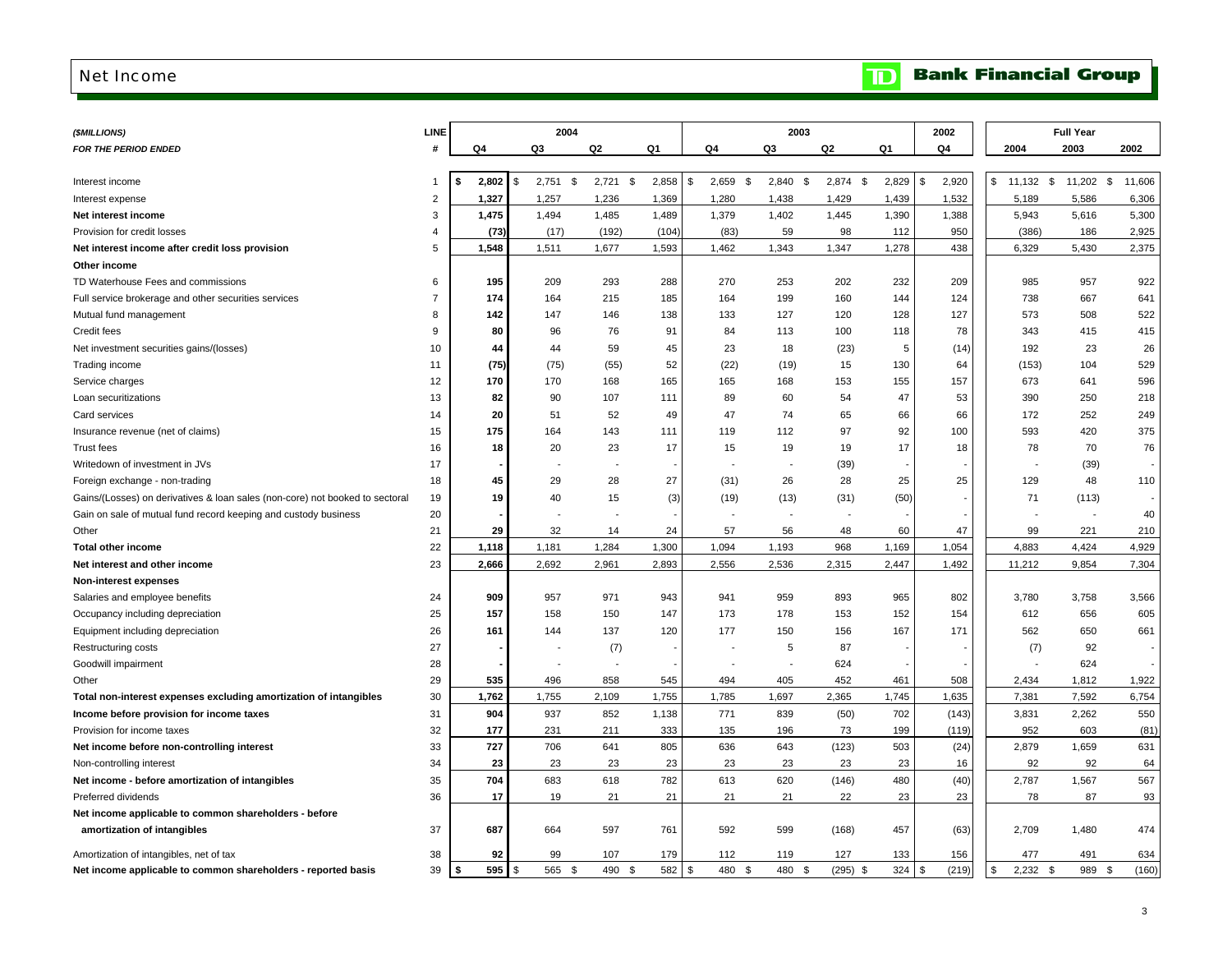## <span id="page-6-0"></span>Performance Measures Summary - Total Bank

**Bank Financial Group**  $\mathbf{D}$ 

**RESULTS OF OPERATIONS - before amortization of intangibles1**

**(\$millions)**

| <b>LINE</b> |           |                                                |                                                                                                                                              |      |                                                  |           |                    |                |                |                           |       | 2002                                     |                                                    | <b>Full Year</b>   |                                                               |
|-------------|-----------|------------------------------------------------|----------------------------------------------------------------------------------------------------------------------------------------------|------|--------------------------------------------------|-----------|--------------------|----------------|----------------|---------------------------|-------|------------------------------------------|----------------------------------------------------|--------------------|---------------------------------------------------------------|
| #           | Q4        |                                                | Q2                                                                                                                                           |      | Q <sub>1</sub>                                   |           |                    | Q <sub>3</sub> | Q2             |                           |       | Q4                                       | 2004                                               | 2003               | 2002                                                          |
|             |           |                                                |                                                                                                                                              |      |                                                  |           |                    |                |                |                           |       |                                          |                                                    |                    |                                                               |
|             | 390<br>\$ | \$                                             | \$<br>357                                                                                                                                    | \$   | 359                                              | \$<br>327 | \$                 | 335            | \$<br>306      | \$                        | 309   | \$<br>287                                |                                                    |                    | \$1,114                                                       |
| 2           | 67        |                                                | 106                                                                                                                                          |      | 115                                              | 104       |                    | 82             | (299)          |                           | 38    | 21                                       | 368                                                | (75)               | 125                                                           |
| 3           | 457       |                                                | 463                                                                                                                                          |      | 474                                              | 431       |                    | 417            | $\overline{7}$ |                           | 347   | 308                                      | 1,855                                              | 1,202              | 1,239                                                         |
| 4           | 126       |                                                | 167                                                                                                                                          |      | 181                                              | 126       |                    | 110            | (133)          |                           | 157   | (356)                                    | 607                                                | 260                | (657)                                                         |
| 5           | 121       |                                                | (12)                                                                                                                                         |      | 127                                              | 56        |                    | 93             | (20)           |                           | (24)  | 8                                        | 325                                                | 105                | (47)                                                          |
| 6           | 704<br>\$ | \$                                             | \$<br>618                                                                                                                                    | \$   | 782                                              | \$<br>613 | \$                 | 620            | \$             | \$                        | 480   | \$<br>(40)                               |                                                    |                    | 535<br>\$                                                     |
|             |           |                                                |                                                                                                                                              |      |                                                  |           |                    |                |                |                           |       |                                          |                                                    |                    |                                                               |
|             |           |                                                |                                                                                                                                              |      | 19.8%                                            |           |                    | 19.3%          | 18.2%          |                           |       |                                          | 20.4 %                                             |                    | 16.8%                                                         |
| 8           | 9.4       |                                                | 15.3                                                                                                                                         |      | 16.2                                             |           |                    | 11.1           |                |                           | 4.4   | 2.5                                      | 13.0                                               | (3.6)              | 3.7                                                           |
| 9           | 20.9      |                                                | 27.5                                                                                                                                         |      | 27.9                                             |           |                    | 16.1           |                |                           |       | (31.2)                                   | 24.7                                               | 8.6                | (16.1)                                                        |
| 10          |           |                                                |                                                                                                                                              |      | 21.1%                                            |           |                    | 17.6%          | (5.7)%         |                           |       |                                          | 18.2%                                              |                    | 3.2%                                                          |
|             |           |                                                |                                                                                                                                              |      |                                                  |           |                    |                |                |                           |       |                                          |                                                    |                    |                                                               |
| 11          |           |                                                |                                                                                                                                              |      | 72 %                                             | 77 %      |                    | 79 %           | 100 %          |                           | 69%   |                                          | 75 %                                               |                    | 100 %                                                         |
| 12          | 22        |                                                | 27                                                                                                                                           |      | 28                                               | 23        |                    | 21             |                |                           | 31    |                                          | 25                                                 | 18                 | $\sim$                                                        |
| 13          |           |                                                |                                                                                                                                              |      | 100 %                                            | 100 %     |                    | 100 %          | 100 %          |                           | 100 % |                                          | 100 %                                              |                    | 100 %                                                         |
|             |           |                                                |                                                                                                                                              |      |                                                  |           |                    |                |                |                           |       |                                          |                                                    |                    |                                                               |
| 14          |           |                                                |                                                                                                                                              |      | 73 %                                             | 76 %      |                    | 71 %           | 75 %           |                           | 72 %  |                                          | 73%                                                |                    | 74 %                                                          |
| 15          | 12        |                                                | 15                                                                                                                                           |      | 16                                               | 16        |                    | 15             | 14             |                           | 19    | 15                                       | 15                                                 | 16                 | 15                                                            |
| 16          | 13        |                                                | 11                                                                                                                                           |      | 11                                               | 8         |                    | 14             | 11             |                           | 9     | 12                                       | 12                                                 | 11                 | 11                                                            |
| 17          |           |                                                |                                                                                                                                              |      | 100 %                                            | 100 %     |                    | 100 %          | 100 %          |                           | 100 % |                                          | 100 %                                              | 100 %              | 100 %                                                         |
|             |           | 21.1%<br>17.8%<br>78 %<br>100%<br>75 %<br>100% | Q <sub>3</sub><br>381<br>80<br>461<br>133<br>89<br>683<br>20.6%<br>11.0<br>22.1<br>17.5%<br>78 %<br>22<br>100 %<br>71 %<br>15<br>14<br>100 % | 2004 | 20.0%<br>16.4%<br>73 %<br>100 %<br>74 %<br>100 % |           | Q4<br>14.2<br>19.2 | 18.8%<br>16.9% | 2003           | (146)<br>(41.5)<br>(19.2) |       | Q <sub>1</sub><br>17.8%<br>18.9<br>13.1% | 16.9%<br>(1.8)%<br>100 %<br>100 %<br>73 %<br>100 % | \$1,487<br>\$2,787 | \$1,277<br>\$1,567<br>18.5%<br>10.5%<br>82 %<br>100 %<br>73 % |

 $^1$  Excludes gain on sale of mutual fund record keeping and custody business (2002 - \$32 million after-tax)

 $2$  Percentages exclude Corporate segment results

<sup>3</sup> The taxable equivalent amounts (TEB) are not included in geographic contribution to total revenue.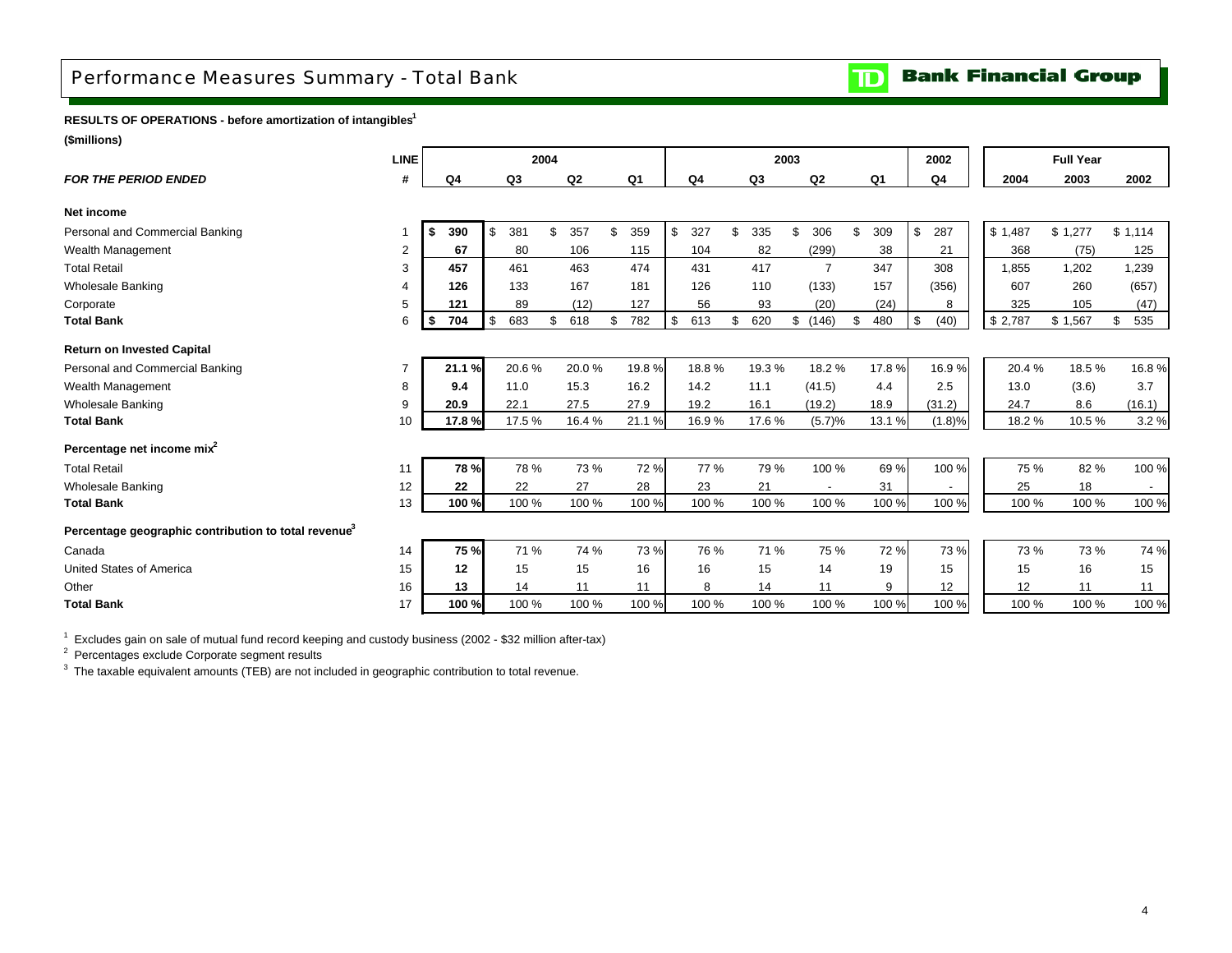## <span id="page-7-0"></span>Performance Measures - Personal and Commercial Banking Segment

#### **Bank Financial Group**  $\mathbf{D}$

**RESULTS OF OPERATIONS - before amortization of intangibles (\$millions)**

|                                                        | <b>LINE</b> |             |           | 2004   |                |         |       |           |     |                | 2003 |                |              |                |     | 2002    |           |     | <b>Full Year</b> |            |
|--------------------------------------------------------|-------------|-------------|-----------|--------|----------------|---------|-------|-----------|-----|----------------|------|----------------|--------------|----------------|-----|---------|-----------|-----|------------------|------------|
| <b>FOR THE PERIOD ENDED</b>                            |             | Q4          |           | Q3     | Q <sub>2</sub> | Q1      |       | Q4        |     | Q <sub>3</sub> |      | Q <sub>2</sub> |              | Q <sub>1</sub> |     | Q4      | 2004      |     | 2003             | 2002       |
|                                                        |             |             |           |        |                |         |       |           |     |                |      |                |              |                |     |         |           |     |                  |            |
| Net interest income                                    |             | \$<br>1,100 | \$        | 1,042  | \$<br>1,011    | \$1,038 |       | \$1,024   | \$  | 1,031          | \$   | 999            | \$           | 1,032          |     | \$1,032 | \$4,191   |     | \$4,086          | \$4,058    |
| Other income                                           | 2           | 523         |           | 537    | 520            |         | 486   | 475       |     | 466            |      | 429            |              | 433            |     | 433     | 2,066     |     | 1,803            | 1,710      |
| <b>Total revenue</b>                                   | 3           | 1.623       |           | 1,579  | 1,531          |         | 1,524 | 1.499     |     | 1.497          |      | 1.428          |              | 1.465          |     | 1.465   | 6.257     |     | 5,889            | 5,768      |
| Provision for credit losses                            | 4           | 88          |           | 92     | 87             |         | 106   | 128       |     | 105            |      | 104            |              | 123            |     | 120     | 373       |     | 460              | 505        |
| Non-interest expenses                                  | 5           | 944         |           | 913    | 909            |         | 884   | 873       |     | 873            |      | 852            |              | 865            |     | 886     | 3,650     |     | 3,463            | 3,501      |
| Net income before taxes                                | 6           | 591         |           | 574    | 535            |         | 534   | 498       |     | 519            |      | 472            |              | 477            |     | 459     | 2,234     |     | 1,966            | 1,762      |
| Income taxes                                           | 7           | 201         |           | 193    | 178            |         | 175   | 171       |     | 184            |      | 166            |              | 168            |     | 172     | 747       |     | 689              | 648        |
| Net income                                             | 8           | 390<br>\$   | <b>\$</b> | 381    | 357            | \$      | 359   | \$<br>327 | \$  | 335            | \$   | 306            | \$           | 309            |     | 287     | \$1,487   |     | \$1,277          | \$1,114    |
|                                                        |             |             |           |        |                |         |       |           |     |                |      |                |              |                |     |         |           |     |                  |            |
| Economic profit <sup>1</sup>                           | 9           | 219<br>- \$ | \$        | 210    | 190            | \$.     | 191   | \$<br>166 | \$. | 174            | \$   | 151            | £.           | 148            |     | 114     | \$<br>810 | \$. | 639              | 438<br>\$. |
| Average Invested Capital (\$billions)                  | 10          | 7.2         |           | 7.2    | 7.1            |         | 7.0   | 6.7       |     | 6.7            |      | 6.7            |              | 6.7            |     | 6.5     | 7.1       |     | 6.7              | 6.5        |
| Return on Invested Capital                             | 11          | 21.1%       |           | 20.6%  | 20.0%          |         | 19.8% | 18.8%     |     | 19.3%          |      | 18.2%          |              | 17.8%          |     | 16.9%   | 20.4%     |     | 18.5%            | 16.8%      |
|                                                        |             |             |           |        |                |         |       |           |     |                |      |                |              |                |     |         |           |     |                  |            |
| Key performance indicators (\$billions)                |             |             |           |        |                |         |       |           |     |                |      |                |              |                |     |         |           |     |                  |            |
| Risk-weighted assets                                   | 12          | 58<br>-\$   | \$        | 58     | \$<br>56       | \$      | 56    | \$<br>56  | \$  | 54             | \$   | 54             | $\mathbf{s}$ | 53             | \$. | 52      | \$<br>58  | \$  | 56               | 52<br>\$   |
| Average loans - personal                               | 13          | 97          |           | 94     | 93             |         | 93    | 88        |     | 88             |      | 87             |              | 85             |     | 84      | 94        |     | 87               | 80         |
| Average loans and acceptances - business               | 14          | 16          |           | 16     | 16             |         | 16    | 17        |     | 17             |      | 17             |              | 18             |     | 18      | 16        |     | 17               | 18         |
| Average securitized loans                              | 15          | 29          |           | 29     | 27             |         | 26    | 26        |     | 23             |      | 22             |              | 22             |     | 22      | 28        |     | 23               | 23         |
| Average deposits - personal                            | 16          | 90          |           | 89     | 87             |         | 87    | 85        |     | 84             |      | 83             |              | 83             |     | 82      | 88        |     | 84               | 80         |
| Average deposits - business                            | 17          | 30          |           | 29     | 27             |         | 27    | 27        |     | 26             |      | 25             |              | 25             |     | 24      | 28        |     | 26               | 23         |
| Margin on avg. earning assets incl. securitized assets | 18          | 3.05%       |           | 3.03%  | 3.08%          |         | 3.14% | 3.18%     |     | 3.26%          |      | 3.34%          |              | 3.36%          |     | 3.38%   | 3.07%     |     | 3.28%            | 3.42%      |
| Efficiency ratio                                       | 19          | 58.2%       |           | 57.8%  | 59.4%          |         | 58.0% | 58.2%     |     | 58.3%          |      | 59.7%          |              | 59.0%          |     | 60.5%   | 58.3%     |     | 58.8%            | 60.7%      |
| Average number of full-time equivalent staff           | 20          | 28.680      |           | 28,871 | 27,961         | 27,951  |       | 27,973    |     | 28,115         |      | 27,932         |              | 28,188         |     | 28.872  | 28,368    |     | 28,053           | 29,473     |

 $1$  The rate charged for Invested Capital is 9% for 2004, 9% for 2003, and 10% for 2002

The Personal and Commercial Banking segment provides financial services to approximately 10 million personal, small business, insurance and commercial customers. Under the TD Canada Trust brand, the retail operations provide a full range of financial products and services to our personal and small business customers through the telephone, the Internet, automated banking machines, and branches. TD Commercial Banking provides lending, deposit, savings and investment products to Canadian businesses, plus a full range of day-to-day banking, cash management, trade and treasury services.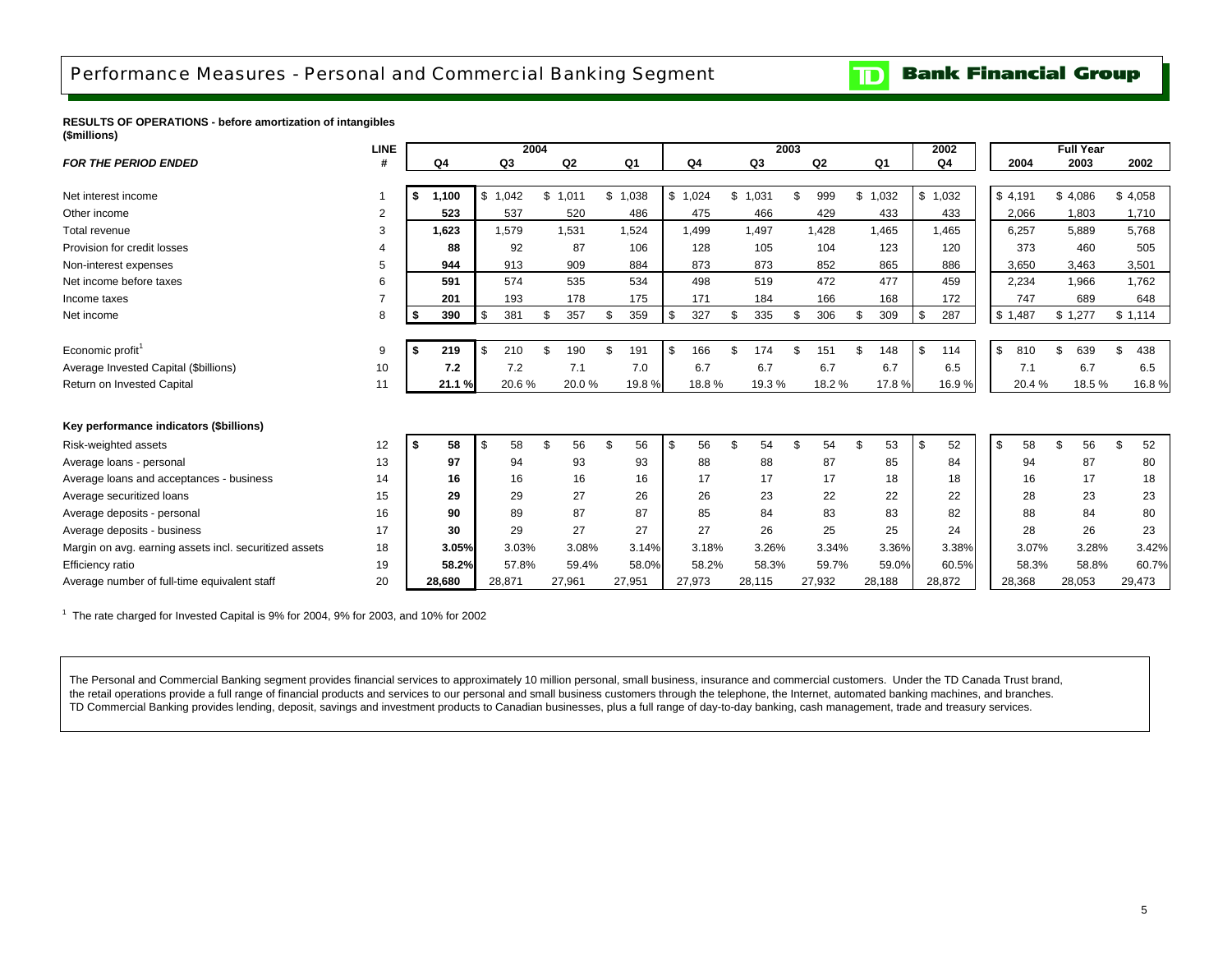### <span id="page-8-0"></span>Performance Measures - Wealth Management Segment

**Bank Financial Group**  $\mathbf{D}$ 

#### **RESULTS OF OPERATIONS - before amortization of intangibles (\$millions)**

|                                                   | <b>LINE</b> |            |           | 2004 |                |           |           |     |        | 2003 |            |                          | 2002                     |                           |       |    | <b>Full Year</b> |    |       |
|---------------------------------------------------|-------------|------------|-----------|------|----------------|-----------|-----------|-----|--------|------|------------|--------------------------|--------------------------|---------------------------|-------|----|------------------|----|-------|
| <b>FOR THE PERIOD ENDED</b>                       |             | Q4         | Q3        |      | Q <sub>2</sub> | Q1        | Q4        |     | Q3     |      | Q2         | Q1                       | Q4                       |                           | 2004  |    | 2003             |    | 2002  |
|                                                   |             |            |           |      |                |           |           |     |        |      |            |                          |                          |                           |       |    |                  |    |       |
| Net interest income                               |             | 134<br>\$  | 131       | \$   | 125            | \$<br>118 | \$<br>117 | \$. | 113    | \$   | 95         | \$<br>106                | \$<br>107                | \$                        | 508   | \$ | 431              | \$ | 426   |
| Brokerage commissions & other income <sup>1</sup> | 2           | 469        | 489       |      | 583            | 557       | 516       |     | 501    |      | 388        | 468                      | 431                      |                           | 2,098 |    | 1,873            |    | 1,895 |
| Total revenue                                     | 3           | 603        | 620       |      | 708            | 675       | 633       |     | 614    |      | 483        | 574                      | 538                      |                           | 2,606 |    | 2,304            |    | 2,321 |
| <b>Restructuring costs</b>                        | 4           |            |           |      |                |           |           |     | 5      |      | 21         | $\overline{\phantom{a}}$ | $\overline{\phantom{a}}$ |                           |       |    | 26               |    |       |
| Goodwill impairment                               | 5           |            |           |      |                |           |           |     |        |      | 274        | $\overline{\phantom{a}}$ |                          |                           |       |    | 274              |    |       |
| Other non-interest expenses                       | 6           | 502        | 502       |      | 544            | 499       | 473       |     | 490    |      | 466        | 505                      | 494                      |                           | 2,047 |    | 1,934            |    | 2,080 |
| Total non-interest expenses                       |             | 502        | 502       |      | 544            | 499       | 473       |     | 495    |      | 761        | 505                      | 494                      |                           | 2,047 |    | 2,234            |    | 2,080 |
| Net income before taxes                           | 8           | 101        | 118       |      | 164            | 176       | 160       |     | 119    |      | (278)      | 69                       | 44                       |                           | 559   |    | 70               |    | 241   |
| Income taxes                                      | 9           | 34         | 38        |      | 58             | 61        | 56        |     | 37     |      | 21         | 31                       | 23                       |                           | 191   |    | 145              |    | 116   |
| Net income (loss) $2$                             | 10          | 67<br>\$   | \$<br>80  | \$   | 106            | \$<br>115 | \$<br>104 | \$  | 82     | \$   | (299)      | \$<br>38                 | \$<br>21                 | $\boldsymbol{\mathsf{S}}$ | 368   | \$ | (75)             | \$ | 125   |
|                                                   |             |            |           |      |                |           |           |     |        |      |            |                          |                          |                           |       |    |                  |    |       |
| Economic profit (loss) $3,4$                      | 11          | \$<br>(18) | \$<br>(7) |      | 21             | \$<br>29  | \$<br>16  | \$  | (6)    | \$   | (421)      | \$<br>(65)               | \$<br>(85)               | \$                        | 25    | \$ | (476)            | \$ | (298) |
| Average Invested Capital (\$billions)             | 12          | 2.7        | 2.7       |      | 2.7            | 2.7       | 2.8       |     | 2.8    |      | 3.2        | 3.4                      | 3.3                      |                           | 2.7   |    | 3.0              |    | 3.3   |
| Return on Invested Capital <sup>4</sup>           | 13          | 9.4%       | 11.0%     |      | 15.3%          | 16.2%     | 14.2%     |     | 11.1 % |      | $(41.5)\%$ | 4.4 %                    | 2.5%                     |                           | 13.0% |    | (3.6)%           |    | 3.7%  |
|                                                   |             |            |           |      |                |           |           |     |        |      |            |                          |                          |                           |       |    |                  |    |       |
| Key performance indicators (\$billions)           |             |            |           |      |                |           |           |     |        |      |            |                          |                          |                           |       |    |                  |    |       |
| Risk-weighted assets                              | 14          | \$<br>9    | 6         | \$   |                | \$<br>6   | \$<br>6   | \$. |        | \$   | 5          | \$                       | \$<br>6                  | \$                        | 9     | ደ  | 6                | £. | 6     |
| Assets under administration                       | 15          | 279        | 283       |      | 287            | 284       | 259       |     | 251    |      | 233        | 230                      | 226                      |                           | 279   |    | 259              |    | 226   |
| Assets under management                           | 16          | 124        | 126       |      | 121            | 119       | 113       |     | 113    |      | 110        | 112                      | 112                      |                           | 124   |    | 113              |    | 112   |
| Personal margin loans                             | 17          | 6          | 6         |      | $\overline{7}$ | 6         | 5         |     | 5      |      | 5          | 5                        | $\overline{\mathcal{A}}$ |                           | 6     |    | 5                |    |       |
| Discount brokerage average trades per day (000's) | 18          | 83         | 87        |      | 126            | 135       | 111       |     | 110    |      | 78         | 94                       | 82                       |                           | 108   |    | 98               |    | 99    |
| Efficiency ratio                                  | 19          | 83.3%      | 81.0%     |      | 76.8%          | 74.0%     | 74.7%     |     | 80.6%  |      | 157.6%     | 88.0%                    | 91.8%                    |                           | 78.5% |    | 97.0%            |    | 89.6% |
| Average number of full-time equivalent staff      | 20          | 8,012      | 8,074     |      | 8,158          | 7,843     | 7,747     |     | 7,800  |      | 8,111      | 7,672                    | 7,826                    |                           | 8,021 |    | 7,830            |    | 8,146 |

 $1$  Includes write downs of \$39 million in Q2/03 as a result of other than temporary impairments in certain international joint ventures.

 $2$  Q2/03 restructuring and goodwill impairment charges and write downs amounted to \$328 million after-tax.

 $3$  The rates charged for Invested Capital for the domestic Wealth Management, Canada Discount Brokerage, and US and International businesses are 10%, 10% and 14% for 2004, 10%, 13% and 13% for 2003 and 10%, 14% and 14% for 2002, respectively.

4 Q2/03 includes a charge of \$26 million after-tax for the past amortization of goodwill that became impaired during the period.

The Wealth Management segment offers investors a wide array of investment products and services. It is one of Canada's largest asset managers, advisors and distributors of investment products; providing mutual funds, pooled funds, segregated account management, full service brokerage services and self-directed investing to retail, mass affluent and private client segments. In addition, investment management services are provided to pension funds, corporations, institutions, endowments, and foundations.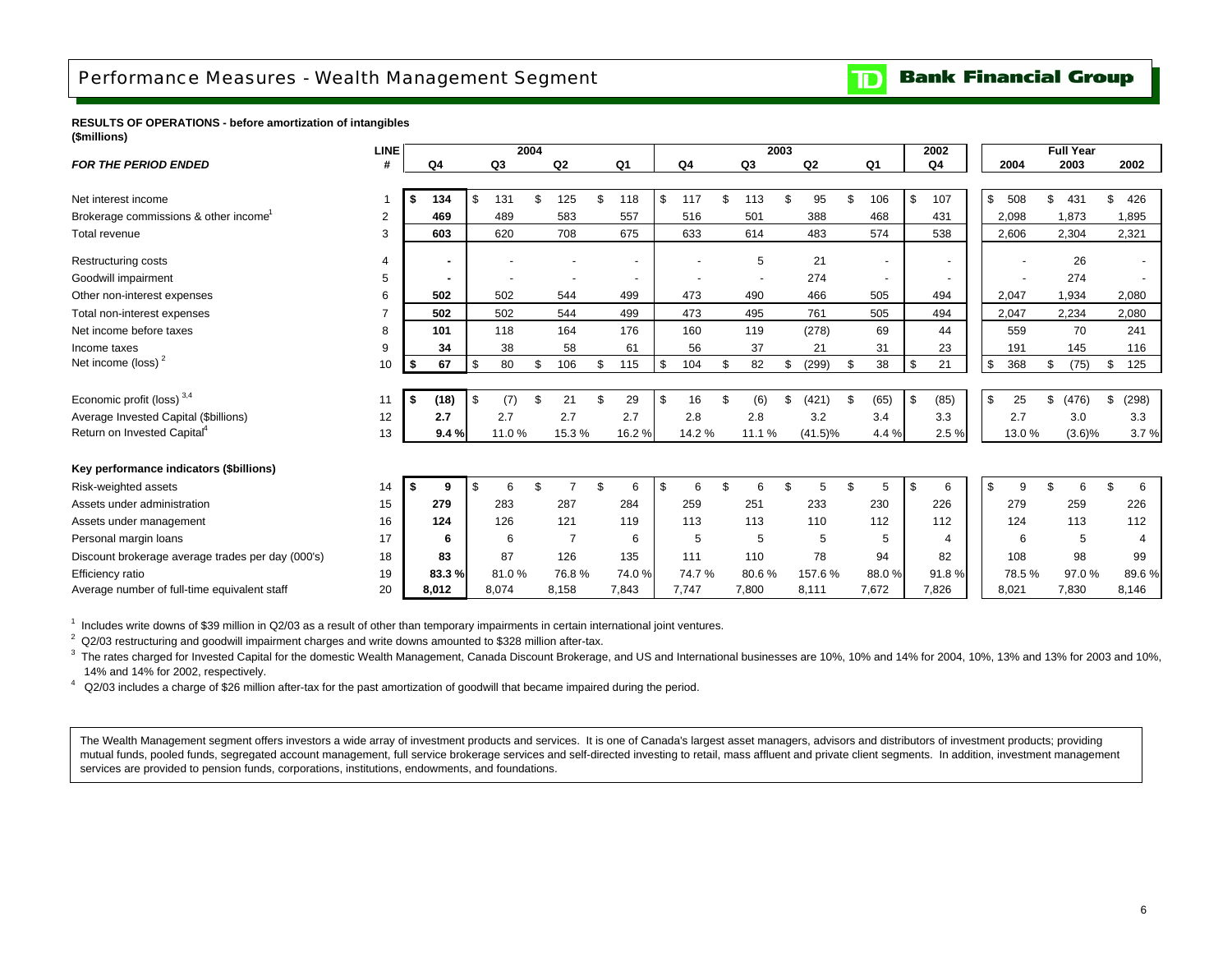**Bank Financial Group**  $\mathbf{D}$ 

<span id="page-9-0"></span>**RESULTS OF OPERATIONS - before amortization of intangibles (\$millions)**

|                                                            | <b>LINE</b> |                |           | 2004 |                |    |                |                |                | 2003 |            |           | 2002        |           | <b>Full Year</b> |             |
|------------------------------------------------------------|-------------|----------------|-----------|------|----------------|----|----------------|----------------|----------------|------|------------|-----------|-------------|-----------|------------------|-------------|
| <b>FOR THE PERIOD ENDED</b>                                | #           | Q <sub>4</sub> | Q3        |      | Q <sub>2</sub> |    | Q1             | Q <sub>4</sub> | Q <sub>3</sub> |      | Q2         | Q1        | Q4          | 2004      | 2003             | 2002        |
|                                                            |             |                |           |      |                |    |                |                |                |      |            |           |             |           |                  |             |
| Net interest income (TEB)                                  |             | 353<br>\$      | 422<br>\$ | \$   | 431            | \$ | 394            | \$<br>351      | \$<br>343      | \$   | 368        | \$<br>293 | \$<br>444   | \$1,600   | \$1,355          | \$1,505     |
| Trading and fee income                                     | 2           | 115            | 118       |      | 156            |    | 226            | 150            | 139            |      | 115        | 297       | 124         | 615       | 701              | 1,163       |
| Total revenue                                              | 3           | 468            | 540       |      | 587            |    | 620            | 501            | 482            |      | 483        | 590       | 568         | 2,215     | 2,056            | 2,668       |
| Provision for credit losses                                | 4           | 12             | 12        |      | 10             |    | $\overline{7}$ | 8              | 3              |      | 2          | 2         | 841         | 41        | 15               | 2,490       |
| <b>Restructuring costs</b>                                 | 5           | $\blacksquare$ |           |      | (7)            |    |                |                |                |      | 66         |           |             | (7)       | 66               |             |
| Goodwill impairment                                        | 6           |                |           |      |                |    | $\blacksquare$ |                |                |      | 350        |           |             |           | 350              |             |
| Other non-interest expenses                                | 7           | 261            | 340       |      | 343            |    | 352            | 323            | 307            |      | 300        | 343       | 276         | 1,296     | 1,273            | 1,235       |
| Total non-interest expenses                                | 8           | 261            | 340       |      | 336            |    | 352            | 323            | 307            |      | 716        | 343       | 276         | 1,289     | 1,689            | 1,235       |
| Net income before taxes                                    | 9           | 195            | 188       |      | 241            |    | 261            | 170            | 172            |      | (235)      | 245       | (549)       | 885       | 352              | (1,057)     |
| Income taxes (TEB)                                         | 10          | 69             | 55        |      | 74             |    | 80             | 44             | 62             |      | (102)      | 88        | (193)       | 278       | 92               | (400)       |
| Net income $(\text{loss})^2$                               | 11          | 126<br>-\$     | 133<br>\$ | \$   | 167            | \$ | 181            | \$<br>126      | \$<br>110      | \$   | (133)      | \$<br>157 | \$<br>(356) | 607<br>\$ | \$<br>260        | (657)<br>\$ |
|                                                            |             |                |           |      |                |    |                |                |                |      |            |           |             |           |                  |             |
| Economic profit (loss) <sup>3</sup>                        | 12          | 46<br>-S       | 53<br>\$  | \$   | 85             | \$ | 94             | \$<br>39       | \$<br>20       | \$   | (231)      | \$<br>47  | \$<br>(503) | \$<br>278 | \$<br>(125)      | \$(1,192)   |
| Average Invested Capital (\$billions)                      | 13          | 2.3            | 2.3       |      | 2.4            |    | 2.5            | 2.5            | 2.6            |      | 2.9        | 3.3       | 4.6         | 2.4       | 2.8              | 4.2         |
| Return on Invested Capital                                 | 14          | 20.9%          | 22.1%     |      | 27.5%          |    | 27.9%          | 19.2%          | 16.1%          |      | $(19.2)\%$ | 18.9%     | $(31.2)\%$  | 24.7%     | 8.6%             | $(16.1)\%$  |
| Key performance indicators (\$billions)                    |             |                |           |      |                |    |                |                |                |      |            |           |             |           |                  |             |
| Risk-weighted assets                                       | 15          | 30<br>Ŝ.       | \$<br>32  | £.   | 35             | \$ | 41             | \$<br>40       | \$<br>46       | \$   | 48         | \$<br>49  | \$<br>62    | \$<br>30  | \$<br>40         | \$<br>62    |
| <b>Trading securities</b>                                  | 16          | 67             | 68        |      | 66             |    | 72             | 55             | 65             |      | 64         | 65        | 53          | 67        | 55               | 53          |
| Obligations related to securities sold short               | 17          | 18             | 19        |      | 17             |    | 20             | 15             | 20             |      | 19         | 20        | 17          | 18        | 15               | 17          |
| Average loans and customers' liabilities under acceptances | 18          | 6              | 7         |      | $\overline{7}$ |    | $\overline{7}$ | 8              | 9              |      | 9          | 10        | 23          | 7         | 9                | 25          |
| Efficiency ratio                                           | 19          | 55.8%          | 63.0%     |      | 57.2%          |    | 56.8%          | 64.4%          | 63.6%          |      | 148.3%     | 58.2%     | 48.6%       | 58.2%     | 82.1%            | 46.3%       |
| Average number of full-time equivalent staff               | 20          | 3,368          | 3,258     |      | 3,115          |    | 3,026          | 3,008          | 3,051          |      | 3,070      | 3,092     | 3,246       | 3,192     | 3,055            | 3,139       |
|                                                            |             |                |           |      |                |    |                |                |                |      |            |           |             |           |                  |             |
| Trading related income (TEB) <sup>4</sup>                  |             |                |           |      |                |    |                |                |                |      |            |           |             |           |                  |             |
| Interest rate and credit portfolios                        | 21          | 76<br>Ŝ.       | 136<br>\$ | £.   | 176            | £. | 171            | \$<br>91       | \$<br>124      | \$   | 184        | \$<br>182 | \$<br>110   | \$<br>559 | \$<br>581        | \$<br>741   |
| Foreign exchange portfolios                                | 22          | 49             | 55        |      | 61             |    | 65             | 61             | 57             |      | 65         | 65        | 45          | 230       | 248              | 217         |
| Equity and other portfolios                                | 23          | (5)            | 11        |      | $\overline{7}$ |    | 82             | 50             | (35)           |      | 49         | 100       | 122         | 95        | 164              | 243         |
| TEB adjustment                                             | 24          | 89             | 62        |      | 61             |    | 46             | 44             | 58             |      | 36         | 27        | 53          | 258       | 165              | 152         |
| Total trading related income                               | 25          | 209<br>\$      | 264<br>\$ | \$   | 305            | \$ | 364            | \$<br>246      | \$<br>204      | \$   | 334        | \$<br>374 | \$<br>330   | \$1,142   | \$1,158          | \$1,353     |

<sup>1</sup> Provision for credit losses includes the cost of credit protection incurred in hedging the lending portfolio.

<sup>2</sup> Q2/03 Restructuring and goodwill impairment charges amounted to \$289 million after-tax

<sup>3</sup> The rate charged for Invested Capital is 13% for 2004, 13% for 2003, and 12% for 2002

4 Includes trading-related income reported in net interest income (line 1) and trading and fee income (line 2).

The Wholesale Banking segment serves a diverse base of corporate, government, and institutional clients in key financial markets around the world. Under the TD Securities brand, the Wholesale Bank provides a full range of capital markets and investment banking products and services that include; advice on corporate strategy and mergers and acquisitions; underwriting and distributing loan, debt and equity products; structuring tailored risk management solutions; and executing financial transactions.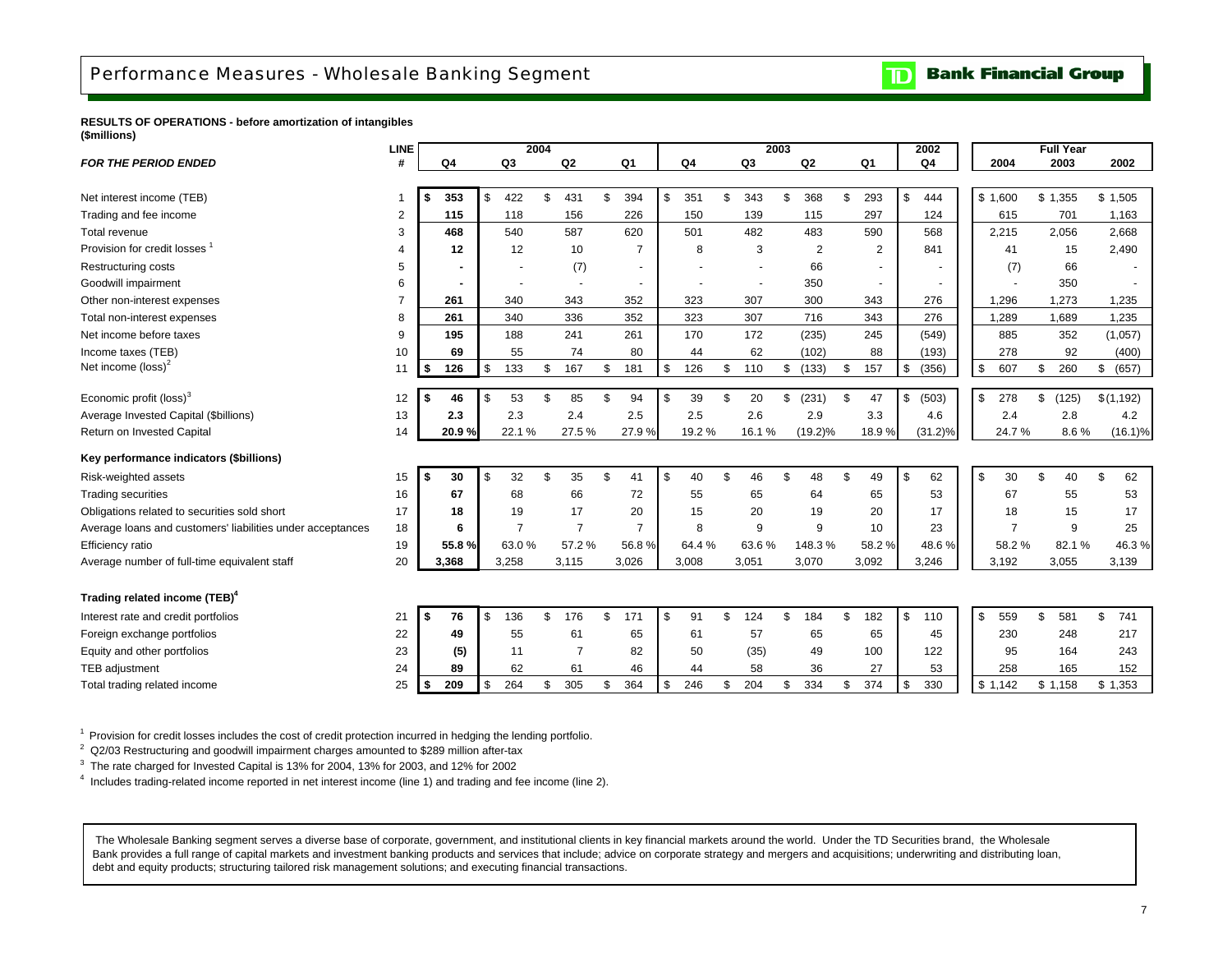## <span id="page-10-0"></span>Performance Measures - Corporate Segment<sup>1</sup>

#### **RESULTS OF OPERATIONS - before amortization of intangibles (\$millions)**

|                                                                 | <b>LINE</b> |    |                |          |                | 2004 |                |                          |                    |             |                | 2003 |                |            |                | <b>Full Year</b> |       |
|-----------------------------------------------------------------|-------------|----|----------------|----------|----------------|------|----------------|--------------------------|--------------------|-------------|----------------|------|----------------|------------|----------------|------------------|-------|
| <b>FOR THE PERIOD ENDED</b>                                     | #           |    | Q <sub>4</sub> |          | Q3             |      | Q <sub>2</sub> | Q1                       |                    | Q4          | Q3             |      | Q <sub>2</sub> | Q1         | 2004           |                  | 2003  |
|                                                                 |             |    |                |          |                |      |                |                          |                    |             |                |      |                |            |                |                  |       |
| Net interest income <sup>2,3</sup>                              |             | \$ | (112)          | \$       | (101)          | \$   | (82)           | \$<br>(61)               | \$                 | (113)       | \$<br>(85)     | \$   | (17)           | \$<br>(41) | \$<br>(356)    | \$               | (256) |
| Other Income <sup>3</sup>                                       | 2           |    | 11             |          | 37             |      | 25             | 31                       |                    | (47)        | 87             |      | 36             | (29)       | 104            |                  | 47    |
| Total revenue                                                   | 3           |    | (101)          |          | (64)           |      | (57)           | (30)                     |                    | (160)       | $\overline{2}$ |      | 19             | (70)       | (252)          |                  | (209) |
| General allowance release                                       | 4           |    |                |          |                |      | (67)           | $\overline{\phantom{a}}$ |                    | (157)       |                |      |                |            | (67)           |                  | (157) |
| Sectoral allowance release                                      | 5           |    | (155)          |          | (100)          |      | (200)          | (200)                    |                    | (40)        | (40)           |      |                |            | (655)          |                  | (80)  |
| Other provision for credit losses <sup>3</sup>                  | 6           |    | (18)           |          | (21)           |      | (22)           | (17)                     |                    | (22)        | (9)            |      | (8)            | (13)       | (78)           |                  | (52)  |
| Total provision for credit losses                               |             |    | (173)          |          | (121)          |      | (289)          | (217)                    |                    | (219)       | (49)           |      | (8)            | (13)       | (800)          |                  | (289) |
| Non-interest expenses                                           | 8           |    | 55             |          |                |      | 320            | 20                       |                    | 116         | 22             |      | 36             | 32         | 395            |                  | 206   |
| Net income before taxes                                         | 9           |    | 17             |          | 57             |      | (88)           | 167                      |                    | (57)        | 29             |      | (9)            | (89)       | 153            |                  | (126) |
| Income taxes <sup>2</sup>                                       | 10          |    | (127)          |          | (55)           |      | (99)           | 17                       |                    | (136)       | (87)           |      | (12)           | (88)       | (264)          |                  | (323) |
| Non-controlling interest                                        | 11          |    | 23             |          | 23             |      | 23             | 23                       |                    | 23          | 23             |      | 23             | 23         | 92             |                  | 92    |
| Net income (loss)                                               | 12          | \$ | 121            | \$       | 89             | \$   | (12)           | \$<br>127                | $\sqrt{3}$         | 56          | \$<br>93       | \$   | (20)           | \$<br>(24) | \$<br>325      | \$               | 105   |
|                                                                 |             |    |                |          |                |      |                |                          |                    |             |                |      |                |            |                |                  |       |
|                                                                 |             |    |                |          |                |      |                |                          |                    |             |                |      |                |            |                |                  |       |
| Decomposition of material items in net income (\$millions)      |             |    |                |          |                |      |                |                          |                    |             |                |      |                |            |                |                  |       |
| Interest on income tax refunds                                  | 13          | 5  | 18             | \$       | 12             | \$   | 20             | \$                       | $\mathbf{\hat{s}}$ |             | \$<br>35       | \$   |                | \$         | \$<br>50       | \$               | 35    |
| Visa foreign exchange loss                                      | 14          |    |                |          |                |      |                |                          |                    | (39)        |                |      |                |            |                |                  | (39)  |
| Impact of Hedging Relationships Guideline (AcG-13) <sup>4</sup> | 15          |    | (11)           |          | (2)            |      | (16)           | (21)                     |                    |             |                |      |                |            | (50)           |                  |       |
| Securitization Gain/(Loss)                                      | 16          |    | (1)            |          | (4)            |      | 10             | 3                        |                    | $\mathbf 1$ | 11             |      |                |            | 8              |                  | 12    |
| General allowance release                                       | 17          |    |                |          | $\blacksquare$ |      | 43             |                          |                    | 100         |                |      |                |            | 43             |                  | 100   |
| Unallocated Corporate expenses                                  | 18          |    | (9)            |          | (7)            |      | (25)           | (11)                     |                    | (51)        | (17)           |      | (26)           | (17)       | (52)           |                  | (111) |
| Deferred tax charge - commercial lease                          | 19          |    |                |          | $\blacksquare$ |      | ٠              |                          |                    |             |                |      | (30)           |            | $\blacksquare$ |                  | (30)  |
| Tax Recovery re: future tax adjustment                          | 20          |    |                |          |                |      |                | 17                       |                    |             |                |      |                |            | 17             |                  |       |
| Non-Core Lending Portfolio                                      | 21          |    | 124            |          | 95             |      | (39)           | 141                      |                    | 22          | 62             |      | 13             | 6          | 321            |                  | 103   |
| Other                                                           | 22          |    |                |          | (5)            |      | (5)            | (2)                      |                    | 23          | $\overline{2}$ |      | 23             | (13)       | (12)           |                  | 35    |
| Net Income (loss)                                               | 23          | \$ | 121            | <b>S</b> | 89             | \$   | (12)           | \$<br>127                | \$                 | 56          | \$<br>93       | \$   | (20)           | \$<br>(24) | \$<br>325      | \$               | 105   |

 $1$  Refer to page 9 for a breakout of Non-Core Lending Portfolio results.

2 Includes the elimination of the taxable equivalent basis (TEB) adjustments reported in the Operating Segments and Non-Core Lending Portfolio results.

<sup>3</sup> The Operating Segments results are presented before the impact of asset securitization programs, which is reclassified in the Corporate segment.

<sup>4</sup> The impact of the Hedging Relationships accounting guideline (AcG-13) results from the accounting asymmetry that occurs when hedges of interest rate risk, foreign exchange rates or credit exposures

are effective for economic purposes but are marked-to-market for accounting purposes.

The Corporate Segment includes Non-Core Lending Portfolio, non-controlling interests in subsidiaries, the effects of asset securitization programs in the Personal & Commercial Banking Segment , treasury management, general provisions for credit losses, the elimination of taxable equivalent revenue and income tax, corporate level tax benefits, and residual unallocated revenues, expenses and taxes.

## **TD** Bank Financial Group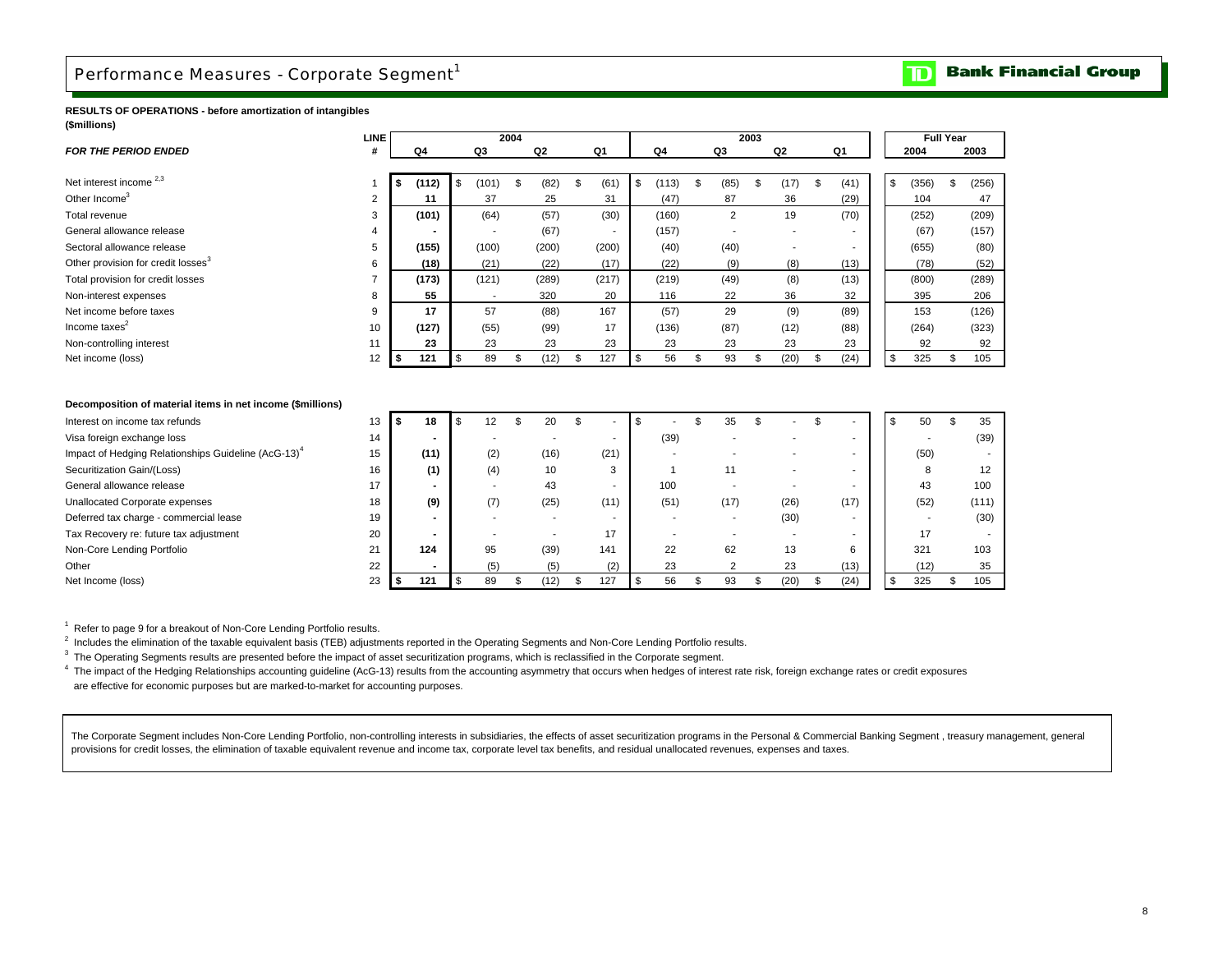### <span id="page-11-0"></span>Performance Measures - Non-Core Lending Portfolio<sup>1</sup>

**Bank Financial Group**  $\mathbf{D}$ 

**RESULTS OF OPERATIONS - before amortization of intangibles (\$millions)**

|                                                                   | <b>LINE</b> |     |                |           | 2004 |                |                |                |           | 2003 |                |             |           | <b>Full Year</b> |       |
|-------------------------------------------------------------------|-------------|-----|----------------|-----------|------|----------------|----------------|----------------|-----------|------|----------------|-------------|-----------|------------------|-------|
| <b>FOR THE PERIOD ENDED</b>                                       |             |     | Q <sub>4</sub> | Q3        |      | Q <sub>2</sub> | Q <sub>1</sub> | Q <sub>4</sub> | Q3        |      | Q <sub>2</sub> | Q1          | 2004      |                  | 2003  |
|                                                                   |             |     |                |           |      |                |                |                |           |      |                |             |           |                  |       |
| Net interest income (TEB)                                         |             | s.  | 13             | \$<br>19  | \$   | 25             | \$<br>32       | \$<br>40       | \$<br>40  | \$   | 40             | \$<br>48    | \$<br>89  | \$.              | 168   |
| Trading and fee income                                            | 2           |     | 27             | 36        |      | 28             | 13             | (26)           | 28        |      | (9)            | (25)        | 104       |                  | (32)  |
| Total revenue                                                     | 3           |     | 40             | 55        |      | 53             | 45             | 14             | 68        |      | 31             | 23          | 193       |                  | 136   |
| Provision for credit losses                                       |             |     | (155)          | (100)     |      | (200)          | (200)          | (40)           | (40)      |      |                |             | (655)     |                  | (80)  |
| Non-interest expenses                                             | 5           |     | 6              | 8         |      | 313            | 28             | 40             | 10        |      | 8              | 14          | 355       |                  | 72    |
| Net income before taxes                                           | 6           |     | 189            | 147       |      | (60)           | 217            | 14             | 98        |      | 23             | 9           | 493       |                  | 144   |
| Income taxes (TEB)                                                |             |     | 65             | 52        |      | (21)           | 76             | (8)            | 36        |      | 10             | 3           | 172       |                  | 41    |
| Net income <sup>2</sup>                                           | 8           | s   | 124            | \$<br>95  | \$   | (39)           | \$<br>141      | \$<br>22       | \$<br>62  | \$   | 13             | \$<br>6     | \$<br>321 | \$               | 103   |
|                                                                   |             |     |                |           |      |                |                |                |           |      |                |             |           |                  |       |
| Economic profit (loss) <sup>3</sup>                               | 9           | \$  | 114            | \$<br>82  | \$   | (57)           | \$<br>111      | \$<br>(13)     | \$<br>17  | \$   | (31)           | \$<br>(41)  | \$<br>250 | \$.              | (68)  |
| Average Invested Capital (\$billions)                             | 10          |     | .2             | .3        |      | .5             | .7             | 1.0            | 1.3       |      | 1.3            | 1.3         | $\cdot$   |                  | 1.2   |
|                                                                   |             |     |                |           |      |                |                |                |           |      |                |             |           |                  |       |
| Key performance indicators (\$millions)                           |             |     |                |           |      |                |                |                |           |      |                |             |           |                  |       |
| Risk-weighted assets (\$billions)                                 | 11          | \$  | 1.7            | \$<br>2.3 | ፍ    | 3.6            | \$<br>4.6      | \$<br>5.8      | \$<br>8.4 | \$   | 10.1           | \$<br>12.7  | \$<br>1.7 | \$.              | 5.8   |
| Total exposure (\$billions) <sup>4</sup>                          | 12          |     | 2.0            | 3.0       |      | 5.0            | 6.5            | 8.0            | 10.9      |      | 13.8           | 17.0        | 2.0       |                  | 8.0   |
| Total drawn (\$billions) <sup>5</sup>                             | 13          |     | 1.2            | 1.8       |      | 2.6            | 3.3            | 4.2            | 6.2       |      | 7.2            | 9.3         | 1.2       |                  | 4.2   |
| Gains/(losses) on derivatives & loan sales not booked to sectoral | 14          |     | 19             | 40        |      | 15             | (3)            | (19)           | (13)      |      | (31)           | (50)        | 71        |                  | (113) |
| Sectoral Allowance                                                |             |     |                |           |      |                |                |                |           |      |                |             |           |                  |       |
| Balance as at beginning of period                                 | 15          |     | 160            | 228       |      | 316            | 541            | 698            | 813       |      | 1,032          | 1,285       | 541       |                  | 1,285 |
| Transfers (to)/from specific                                      | 16          |     | (1)            | (2)       |      | 61             | (64)           | (76)           | (95)      |      | (170)          | (236)       | (6)       |                  | (577) |
| Recoveries                                                        | 17          |     | 12             | 39        |      | 67             | 32             | 20             | 37        |      |                |             | 150       |                  | 57    |
| Provision for credit losses                                       | 18          |     | (155)          | (100)     |      | (200)          | (200)          | (40)           | (40)      |      |                |             | (655)     |                  | (80)  |
| Foreign exchange and loss on loan sales                           | 19          |     | (16)           | (5)       |      | (16)           |                | (61)           | (17)      |      | (49)           | (17)        | (30)      |                  | (144) |
| Balance as at period end                                          | 20          | -\$ |                | \$<br>160 | \$   | 228            | \$<br>316      | \$<br>541      | \$<br>698 | \$   | 813            | \$<br>1,032 | \$        | \$               | 541   |

<sup>1</sup> The Non-Core Lending Portfolio business is included in the Corporate segment results found on page 8.

<sup>2</sup> Q2/04 includes a general litigation accrual of \$195 million after-tax.

<sup>3</sup> The rate charged for Invested Capital is 15% for 2004, and 13% for 2003.

4 Exposure is committed authorized plus uncommitted utilized loan facilities and letters of credit and guarantees; net of specific allowances for credit losses, cash collateral and credit protection.

<sup>5</sup> Drawn (excluding letters of credit and guarantees) is utilized loan facilities net of specific allowances for credit losses, cash collateral, and credit protection.

The Non-Core Lending Portfolio was established at the end of fiscal 2002, representing just over half our total lending portfolio at the time with a majority of the exposures in communications and utilities and almost excl outside of Canada. The Non-Core Lending Portfolio represents accounts on which the risk-return relationship is unsatisfactory. The strategy is to manage down the portfolio in a manner which optimizes shareholder returns, leading to the eventual redeployment of capital.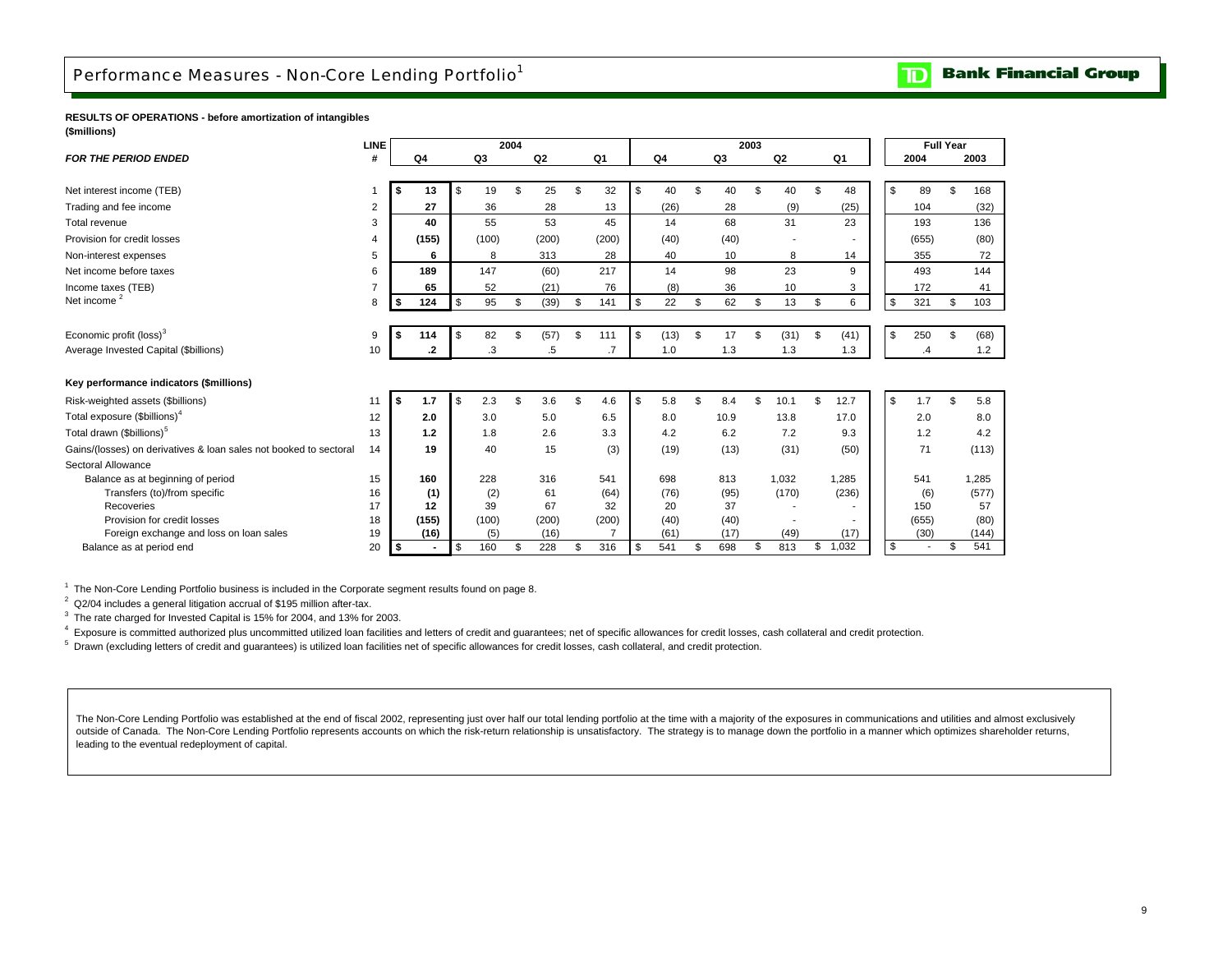### <span id="page-12-0"></span>Balance Sheet

| (\$MILLIONS)                                                       | <b>LINE</b>         |                  |              | 2004             |      |                  |      |                  |     |                  | 2003             |      |                  |      |                  |      | 2002             |
|--------------------------------------------------------------------|---------------------|------------------|--------------|------------------|------|------------------|------|------------------|-----|------------------|------------------|------|------------------|------|------------------|------|------------------|
| AS AT                                                              | #                   | Q4               |              | Q3               |      | Q2               |      | Q1               |     | Q4               | Q3               |      | Q2               |      | Q1               |      | Q4               |
|                                                                    |                     |                  |              |                  |      |                  |      |                  |     |                  |                  |      |                  |      |                  |      |                  |
| Cash resources                                                     |                     | \$<br>$9,038$ \$ |              | 10,236 \$        |      | $9,434$ \$       |      | 8,065            | \$  | 7,719 \$         | 7,813 \$         |      | $6,946$ \$       |      | $9,017$ \$       |      | 6,538            |
| Securities purchased under resale agreements                       | $\overline{2}$      | 21,888           |              | 25,401           |      | 28,982           |      | 27,842           |     | 17,475           | 26,643           |      | 42,397           |      | 26,447           |      | 13,060           |
| Investment securities                                              |                     |                  |              |                  |      |                  |      |                  |     |                  |                  |      |                  |      |                  |      |                  |
| Issued or guaranteed by Canada or provinces                        | 3                   | 16,725           |              | 17,906           |      | 16,579           |      | 17,294           |     | 14,023           | 13,570           |      | 14,503           |      | 13,504           |      | 12,986           |
| Issued by US federal government<br>Other securities                | $\overline{4}$<br>5 | 4,464<br>10,198  |              | 3,781<br>11,966  |      | 3,896<br>11,973  |      | 3,173<br>10,983  |     | 1,951<br>8,801   | 3,585<br>11,204  |      | 3,557<br>12,728  |      | 2,672<br>13,389  |      | 2,853<br>12,963  |
|                                                                    |                     |                  |              |                  |      |                  |      |                  |     |                  |                  |      |                  |      |                  |      |                  |
| Total<br><b>Trading securities</b>                                 | 6<br>$\overline{7}$ | 31,387<br>66,893 |              | 33,653<br>67,702 |      | 32,448<br>66,197 |      | 31,450<br>71,713 |     | 24,775<br>54,890 | 28,359<br>65,000 |      | 30,788<br>63,516 |      | 29,565<br>64,840 |      | 28,802<br>53,395 |
|                                                                    | 8                   |                  |              |                  |      |                  |      |                  |     |                  |                  |      |                  |      |                  |      |                  |
| Total                                                              |                     | 98,280           |              | 101,355          |      | 98,645           |      | 103,163          |     | 79,665           | 93,359           |      | 94,304           |      | 94,405           |      | 82,197           |
| Loans and customers' liability under acceptances                   |                     | 51,374           |              | 51,480           |      | 51,956           |      | 52,844           |     | 52,525           | 53,667           |      |                  |      | 52,806           |      | 52,784           |
| Residential mortgages<br>Personal                                  | 9<br>10             | 51,119           |              | 49,507           |      | 47,955           |      | 45,414           |     | 42,908           | 39,869           |      | 53,311<br>39,152 |      | 37,937           |      | 36,332           |
| Business and government                                            | 11                  | 26,938           |              | 27,936           |      | 27,259           |      | 27,613           |     | 29,270           | 33,572           |      | 36,826           |      | 38,753           |      | 41,230           |
| Total                                                              | 12                  | 129,431          |              | 128,923          |      | 127,170          |      | 125,871          |     | 124,703          | 127,108          |      | 129,289          |      | 129,496          |      | 130,346          |
| Other assets                                                       |                     |                  |              |                  |      |                  |      |                  |     |                  |                  |      |                  |      |                  |      |                  |
| Intangible assets                                                  | 13                  | 2,144            |              | 2,286            |      | 2,438            |      | 2,570            |     | 2,737            | 2,786            |      | 2,972            |      | 3,171            |      | 3,383            |
|                                                                    |                     |                  |              |                  |      |                  |      |                  |     |                  |                  |      |                  |      |                  |      |                  |
| Goodwill                                                           | 14                  | 2,225            |              | 2,308            |      | 2,336            |      | 2,272            |     | 2,263            | 2,323            |      | 2,360            |      | 3,102            |      | 3,134            |
| Other                                                              | 15                  | 48,021           |              | 38,684           |      | 43,300           |      | 46,453           |     | 38,970           | 42,183           |      | 43,384           |      | 45,800           |      | 39,382           |
| Total                                                              | 16                  | 52,390           |              | 43,278           |      | 48,074           |      | 51,295           |     | 43,970           | 47,292           |      | 48,716           |      | 52,073           |      | 45,899           |
| <b>Total assets</b>                                                | 17                  | \$<br>311,027    | \$           | 309,193          | \$   | 312,305          | \$   | 316,236          | \$  | 273,532          | \$<br>302,215 \$ |      | 321,652          | - \$ | 311,438          | l \$ | 278,040          |
| Deposits                                                           |                     |                  |              |                  |      |                  |      |                  |     |                  |                  |      |                  |      |                  |      |                  |
| Personal non-term                                                  | 18                  | \$<br>59,441     | $\,$         | 59,917 \$        |      | 59,045 \$        |      | 55,172           | \$  | 53,364 \$        | 52,983 \$        |      | 51,355 \$        |      | 51,294           | \$   | 50,775           |
| Personal term                                                      | 19                  | 51,919           |              | 51,647           |      | 51,268           |      | 51,602           |     | 52,632           | 51,472           |      | 51,825           |      | 51,088           |      | 50,167           |
| Banks and deposit taking institutions                              | 20                  | 11,459           |              | 16,501           |      | 17,664           |      | 18,185           |     | 11,958           | 19,303           |      | 25,892           |      | 25,855           |      | 16,800           |
| Business and government                                            | 21                  | 84,074           |              | 83,439           |      | 83,563           |      | 80,656           |     | 64,926           | 74,870           |      | 82,761           |      | 78,001           |      | 71,448           |
| Total                                                              | 22                  | 206,893          |              | 211,504          |      | 211,540          |      | 205,615          |     | 182,880          | 198,628          |      | 211,833          |      | 206,238          |      | 189,190          |
| Customers' liability under acceptances                             | 23                  | 5,507            |              | 5,701            |      | 5,438            |      | 5,886            |     | 6,645            | 7,030            |      | 6,918            |      | 7,048            |      | 7,719            |
| Obligations related to securities sold short                       | 24                  | 17,671           |              | 19,413           |      | 16,568           |      | 20,070           |     | 15,346           | 19,683           |      | 19,325           |      | 20,263           |      | 17,058           |
| Obligations related to securities sold under repurchase agreements | 25                  | 9,846            |              | 10,934           |      | 12,916           |      | 16,825           |     | 7,845            | 13,820           |      | 22,113           |      | 14,463           |      | 8,655            |
| Other liabilities<br>Subordinated notes and debentures             | 26<br>27            | 50,238<br>5,644  |              | 41,046<br>5,671  |      | 45,128<br>5,730  |      | 47,358<br>5,696  |     | 40,568<br>5,887  | 43,714<br>5,143  |      | 43,072<br>4,261  |      | 44,657<br>4,318  |      | 36,784           |
| Non-controlling interest in subsidiaries - TD CaTS                 | 28                  | 900              |              | 900              |      | 900              |      | 900              |     | 900              | 900              |      | 900              |      | 900              |      | 4,343<br>900     |
| - TD CaTS II                                                       | 29                  | 350              |              | 350              |      | 350              |      | 350              |     | 350              | 350              |      | 350              |      | 350              |      | 350              |
| Shareholders' equity                                               |                     |                  |              |                  |      |                  |      |                  |     |                  |                  |      |                  |      |                  |      |                  |
| Preferred shares                                                   | 30                  | 1,310            |              | 1,309            |      | 1,526            |      | 1,522            |     | 1,535            | 1,535            |      | 1,786            |      | 1,477            |      | 1,485            |
| Common shares                                                      | 31                  | 3,373            |              | 3,245            |      | 3,281            |      | 3,192            |     | 3,179            | 3,078            |      | 3,000            |      | 2,917            |      | 2,846            |
| Contributed surplus                                                | 32                  | 20               |              | 17               |      | 14               |      | 12               |     | 9                | 7                |      | 5                |      | $\mathcal{P}$    |      |                  |
| Retained earnings                                                  | 33                  | 9,275            |              | 9,103            |      | 8,914            |      | 8,810            |     | 8,388            | 8,327            |      | 8,089            |      | 8,805            |      | 8,710            |
| Total                                                              | 34                  | 13,978           |              | 13,674           |      | 13,735           |      | 13,536           |     | 13,111           | 12,947           |      | 12,880           |      | 13,201           |      | 13,041           |
| Total liabilities and shareholders' equity                         | 35                  | \$<br>311,027    | \$           | 309,193          | -\$  | 312,305          | - \$ | 316,236          | \$  | 273,532          | \$<br>302,215    | -\$  | 321,652          | \$   | 311,438          |      | 278,040          |
| Assets under administration                                        |                     |                  |              |                  |      |                  |      |                  |     |                  |                  |      |                  |      |                  |      |                  |
| Personal and Commercial Banking                                    | 36                  | \$<br>35,838     | $\sqrt{3}$   | 33,213 \$        |      | 33,613 \$        |      | 36,057           | \$  | 36,247 \$        | 33,688           | -\$  | 29,841           | \$   | 30,145           | l \$ | 29,951           |
| Wealth Management                                                  | 37                  | 279,190          |              | 282,998          |      | 286,612          |      | 283,816          |     | 259,182          | 251,349          |      | 233,076          |      | 229,770          |      | 226,435          |
| Total                                                              | 38                  | \$<br>315,028    | <b>S</b>     | 316,211          | \$   | 320,225          | - \$ | 319,873          | \$  | 295,429          | \$<br>285,037    | \$   | 262,917 \$       |      | 259,915          | l \$ | 256,386          |
| Assets under management                                            |                     |                  |              |                  |      |                  |      |                  |     |                  |                  |      |                  |      |                  |      |                  |
| Wealth Management                                                  | 39                  | \$<br>124,147    | $\mathsf{s}$ | 126,368          | - \$ | 120,855 \$       |      | 118,860          | -\$ | 113,406 \$       | 113,208          | - \$ | 110,455 \$       |      | 112,025          | l \$ | 111,920          |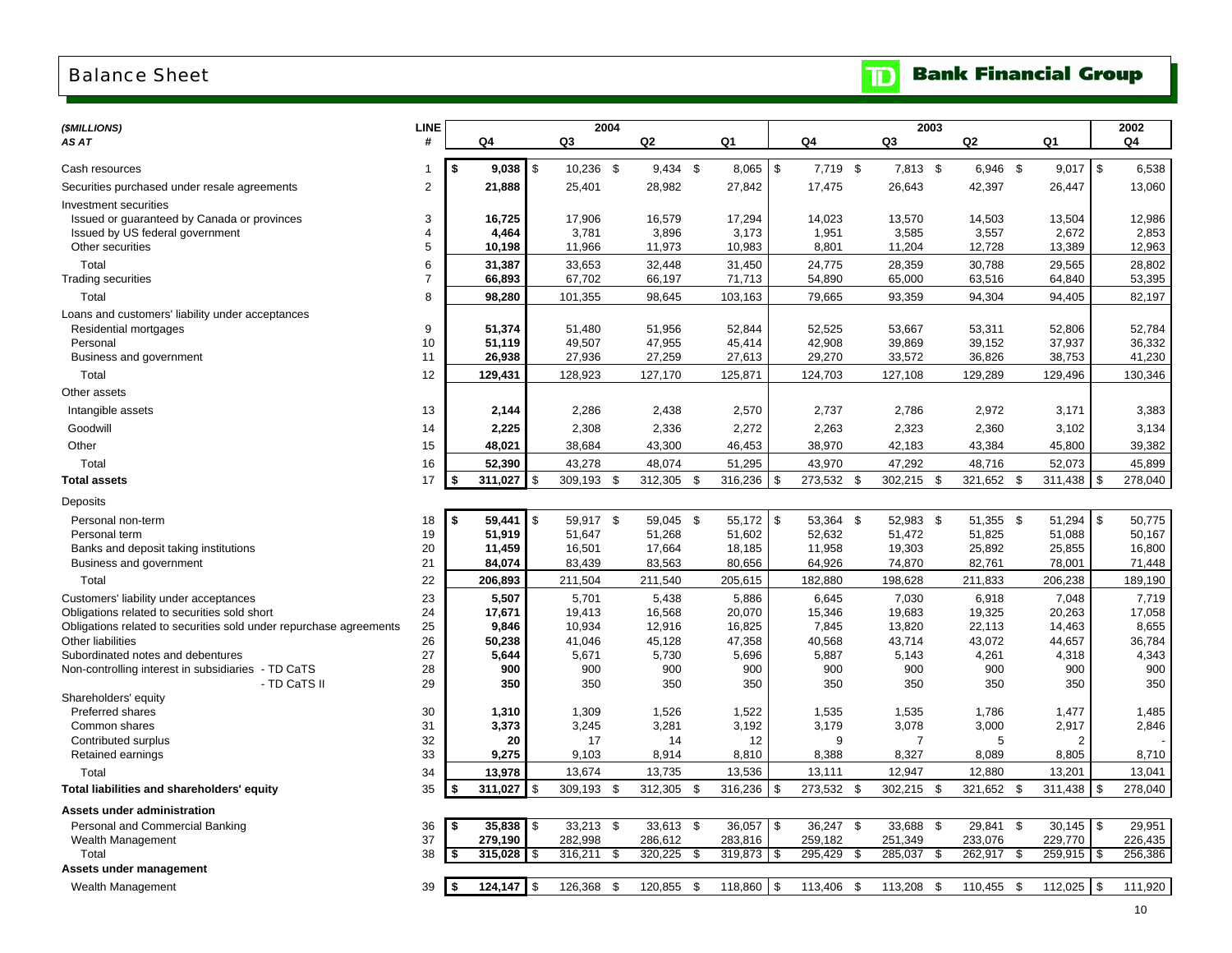## <span id="page-13-0"></span>Net Interest Income and Margin

|  |  | <b>TD</b> Bank Financial Group |  |
|--|--|--------------------------------|--|
|--|--|--------------------------------|--|

| (\$MILLIONS)                                                         | <b>LINE</b>    |             |                          | 2004      |                |           |                | 2003                  |                | 2002      |           | <b>Full Year</b>       |                          |
|----------------------------------------------------------------------|----------------|-------------|--------------------------|-----------|----------------|-----------|----------------|-----------------------|----------------|-----------|-----------|------------------------|--------------------------|
| <b>FOR THE PERIOD ENDED</b>                                          | #              | Q4          | Q <sub>3</sub>           | Q2        | Q <sub>1</sub> | Q4        | Q <sub>3</sub> | Q <sub>2</sub>        | Q <sub>1</sub> | Q4        | 2004      | 2003                   | 2002                     |
|                                                                      |                |             |                          |           |                |           |                |                       |                |           |           |                        |                          |
| Interest income                                                      |                |             |                          |           |                |           |                |                       |                |           |           |                        |                          |
| Loans                                                                | 1              | 1.767<br>\$ | \$<br>1,734              | \$1.693   | \$1,764        | \$1.749   | \$1,962        | \$1,897               | \$1,934        | \$1,998   | \$6,958   | \$7,542                | \$7,796                  |
| Securities                                                           | $\overline{2}$ | 879         | 910                      | 906       | 962            | 839       | 819            | 941                   | 849            | 881       | 3,657     | 3,448                  | 3,678                    |
|                                                                      |                |             |                          |           |                |           |                |                       |                |           |           |                        |                          |
| Deposits with banks                                                  | 3              | 156         | 107                      | 122       | 132            | 71        | 59             | 36                    | 46             | 41        | 517       | 212                    | 132                      |
|                                                                      | $\overline{4}$ |             |                          | 2,721     |                | 2,659     | 2,840          | 2,874                 | 2,829          | 2,920     | 11,132    |                        | 11,606                   |
| Total interest income                                                |                | 2,802       | 2,751                    |           | 2,858          |           |                |                       |                |           |           | 11,202                 |                          |
| Interest expense                                                     |                |             |                          |           |                |           |                |                       |                |           |           |                        |                          |
| Deposits                                                             | 5              | 1,009       | 934                      | 920       | 990            | 962       | 1,052          | 1,055                 | 1,133          | 1.189     | 3,853     | 4,202                  | 4,754                    |
| Subordinated notes and debentures                                    | 6              | 78          | 76                       | 78        | 80             | 94        | 59             | 51                    | 55             | 56        | 312       | 259                    | 201                      |
|                                                                      |                |             |                          |           |                |           |                |                       |                |           |           |                        |                          |
| Other                                                                | $\overline{7}$ | 240         | 247                      | 238       | 299            | 224       | 327            | 323                   | 251            | 287       | 1,024     | 1,125                  | 1,351                    |
| Total interest expense                                               | 8              | 1,327       | 1,257                    | 1,236     | 1,369          | 1,280     | 1,438          | 1,429                 | 1,439          | 1,532     | 5,189     | 5,586                  | 6,306                    |
| Net interest income                                                  | 9              | 1,475       | 1,494                    | 1,485     | 1,489          | 1,379     | 1,402          | 1,445                 | 1,390          | 1,388     | 5,943     | 5,616                  | 5,300                    |
|                                                                      | 10             |             | 63                       |           |                |           |                |                       |                |           |           |                        |                          |
| <b>TEB Adjustment</b>                                                |                | 93          |                          | 62        | 64             | 62        | 58             | 56                    | 54             | 53        | 282       | 230                    | 222                      |
| Net interest income (TEB)                                            | 11             | 1,568       | 1,557<br>\$              | \$1,547   | \$1,553        | \$1,441   | \$1,460        | \$1,501               | \$1,444        | \$1,441   | \$6,225   | \$5,846                | \$5,522                  |
|                                                                      |                |             |                          |           |                |           |                |                       |                |           |           |                        |                          |
| Average total assets (\$billions)                                    | 12             | 312<br>- \$ | $\overline{310}$<br>- \$ | 316<br>\$ | 304<br>\$      | 295<br>\$ | \$<br>317      | 316<br>\$             | 303<br>\$      | 305<br>\$ | \$<br>310 | \$<br>$\overline{308}$ | 303<br>\$                |
| Average earning assets (\$billions)                                  | 13             | 257         | 258                      | 258       | 248            | 242       | 259            | 259                   | 248            | 250       | 255       | 252                    | 257                      |
| Net interest margin as a % of average earning assets                 | 14             | 2.28%       | 2.30 %                   | 2.34 %    | 2.39 %         | 2.26 %    | 2.15%          | 2.29 %                | 2.22 %         | 2.20 %    | 2.33%     | 2.23%                  | 2.07%                    |
|                                                                      |                |             |                          |           |                |           |                |                       |                |           |           |                        |                          |
| Net interest margin (TEB) as a % of average earning assets           | 15             | 2.42        | 2.40                     | 2.44      | 2.49           | 2.36      | 2.24           | 2.38                  | 2.31           | 2.29      | 2.44      | 2.32                   | 2.15                     |
| Impact on NII from impaired loans                                    |                |             |                          |           |                |           |                |                       |                |           |           |                        |                          |
| Reduction/(increase) in NII from impaired loans                      |                |             |                          |           |                |           |                |                       |                |           |           |                        |                          |
| Gross                                                                | 16             | \$<br>8     | <b>S</b><br>9            | \$<br>15  | \$<br>17       | 18<br>\$  | \$<br>30       | \$<br>30              | 33<br>\$       | 32<br>\$  | 49<br>\$  | \$<br>111              | \$<br>115                |
| Recoveries                                                           | 17             | (2)         | (1)                      | (3)       | (2)            | (3)       | (2)            | (3)                   | (3)            | (5)       | (8)       | (11)                   | (20)                     |
| Net reduction/(increase)                                             | 18             | \$<br>6     | 8<br>\$                  | 12<br>\$  | 15<br>\$       | 15<br>\$  | 28<br>\$       | $\overline{27}$<br>\$ | 30<br>\$       | 27<br>Ŝ.  | 41<br>\$  | \$<br>100              | \$<br>95                 |
|                                                                      |                |             |                          |           |                |           |                |                       |                |           |           |                        |                          |
| Effective tax rate - reported basis                                  | 19             | 16.7%       | 22.7%                    | 22.6%     | 35.3%          | 12.1%     | 19.8%          | $-$ %                 | 24.5 %         | 51.2%     | 25.1%     | 21.6%                  | 99.3%                    |
| Effective tax rate - before amortization of intangibles <sup>1</sup> | 20             | 19.6        | 24.7                     | 24.8      | 29.3           | 17.5      | 23.4           |                       | 28.3           | 83.2      | 24.8      | 26.7                   | $\overline{\phantom{a}}$ |

1 Excludes the gain on sale of mutual fund record keeping and custody business (Q3/02 - \$18 million after-tax, Q1/02 - \$14 million after-tax)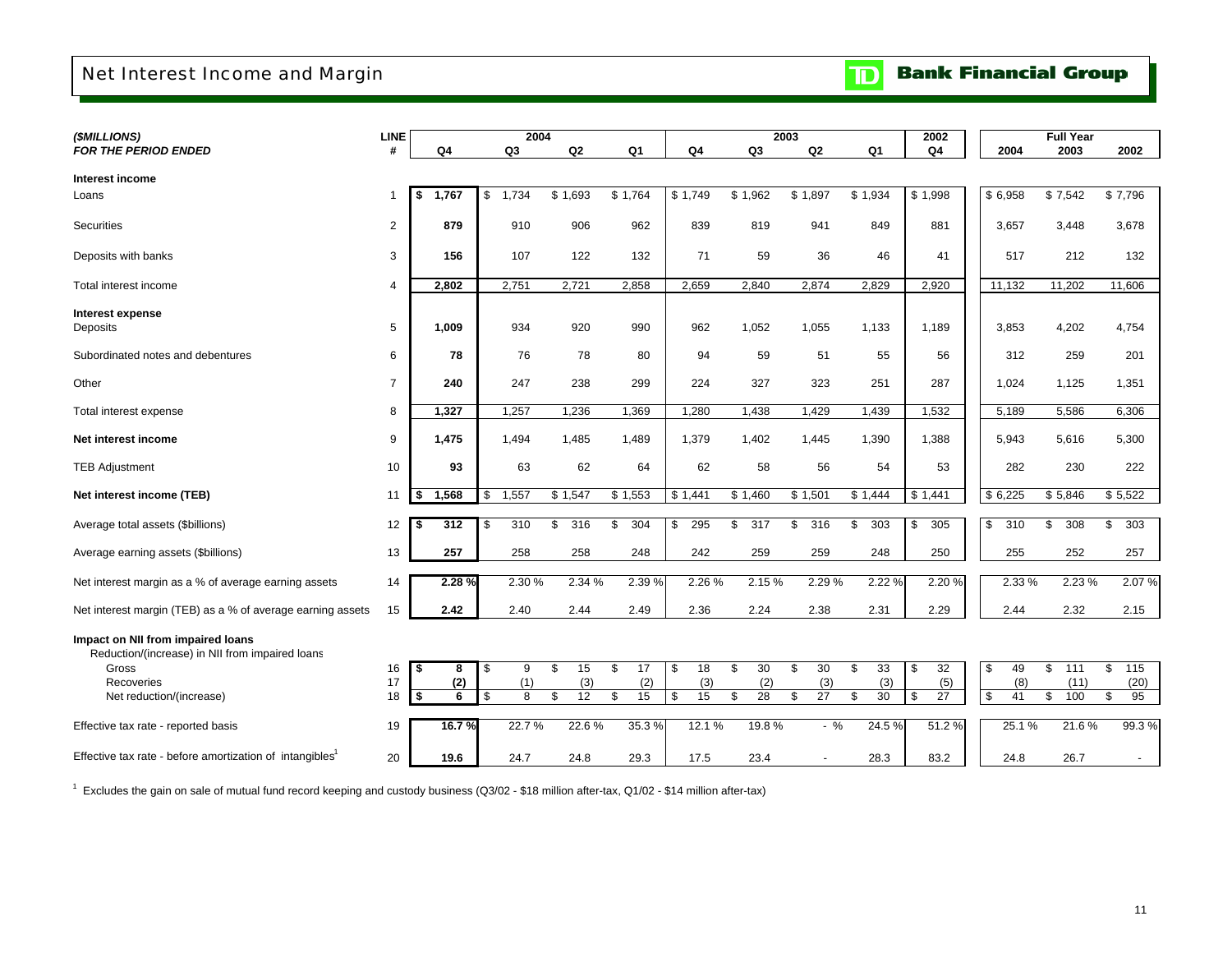## <span id="page-14-0"></span>Non-Interest Expenses

| <b>TD</b> Bank Financial Group |  |
|--------------------------------|--|
|--------------------------------|--|

| (\$MILLIONS)                                         | <b>LINE</b>             |             |                | 2004           |     |            |                |            |          | 2003              |    |           |                |       | 2002                |                  | <b>Full Year</b> |             |
|------------------------------------------------------|-------------------------|-------------|----------------|----------------|-----|------------|----------------|------------|----------|-------------------|----|-----------|----------------|-------|---------------------|------------------|------------------|-------------|
| <b>FOR THE PERIOD ENDED</b>                          | #                       | Q4          |                | Q <sub>3</sub> |     | Q2         | Q <sub>1</sub> |            | Q4       | Q <sub>3</sub>    | Q2 |           | Q <sub>1</sub> |       | Q4                  | 2004             | 2003             | 2002        |
| Salaries and employee benefits                       |                         |             |                |                |     |            |                |            |          |                   |    |           |                |       |                     |                  |                  |             |
| Salaries                                             | 1                       | 572<br>\$   | \$             | 584            | \$  | 558 \$     |                | 540 \$     | 593 \$   | 580 \$            |    | 536       | - \$           | 595   | \$<br>581           | \$<br>$2,254$ \$ | 2,304            | \$<br>2,273 |
| Incentive compensation                               | $\overline{\mathbf{c}}$ | 238         |                | 265            |     | 301        | 280            |            | 240      | 254               |    | 241       |                | 251   | 107                 | 1,084            | 986              | 875         |
| Pension and other employee benefits                  | 3                       | 99          |                | 108            |     | 112        | 123            |            | 108      | 125               |    | 116       |                | 119   | 114                 | 442              | 468              | 418         |
| Total                                                | 4                       | 909         |                | 957            |     | 971        | 943            |            | 941      | 959               |    | 893       |                | 965   | 802                 | 3,780            | 3,758            | 3,566       |
| Occupancy                                            |                         |             |                |                |     |            |                |            |          |                   |    |           |                |       |                     |                  |                  |             |
| Rent                                                 | 5                       | 88          |                | 92             |     | 88         | 85             |            | 98       | 90                |    | 86        |                | 87    | 81                  | 353              | 361              | 330         |
| Depreciation                                         | 6                       | 36          |                | 33             |     | 33         |                | 32         | 37       | 35                |    | 36        |                | 35    | 41                  | 134              | 143              | 148         |
| Other                                                | $\overline{7}$          | 33          |                | 33             |     | 29         | 30             |            | 38       | 53                |    | 31        |                | 30    | 32                  | 125              | 152              | 127         |
| Total                                                | 8                       | 157         |                | 158            |     | 150        | 147            |            | 173      | 178               |    | 153       |                | 152   | 154                 | 612              | 656              | 605         |
| Equipment                                            |                         |             |                |                |     |            |                |            |          |                   |    |           |                |       |                     |                  |                  |             |
| Rent                                                 | 9                       | 44          |                | 46             |     | 40         | 35             |            | 49       | 39                |    | 51        |                | 46    | 43                  | 165              | 185              | 170         |
| Depreciation                                         | 10                      | 47          |                | 37             |     | 40         |                | 36         | 54       | 44                |    | 38        |                | 39    | 43                  | 160              | 175              | 164         |
| Other                                                | 11                      | 70          |                | 61             |     | 57         |                | 49         | 74       | 67                |    | 67        |                | 82    | 85                  | 237              | 290              | 327         |
| Total                                                | 12                      | 161         |                | 144            |     | 137        | 120            |            | 177      | 150               |    | 156       |                | 167   | 171                 | 562              | 650              | 661         |
| General                                              |                         |             |                |                |     |            |                |            |          |                   |    |           |                |       |                     |                  |                  |             |
| Marketing and business development                   | 13                      | 88          |                | 86             |     | 114        | 96             |            | 78       | 77                |    | 96        |                | 97    | 89                  | 384              | 348              | 388         |
| Brokerage related fees                               | 14                      | 49          |                | 56             |     | 61         | 62             |            | 57       | 59                |    | 55        |                | 58    | 50                  | 228              | 229              | 224         |
| Professional and advisory services                   | 15                      | 144         |                | 114            |     | 97         | 91             |            | 123      | 87                |    | 87        |                | 75    | 105                 | 446              | 372              | 366         |
| Communications                                       | 16                      | 53          |                | 50             |     | 53         | 51             |            | 52       | 51                |    | 51        |                | 54    | 56                  | 207              | 208              | 225         |
| Capital and business taxes                           | 17                      | 31          |                | 36             |     | 43         | 31             |            | 34       | 38                |    | 32        |                | 29    | 29                  | 141              | 133              | 107         |
| Postage                                              | 18                      | 23          |                | 25             |     | 28         |                | 24         | 23       | 21                |    | 25        |                | 22    | 22                  | 100              | 91               | 96          |
| Travel and relocation                                | 19                      | 17          |                | 16             |     | 16         | 13             |            | 16       | 13                |    | 15        |                | 14    | 20                  | 62               | 58               | 68          |
| Restructuring costs                                  | 20                      |             |                |                |     | (7)        |                |            |          | 5                 |    | 87        |                |       |                     | (7)              | 92               |             |
| Goodwill impairment                                  | 21                      |             |                |                |     |            |                |            |          |                   |    | 624       |                |       |                     |                  | 624              |             |
| Other                                                | 22                      | 130         |                | 113            |     | 446        | 177            |            | 111      | 59                |    | 91        |                | 112   | 137                 | 866              | 373              | 448         |
| Total                                                | 23                      | 535         |                | 496            |     | 851        | 545            |            | 494      | 410               |    | 1,163     |                | 461   | 508                 | 2,427            | 2,528            | 1,922       |
| Total expenses excluding amortization of intangibles | 24                      | 1,762<br>\$ | \$             | 1,755          | \$  | $2,109$ \$ |                | $1,755$ \$ | 1,785 \$ | 1,697             | \$ | 2,365     | \$             | 1,745 | 1,635<br>$\sqrt{3}$ | \$<br>7,381      | \$<br>7,592 \$   | 6,754       |
| <b>Memo Items</b>                                    |                         |             |                |                |     |            |                |            |          |                   |    |           |                |       |                     |                  |                  |             |
| Amortization of intangibles                          | 25                      | 142<br>\$   | $\mathfrak{S}$ | 152 \$         |     | 162 \$     |                | 170S       | 175 \$   | 186               | \$ | 199       | \$             | 212   | \$<br>226           | \$<br>626 \$     | 772 \$           | 998         |
| Less tax effect - at normal rates                    | 26                      | 50          |                | 53             |     | 55         | 60             |            | 63       | 67                |    | 72        |                | 79    | 86                  | 218              | 281              | 385         |
| - resulting from tax rate changes                    | 27                      |             |                |                |     |            |                | (69)       |          |                   |    |           |                |       | (16)                | (69)             |                  | (21)        |
| Amortization of intangibles, net of tax              | 28                      | 92<br>-\$   | $\sqrt{3}$     | 99             | -\$ | 107 \$     |                | 179 \$     | 112S     | 119<br>$\sqrt{3}$ |    | $127 - $$ |                | 133   | \$<br>156           | \$<br>477 \$     | 491              | \$<br>634   |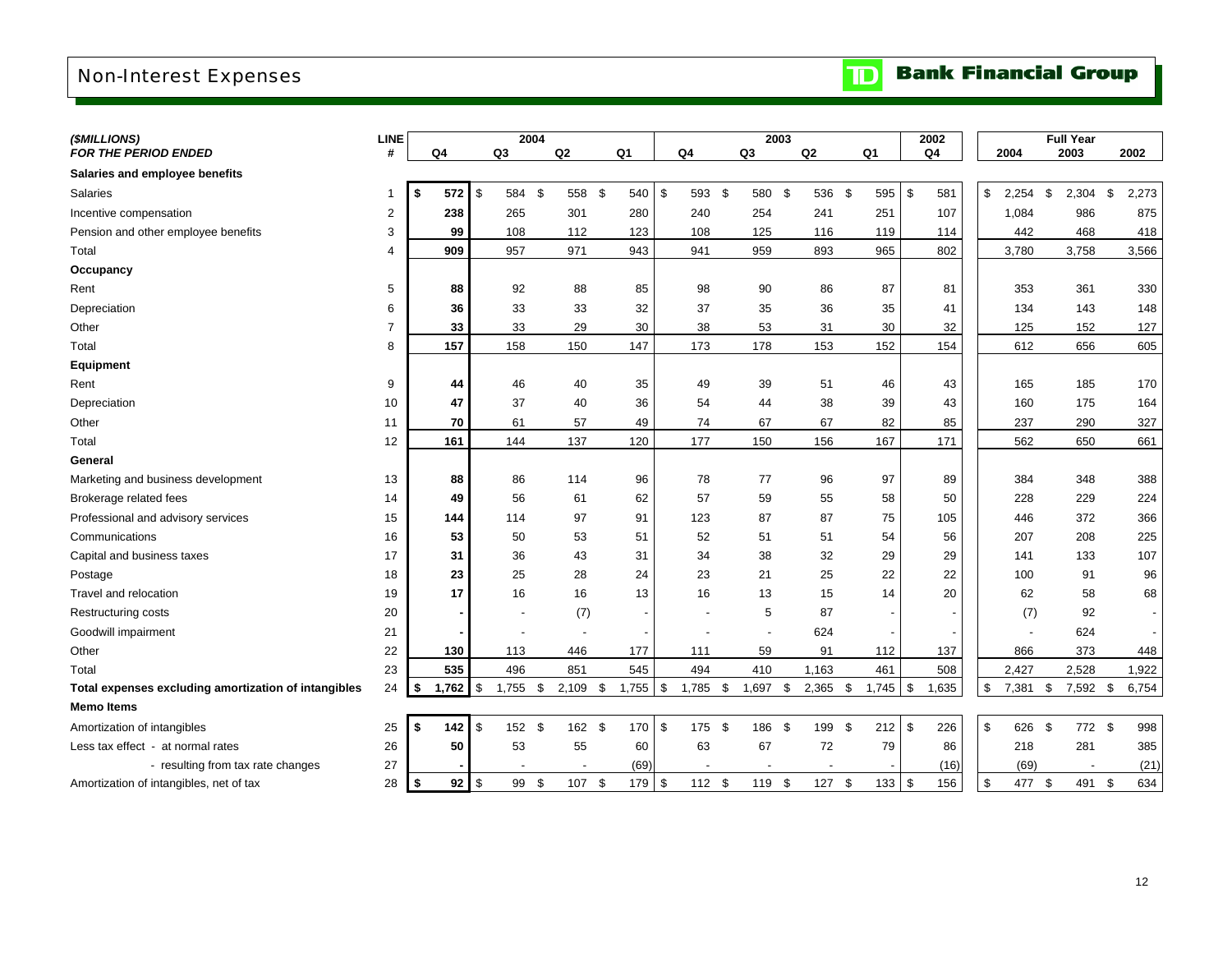## <span id="page-15-0"></span>Investment Securities, Intangibles and Goodwill, and Restructuring Costs



**Bank Financial Group** 

| (\$MILLIONS)                                                     | <b>LINE</b>    |    |                  |               | 2004           |      |                          |      |                |               |                |      | 2003                     |      |           |      |                |          | 2002         |                      |      | <b>Full Year</b>         |      |                |
|------------------------------------------------------------------|----------------|----|------------------|---------------|----------------|------|--------------------------|------|----------------|---------------|----------------|------|--------------------------|------|-----------|------|----------------|----------|--------------|----------------------|------|--------------------------|------|----------------|
| AS AT                                                            | #              |    | Q4               |               | Q <sub>3</sub> |      | Q <sub>2</sub>           |      | Q <sub>1</sub> |               | Q <sub>4</sub> |      | Q <sub>3</sub>           |      | Q2        |      | Q <sub>1</sub> |          | Q4           | 2004                 |      | 2003                     |      | 2002           |
|                                                                  |                |    |                  |               |                |      |                          |      |                |               |                |      |                          |      |           |      |                |          |              |                      |      |                          |      |                |
| Investment securities - surplus (deficit) over book <sup>1</sup> |                |    |                  |               |                |      |                          |      |                |               |                |      |                          |      |           |      |                |          |              |                      |      |                          |      |                |
| Debt                                                             | 1              | \$ | 6                | \$            |                | \$   | $\overline{\phantom{a}}$ | \$   |                | \$            | $\blacksquare$ | \$   | $12 \quad$               |      | $1 \quad$ |      | $(6)$ \$       |          | 99           | \$<br>6              | - \$ | $\blacksquare$           | - \$ | 99             |
| Common & equivalents                                             | 2              |    | 387              |               | 308            |      | 364                      |      | 374            |               | 329            |      | 274                      |      | 194       |      | 136            |          | 124          | 387                  |      | 329                      |      | 124            |
| Preferred shares                                                 | 3              |    | 25               |               | 13             |      | 41                       |      | 38             |               | 40             |      | 12                       |      |           |      |                |          | $\mathbf{1}$ | 25                   |      | 40                       |      | $\overline{1}$ |
| <b>Total</b>                                                     | 4              | \$ | $418$ $\sqrt{5}$ |               | 321            | \$   | 405                      | \$   | 412            | -\$           | 369            | - \$ | 298 \$                   |      | 196       | - \$ | 131            | <b>S</b> | 224          | \$<br>418 \$         |      | 369 \$                   |      | 224            |
| Identifiable intangible assets                                   |                |    |                  |               |                |      |                          |      |                |               |                |      |                          |      |           |      |                |          |              |                      |      |                          |      |                |
| Opening balance                                                  | 5              | S  | 2,286            | \$            | 2,438          | \$   | 2,570                    | \$   | 2,737          | \$            | 2,786          | \$   | 2,972                    | -S   | 3,171     | \$   | 3,383          | \$       | 3,608        | \$<br>2,737          | -\$  | 3,383                    | -\$  | 4,381          |
| Arising during the period                                        | 6              |    |                  |               |                |      | 30                       |      | 3              |               | 126            |      |                          |      |           |      |                |          |              | 33                   |      | 126                      |      |                |
| Amortized in the period                                          | $\overline{7}$ |    | (142)            |               | (152)          |      | (162)                    |      | (170)          |               | (175)          |      | (186)                    |      | (199)     |      | (212)          |          | (226)        | (626)                |      | (772)                    |      | (998)          |
| <b>Closing balance</b>                                           | 8              | S  | 2,144            | \$            | 2,286          | - \$ | 2,438                    | \$   | 2,570          | $\sqrt[6]{3}$ | 2,737          | -\$  | 2,786                    | -\$  | 2,972     | \$   | 3,171          | \$       | 3,383        | \$<br>$2,144$ \$     |      | 2,737                    | \$   | 3,383          |
| Future tax liability on intangible assets                        |                |    |                  |               |                |      |                          |      |                |               |                |      |                          |      |           |      |                |          |              |                      |      |                          |      |                |
| Opening balance                                                  | 9              | S  | (748)            | -S            | $(798)$ \$     |      | (850)                    | - \$ | $(841)$ \$     |               | $(904)$ \$     |      | (971)                    | \$   | (1,043)   | \$   | (1, 122)       | l \$     | (1, 192)     | \$<br>$(841)$ \$     |      | (1, 122)                 | \$   | (1, 486)       |
| Arising during the period - changes in tax rates                 | 10             |    |                  |               |                |      |                          |      | (69)           |               |                |      |                          |      |           |      |                |          | (16)         | (69)                 |      |                          |      | (21)           |
| Recognized in the period                                         | 11             |    | 47               |               | 50             |      | 52                       |      | 60             |               | 63             |      | 67                       |      | 72        |      | 79             |          | 86           | 209                  |      | 281                      |      | 385            |
| <b>Closing balance</b>                                           | 12             | S  | $(701)$ \$       |               | $(748)$ \$     |      | $(798)$ \$               |      | $(850)$ \$     |               | $(841)$ \$     |      | $(904)$ \$               |      | (971)     | \$   | $(1,043)$ \$   |          | (1, 122)     | \$<br>$(701)$ \$     |      | $(841)$ \$               |      | (1, 122)       |
|                                                                  |                |    |                  |               |                |      |                          |      |                |               |                |      |                          |      |           |      |                |          |              |                      |      |                          |      |                |
| Net intangibles closing balance                                  | 13             | \$ | 1,443            | $\mathfrak s$ | 1,538          | \$   | 1,640                    | \$   | 1,720          | $\sqrt{3}$    | 1,896          | -\$  | $1,882$ \$               |      | 2,001     | \$   | 2,128          | \$       | 2,261        | \$<br>1,443          | \$   | 1,896 \$                 |      | 2,261          |
| Goodwill                                                         |                |    |                  |               |                |      |                          |      |                |               |                |      |                          |      |           |      |                |          |              |                      |      |                          |      |                |
| Opening balance                                                  | 14             | \$ | 2,308            | \$            | 2.336          | £.   | 2,272                    | \$   | 2,263          | \$            | 2,323          | \$   | 2,360                    | ዳ    | 3,102     | \$.  | 3,134          | \$       | 3,065        | \$<br>2,263          | -S   | 3.134                    | ደ    | 2,298          |
| Arising during the period                                        | 15             |    | 10               |               | 6              |      | 27                       |      |                |               |                |      |                          |      |           |      |                |          | 96           | 43                   |      |                          |      | 849            |
| Impairment during the period                                     | 16             |    |                  |               |                |      |                          |      |                |               |                |      | $\overline{\phantom{a}}$ |      | (624)     |      |                |          |              |                      |      | (624)                    |      |                |
| Foreign exchange and other adjustments                           | 17             |    | (93)             |               | (34)           |      | 37                       |      | 9              |               | (60)           |      | (37)                     |      | (118)     |      | (32)           |          | (27)         | (81)                 |      | (247)                    |      | (13)           |
| <b>Closing balance</b>                                           | 18             |    | 2,225            | \$            | 2,308          | \$   | 2,336                    | \$   | 2,272          | <b>S</b>      | 2,263          | - \$ | $2,323$ \$               |      | 2,360     | \$   | 3,102          | <b>S</b> | 3,134        | \$<br>2,225          | - \$ | $2,263$ \$               |      | 3,134          |
|                                                                  |                |    |                  |               |                |      |                          |      |                |               |                |      |                          |      |           |      |                |          |              |                      |      |                          |      |                |
| Total net intangibles and goodwill closing balance               | 19             | \$ | 3,668            | $\sqrt{3}$    | 3,846          | -\$  | 3,976                    | \$   | 3,992          | $\sqrt{3}$    | 4,159          | -\$  | 4,205                    | -S   | 4,361     | \$   | 5,230          | <b>S</b> | 5,395        | \$<br>3,668          | \$   | 4,159                    | - \$ | 5,395          |
| <b>Restructuring costs accrual</b>                               |                |    |                  |               |                |      |                          |      |                |               |                |      |                          |      |           |      |                |          |              |                      |      |                          |      |                |
| Opening balance                                                  | 20             | S  | 8                | \$            | 8              | - \$ | 16                       | -\$  | 19             | <b>S</b>      | 53             | - \$ | 74                       | - \$ | 27        | \$   | 36             | <b>S</b> | 81           | \$<br>19             | - \$ | 36                       | \$   | 337            |
| Expensed during the period                                       | 21             |    |                  |               |                |      | (7)                      |      |                |               | ٠              |      | 5                        |      | 93        |      |                |          |              | (7)                  |      | 98                       |      |                |
| Amount utilized during the period                                |                |    |                  |               |                |      |                          |      |                |               |                |      |                          |      |           |      |                |          |              |                      |      |                          |      |                |
| Personal and Commercial Banking                                  | 22             |    |                  |               |                |      |                          |      |                |               | (13)           |      | (4)                      |      | (5)       |      | (6)            |          | (32)         |                      |      | (28)                     |      | (165)          |
| <b>TD Waterhouse</b>                                             | 23             |    |                  |               |                |      |                          |      |                |               | $\blacksquare$ |      |                          |      |           |      |                |          | (1)          |                      |      | $\overline{\phantom{a}}$ |      | (15)           |
| TD Waterhouse International                                      | 24             |    |                  |               |                |      |                          |      | (1)            |               | (2)            |      | (10)                     |      | (13)      |      |                |          |              | (1)                  |      | (25)                     |      |                |
| <b>Wholesale Banking</b>                                         | 25             |    |                  |               |                |      |                          |      |                |               | $\blacksquare$ |      | (3)                      |      | (2)       |      | (3)            |          | (12)         |                      |      | (8)                      |      | (121)          |
| Wholesale Banking - Equity Options                               | 26             |    |                  |               |                |      | (1)                      |      | (2)            |               | (19)           |      | (9)                      |      | (26)      |      |                |          |              | (4)                  |      | (54)                     |      |                |
| <b>Closing balance</b>                                           | 27             | \$ | 7 <sup>1</sup>   | $\mathbb{S}$  | 8 \$           |      | 8                        | -\$  | 16             | l \$          | 19             | -\$  | 53                       | - \$ | 74        | - \$ | 27             | l \$     | 36           | \$<br>$\overline{7}$ | -\$  | 19 \$                    |      | 36             |

 $1$  Excludes debt security positions which are used as part of the Bank's Asset and Liability Management hedging activities and preferred shares that are hedged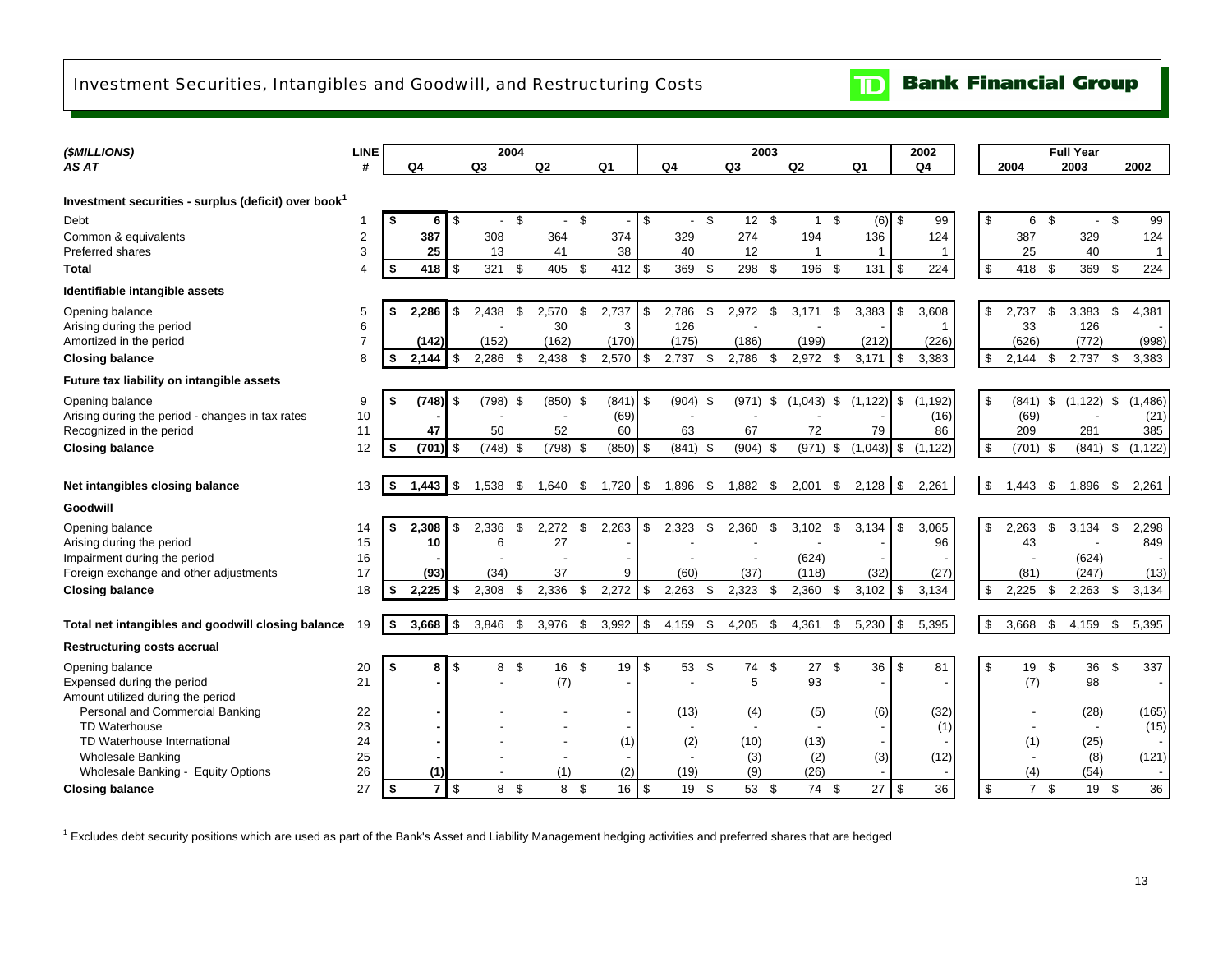### <span id="page-16-0"></span>Analysis of Change in Shareholders' Equity & Non-Controlling Interest

**Bank Financial Group**  $\mathbf{D}$ 

| (\$MILLIONS)                                                                                                                            | LINE                 |                         | 2004                                 |                                    |                              |                          | 2003                    |                         |                         | 2002                    |                                        | <b>Full Year</b>        |                         |
|-----------------------------------------------------------------------------------------------------------------------------------------|----------------------|-------------------------|--------------------------------------|------------------------------------|------------------------------|--------------------------|-------------------------|-------------------------|-------------------------|-------------------------|----------------------------------------|-------------------------|-------------------------|
| <b>FOR THE PERIOD ENDED</b>                                                                                                             | #                    | Q4                      | Q3                                   | Q2                                 | Q1                           | Q4                       | Q3                      | Q2                      | Q1                      | Q4                      | 2004                                   | 2003                    | 2002                    |
| <b>Preferred shares</b>                                                                                                                 |                      |                         |                                      |                                    |                              |                          |                         |                         |                         |                         |                                        |                         |                         |
| Opening balance                                                                                                                         | $\overline{1}$       | 1,309<br>\$             | 1,526<br>- \$<br>\$                  | $1,522$ \$                         | 1,535                        | 1,535<br>\$<br>S         | 1,786<br>\$             | $1,477$ \$              | 1,485                   | 1,491<br>\$             | \$<br>1,535<br>\$                      | 1,485<br><b>S</b>       | 1,492                   |
| Issued                                                                                                                                  | $\overline{2}$       |                         |                                      |                                    |                              |                          |                         | 550                     |                         |                         |                                        | 550                     |                         |
| Redeemed                                                                                                                                | 3                    |                         | (225)                                |                                    |                              |                          | (251)                   | (226)                   |                         |                         | (225)                                  | (477)                   |                         |
| Impact of shares (acquired) sold for trading purposes                                                                                   | $\overline{4}$       |                         | 8                                    | $\overline{4}$                     | (13)                         | n/a                      | n/a                     | n/a                     | n/a                     | n/a                     |                                        | n/a                     | n/a                     |
| Translation adjustment on shares issued in a foreign currency                                                                           | 5                    |                         |                                      |                                    |                              |                          |                         | (15)                    | (8)                     | (6)                     |                                        | (23)                    | (7)                     |
| Closing balance                                                                                                                         | 6                    | 1,310                   | 1,309                                | 1,526                              | 1,522                        | 1,535                    | 1,535                   | 1,786                   | 1,477                   | 1,485                   | 1,310                                  | 1,535                   | 1,485                   |
| <b>Common shares</b>                                                                                                                    |                      |                         |                                      |                                    |                              |                          |                         |                         |                         |                         |                                        |                         |                         |
| Opening balance                                                                                                                         | $\overline{7}$       | 3,245                   | 3,281                                | 3,192                              | 3,179                        | 3,078                    | 3,000                   | 2,917                   | 2,846                   | 2,782                   | 3,179                                  | 2,846                   | 2,259                   |
| Issued - options                                                                                                                        | 8                    | 17                      | 11                                   | 36                                 | 35                           | 19                       | $\overline{7}$          | 13                      | -8                      | $\overline{2}$          | 99                                     | 47                      | 13                      |
| - cash                                                                                                                                  | 9                    |                         |                                      |                                    |                              |                          |                         | ÷,                      |                         |                         |                                        | ÷,                      | 400                     |
| - dividend reinvestment plan                                                                                                            | 10                   | 78                      | 9                                    | 11                                 | 76                           | 82                       | 71                      | 70                      | 63                      | 62                      | 174                                    | 286                     | 174                     |
| Impact of shares (acquired) sold for trading purposes                                                                                   | 11                   | 33                      | (46)                                 | 70                                 | (98)                         | n/a                      | n/a                     | n/a                     | n/a                     | n/a                     | (41)                                   | n/a                     | n/a                     |
| Repurchase of common shares                                                                                                             | 12                   |                         | (10)                                 | (28)                               |                              |                          |                         |                         |                         |                         | (38)                                   |                         |                         |
| Closing balance                                                                                                                         | 13                   | 3,373                   | 3,245                                | 3,281                              | 3,192                        | 3,179                    | 3,078                   | 3,000                   | 2,917                   | 2,846                   | 3,373                                  | 3,179                   | 2,846                   |
| <b>Contributed surplus</b>                                                                                                              |                      |                         |                                      |                                    |                              |                          |                         |                         |                         |                         |                                        |                         |                         |
| Opening balance                                                                                                                         | 14                   | 17                      | 14                                   | 12                                 | 9                            | $\overline{7}$           | 5                       | $\overline{2}$          |                         |                         | 9                                      |                         |                         |
| Stock option expense                                                                                                                    | 15                   | 3                       | 3                                    | 3                                  | 3                            | $\overline{2}$           | $\overline{c}$          | 3                       | $\overline{2}$          |                         | 12                                     | $\boldsymbol{9}$        |                         |
| Stock option exercised                                                                                                                  | 16                   |                         |                                      | (1)                                |                              |                          |                         |                         |                         |                         | (1)                                    |                         |                         |
| Closing balance                                                                                                                         | 17                   | 20                      | 17                                   | 14                                 | 12                           | 9                        | $\overline{7}$          | 5                       | $\overline{2}$          |                         | 20                                     | 9                       |                         |
| <b>Retained earnings</b>                                                                                                                |                      |                         |                                      |                                    |                              |                          |                         |                         |                         |                         |                                        |                         |                         |
| Opening balance                                                                                                                         | 18                   | 9,103                   | 8,914                                | 8,810                              | 8,388                        | 8,327                    | 8,089                   | 8,805                   | 8,710                   | 9,194                   | 8,388                                  | 8,710                   | 9,653                   |
| Net income                                                                                                                              | 19                   | 612                     | 584                                  | 511                                | 603                          | 501                      | 501                     | (273)                   | 347                     | (196)                   | 2,310                                  | 1,076                   | (67)                    |
| Dividends - common                                                                                                                      | 20                   | (235)                   | (222)                                | (224)                              | (209)                        | (209)                    | (183)                   | (181)                   | (181)                   | (180)                   | (890)                                  | (754)                   | (718)                   |
| - preferred                                                                                                                             | 21                   | (11)                    | (11)                                 | (16)                               | (15)                         | (15)                     | (16)                    | (15)                    | (18)                    | (17)                    | (53)                                   | (64)                    | (70)                    |
| - preferred TD MIC                                                                                                                      | 22                   | (6)                     | (8)                                  | (5)                                | (6)                          | (6)                      | (5)                     | (7)                     | (5)                     | (6)                     | (25)                                   | (23)                    | (23)                    |
| Foreign currency translation adjustments, net of tax                                                                                    | 23                   | (192)                   | (89)                                 | 73                                 | 73                           | (210)                    | (56)                    | (234)                   | (48)                    | (83)                    | (135)                                  | (548)                   | (32)                    |
| Share issue expenses, net of tax                                                                                                        | 24                   |                         |                                      |                                    |                              |                          |                         | (6)                     |                         | (1)                     |                                        | (6)                     | (8)                     |
| Stock options settled in cash, tax effected                                                                                             | 25                   |                         |                                      |                                    |                              |                          |                         |                         |                         | (1)                     |                                        |                         | (25)                    |
| Premium paid on common shares repurchased                                                                                               | 26                   |                         | (77)                                 | (235)                              |                              |                          |                         |                         |                         |                         | (312)                                  |                         |                         |
| Other                                                                                                                                   | 27                   |                         | 12                                   |                                    | (24)                         |                          | (3)                     |                         |                         |                         | (8)                                    | (3)                     |                         |
| Closing balance                                                                                                                         | 28                   | 9,275                   | 9,103                                | 8,914                              | 8,810                        | 8,388                    | 8,327                   | 8,089                   | 8,805                   | 8,710                   | 9,275                                  | 8,388                   | 8,710                   |
| <b>Total common equity</b>                                                                                                              | 29                   | 12,668                  | 12,365                               | 12,209                             | 12,014                       | 11,576                   | 11,412                  | 11,094                  | 11,724                  | 11,556                  | 12,668                                 | 11,576                  | 11,556                  |
| Total shareholders' equity                                                                                                              | 30                   | 13,978                  | \$<br>13,674<br>-S                   | 13,735                             | <b>S</b><br>13,536           | \$<br>13,111<br><b>S</b> | 12,947<br>-S            | 12,880<br>- \$          | 13,201                  | 13,041<br>\$.           | \$<br>13,978 \$                        | 13,111<br>-S            | 13,041                  |
| Non-controlling interest in subsidiaries                                                                                                |                      |                         |                                      |                                    |                              |                          |                         |                         |                         |                         |                                        |                         |                         |
| Opening balance                                                                                                                         | 31                   | 1,250<br>\$             | 1,250<br>-S<br>\$                    | 1,250<br>-S                        | 1,250                        | 1,250<br>\$<br><b>S</b>  | 1,250<br>-S             | 1,250<br>-S             | 1,250                   | 900<br>-S               | 1,250<br>s.<br>- \$                    | 1,250<br>\$             | 1,272                   |
| Arising from TD CaTS II issue                                                                                                           | 32                   |                         |                                      |                                    |                              |                          |                         |                         |                         | 350                     |                                        |                         | 350                     |
| Purchase of TD Waterhouse shares                                                                                                        | 33                   |                         |                                      |                                    |                              |                          |                         |                         |                         |                         |                                        |                         | (372)                   |
| Closing balance                                                                                                                         | 34                   | 1,250                   | 1,250<br>\$<br>S.                    | 1,250                              | 1,250<br>\$                  | 1,250<br>\$<br>\$        | 1,250<br>-\$            | 1,250<br>\$             | 1,250                   | 1,250<br>\$.            | 1,250<br>- \$                          | $\mathbb S$<br>1,250    | 1,250                   |
| <b>NUMBER OF COMMON SHARES (thousands)</b>                                                                                              |                      |                         |                                      |                                    |                              |                          |                         |                         |                         |                         |                                        |                         |                         |
| Opening balance                                                                                                                         | 35                   | 652,960                 | 655,309                              | 657,601                            | 656,261                      | 653,365                  | 651,075                 | 647,921                 | 645,399                 | 643,229                 | 656,261                                | 645,399                 | 628,451                 |
|                                                                                                                                         | 36                   | 618                     | 377                                  | 1,625                              | 1,829                        | 946                      | 359                     | 1,052                   | 543                     | 132                     |                                        | 2,900                   | 818                     |
| Issued - options                                                                                                                        | 37                   |                         |                                      | $\overline{\phantom{a}}$           |                              |                          |                         | ٠                       |                         |                         | 4,449                                  |                         | 10,959                  |
| - cash                                                                                                                                  |                      |                         |                                      |                                    |                              |                          |                         |                         |                         |                         |                                        |                         |                         |
|                                                                                                                                         |                      |                         |                                      |                                    |                              |                          |                         |                         |                         |                         |                                        |                         |                         |
|                                                                                                                                         |                      |                         |                                      |                                    |                              |                          |                         |                         |                         |                         |                                        |                         |                         |
|                                                                                                                                         |                      |                         |                                      |                                    |                              |                          |                         |                         |                         |                         |                                        |                         |                         |
| - dividend reinvestment plan<br>Impact of shares (acquired) sold for trading purposes<br>Repurchase of common shares<br>Closing balance | 38<br>39<br>40<br>41 | 1,641<br>683<br>655.902 | 219<br>(1,005)<br>(1,940)<br>652,960 | 236<br>1,507<br>(5,660)<br>655.309 | 1,748<br>(2, 237)<br>657.601 | 1,950<br>n/a<br>656.261  | 1,931<br>n/a<br>653.365 | 2,102<br>n/a<br>651.075 | 1,979<br>n/a<br>647.921 | 2,038<br>n/a<br>645.399 | 3,844<br>(1,052)<br>(7,600)<br>655,902 | 7,962<br>n/a<br>656.261 | 5,171<br>n/a<br>645,399 |

1 Purchased by subsidiaries of the Bank which are regulated securities entities in accordance with Regulation 92-313 of the *Bank Act* . Prospectively reflected change to CICA Handbook s. 1100 effective Q1/04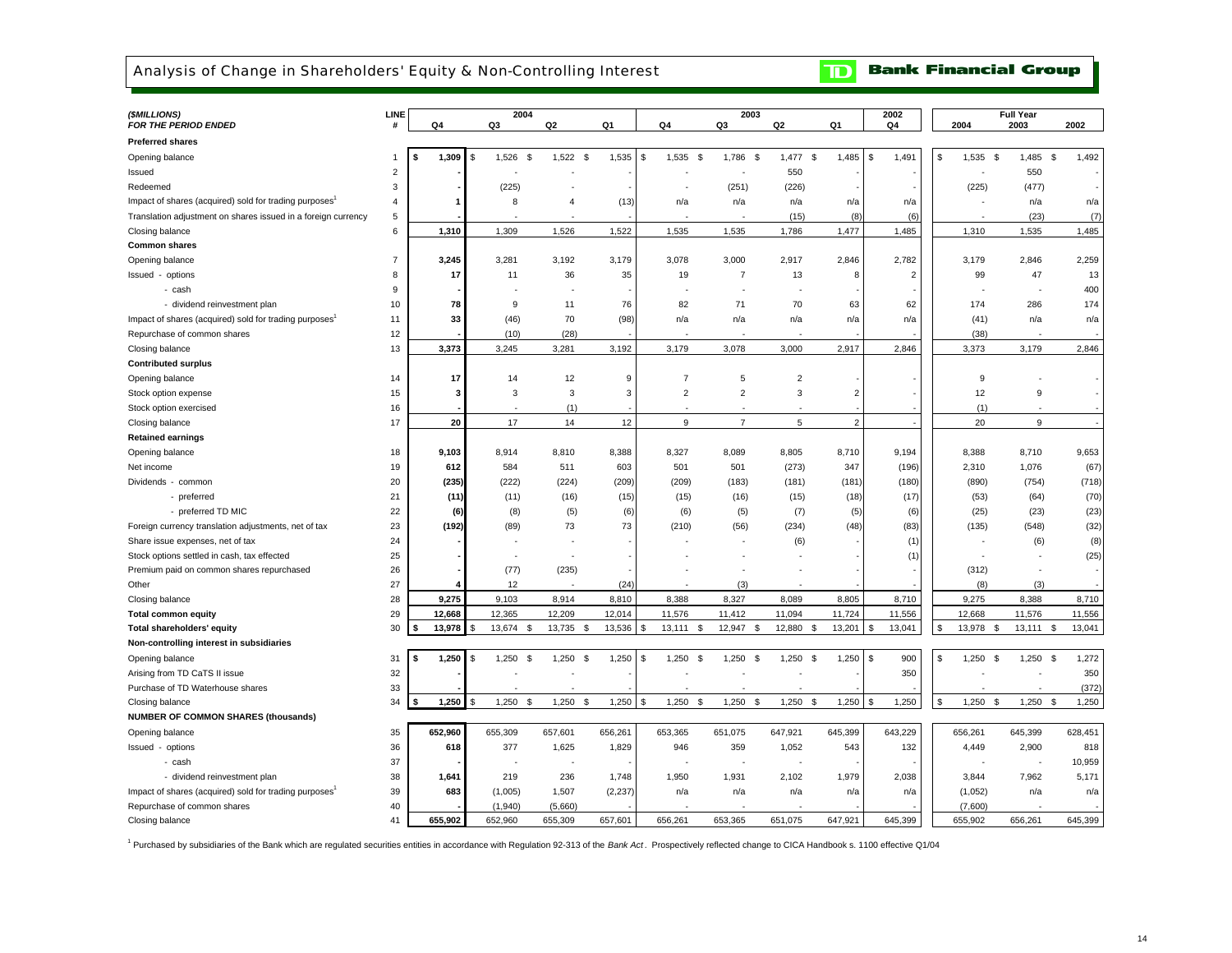## <span id="page-17-0"></span>Risk-Weighted Assets and Capital

| (\$MILLIONS)                                               | <b>LINE</b>    |               |                |           | 2004 |            |          |                  | 2003           |               |      |                | 2002           |
|------------------------------------------------------------|----------------|---------------|----------------|-----------|------|------------|----------|------------------|----------------|---------------|------|----------------|----------------|
| AS AT                                                      | #              | Q4            |                | Q3        |      | Q2         | Q1       | Q4               | Q <sub>3</sub> | Q2            |      | Q <sub>1</sub> | Q <sub>4</sub> |
| <b>Balance sheet assets</b>                                |                |               |                |           |      |            |          |                  |                |               |      |                |                |
| Cash resources                                             |                | 1,582         | $\mathbf{s}$   | 1,785 \$  |      | 1,638 \$   | 1,395    | \$<br>$1,344$ \$ | 1,346 \$       | $1,205$ \$    |      | $1,620$ \$     | 1,108          |
| <b>Securities</b>                                          | $\overline{c}$ | 4,155         |                | 4,034     |      | 4,041      | 3,759    | 3,686            | 4,451          | 4,635         |      | 5,845          | 6,247          |
| Loans                                                      | 3              | 61.840        |                | 59,206    |      | 57,834     | 59,810   | 59,508           | 59,979         | 62,804        |      | 64,231         | 64,247         |
| Customers' liability under acceptances                     | $\overline{4}$ | 5,414         |                | 5,607     |      | 5,348      | 5,699    | 6,400            | 6,731          | 6,429         |      | 6,460          | 7,066          |
| Other assets                                               | 5              | 6,208         |                | 5,861     |      | 6,175      | 6,055    | 5,885            | 5,834          | 6,189         |      | 6,158          | 6,288          |
| <b>Total balance sheet assets</b>                          | 6              | 79,199        |                | 76,493    |      | 75,036     | 76,718   | 76,823           | 78,341         | 81,262        |      | 84,314         | 84,956         |
| Off-balance sheet exposures                                |                |               |                |           |      |            |          |                  |                |               |      |                |                |
| <b>Credit instruments</b>                                  | $\overline{7}$ | 9,031         |                | 9,180     |      | 9,908      | 10,929   | 10,937           | 12,407         | 13,151        |      | 14,200         | 14,559         |
| Derivative financial instruments                           | 8              | 6,268         |                | 5,467     |      | 6,413      | 6,343    | 5,987            | 5,853          | 6,104         |      | 6,554          | 6,259          |
| Total off-balance sheet exposures                          | 9              | 15,299        |                | 14,647    |      | 16,321     | 17,272   | 16,924           | 18,260         | 19,255        |      | 20,754         | 20,818         |
| Total risk-weighted asset equivalent - Credit risk         | 10             | 94,498        |                | 91,140    |      | 91,357     | 93,990   | 93,747           | 96,601         | 100,517       |      | 105,068        | 105,774        |
| Total risk-weighted asset equivalent - Market risk         | 11             | 5,808         |                | 8,521     |      | 10,992     | 16,094   | 14,470           | 17,390         | 17,758        |      | 16,043         | 14,859         |
| Total risk-weighted assets                                 | 12             | \$<br>100,306 | $\mathbf{\$}$  | 99,661    | \$   | 102,349 \$ | 110,084  | \$<br>108,217 \$ | 113,991        | \$<br>118,275 | - \$ | $121,111$ \ \$ | 120,633        |
| <b>CAPITAL</b><br>TIER <sub>1</sub>                        |                |               |                |           |      |            |          |                  |                |               |      |                |                |
| Common shareholders' equity                                | 13             | \$<br>12,527  | $\mathfrak{S}$ | 12,348 \$ |      | 12,195 \$  | 12,002   | \$<br>11,567 \$  | 11,405 \$      | 11,089 \$     |      | $11,722$ \$    | 11,556         |
| Qualifying preferred shares                                | 14             | 1,310         |                | 1,309     |      | 1,526      | 1,522    | 1,535            | 1,525          | 1,394         |      | 1,375          | 1,328          |
| Contributed surplus                                        | 15             | 20            |                | 17        |      | 14         | 12       | 9                | $\overline{7}$ | 5             |      | 2              |                |
| Non-controlling interest in subsidiaries                   |                |               |                |           |      |            |          |                  |                |               |      |                |                |
| - TD CaTS                                                  | 16             | 1,250         |                | 1,250     |      | 1,250      | 1,250    | 1,250            | 1,250          | 1,216         |      | 1,188          | 1,119          |
| Less: goodwill and intangible assets in excess of 5% limit | 17             | (2, 467)      |                | (2,650)   |      | (2,778)    | (2,840)  | (3,035)          | (3,089)        | (3, 264)      |      | (4,033)        | (4,213)        |
| Total Tier 1 capital                                       | 18             | 12,640        |                | 12,274    |      | 12,207     | 11,946   | 11,326           | 11,098         | 10,440        |      | 10,254         | 9,790          |
| TIER <sub>2</sub>                                          |                |               |                |           |      |            |          |                  |                |               |      |                |                |
| Subordinated notes and debentures                          | 19             | 5,644         |                | 5,671     |      | 5,730      | 5,696    | 5,887            | 5,143          | 4,261         |      | 4,318          | 4,343          |
| Qualifying preferred shares                                | 20             |               |                |           |      |            |          |                  | 10             | 392           |      | 102            | 157            |
| Less: amortization of subordinated notes and debentures    | 21             | (212)         |                | (153)     |      | (161)      | (156)    | (241)            | (370)          | (373)         |      | (381)          | (357)          |
| General allowance for credit losses included in capital    | 22             | 878           |                | 872       |      | 895        | 963      | 947              | 997            | 1,034         |      | 1,060          | 1,056          |
| Total Tier 2 capital                                       | 23             | 6,310         |                | 6,390     |      | 6,464      | 6,503    | 6,593            | 5,780          | 5,314         |      | 5,099          | 5,199          |
| Investment in unconsolidated subsidiaries/                 |                |               |                |           |      |            |          |                  |                |               |      |                |                |
| substantial investments                                    | 24             | (1, 855)      |                | (1,742)   |      | (1,664)    | (1, 274) | (919)            | (900)          | (944)         |      | (915)          | (870)          |
| First loss protection                                      | 25             | (189)         |                | (192)     |      | (208)      | (139)    | (145)            | (152)          | (182)         |      | (154)          | (159)          |
| <b>Total capital</b>                                       | 26             | \$<br>16.906  | $\sqrt{3}$     | 16,730 \$ |      | 16,799 \$  | 17,036   | \$<br>16,855 \$  | 15,826 \$      | 14,628 \$     |      | $14,284$ \ \$  | 13,960         |
| <b>Capital ratios</b>                                      |                |               |                |           |      |            |          |                  |                |               |      |                |                |
| Tier 1 capital                                             | 27             | 12.6%         |                | 12.3 %    |      | 11.9%      | 10.9%    | 10.5%            | 9.7%           | 8.8%          |      | 8.5%           | 8.1%           |
| <b>Total capital</b>                                       | 28             | 16.9          |                | 16.8      |      | 16.4       | 15.5     | 15.6             | 13.9           | 12.4          |      | 11.8           | 11.6           |
| Tangible common equity ratio <sup>1</sup>                  | 29             | 9.0           |                | 8.5       |      | 8.0        | 7.3      | 6.9              | 6.3            | 5.7           |      | 5.4            | 5.1            |

<sup>1</sup> Tangible common equity ratio is common shareholders' equity plus contributed surplus less net intangibles and goodwill as a percentage of risk weighted assets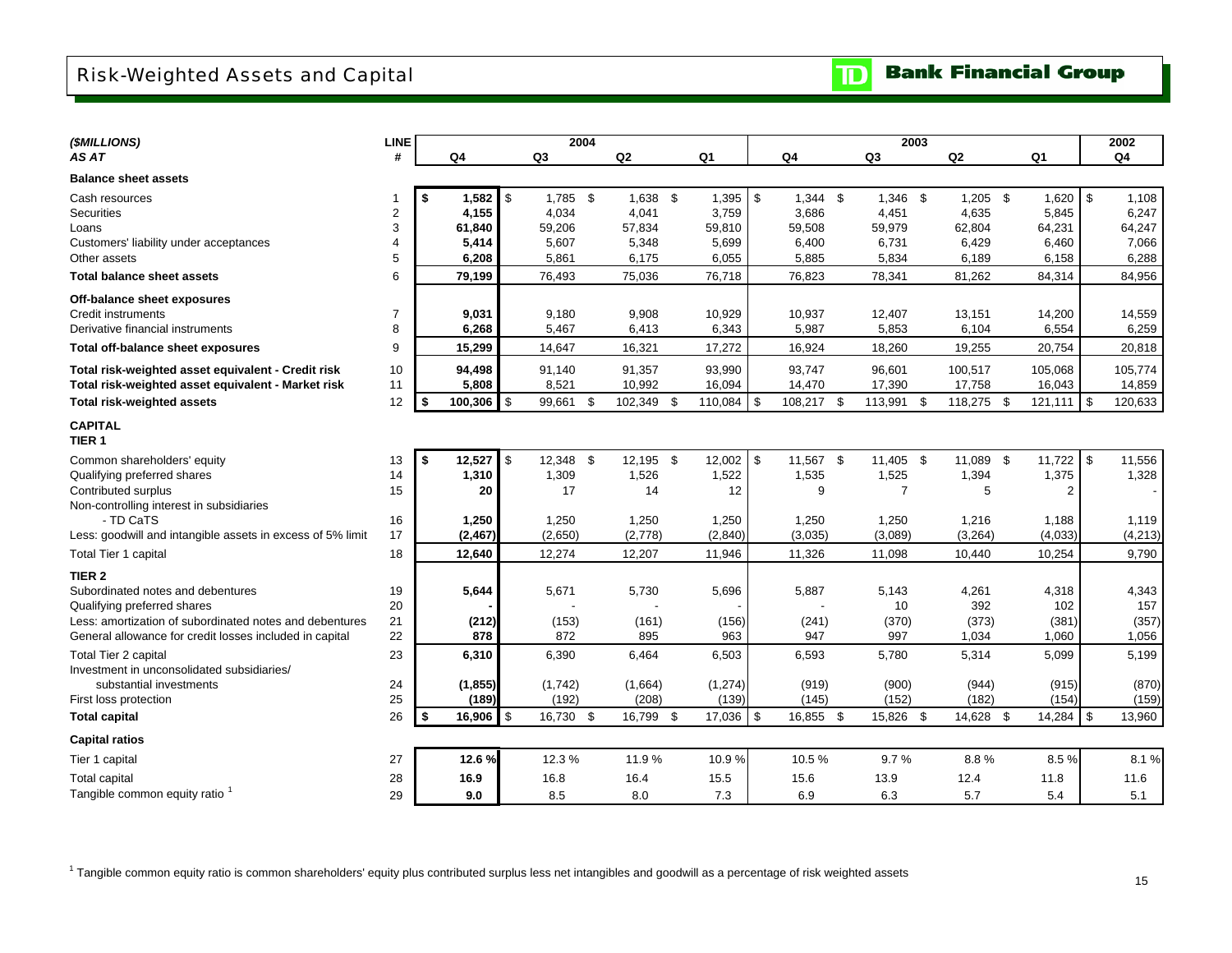## <span id="page-18-0"></span>Loan Securitization

#### *(\$MILLIONS)*

| ( <i>שוטובבוויוק</i>                                                                                    |                    |                |                    |                |                          |                |                                  |                        |            |                |                          |                     |                          |                         |
|---------------------------------------------------------------------------------------------------------|--------------------|----------------|--------------------|----------------|--------------------------|----------------|----------------------------------|------------------------|------------|----------------|--------------------------|---------------------|--------------------------|-------------------------|
|                                                                                                         |                    | <b>LINE</b>    |                    |                | 2004                     |                |                                  |                        | 2003       |                | 2002                     |                     | <b>Full Year</b>         |                         |
| <b>FOR THE PERIOD ENDED</b>                                                                             |                    | #              | Q <sub>4</sub>     | Q <sub>3</sub> | $\mathsf{Q2}$            | Q <sub>1</sub> | Q4                               | Q3                     | Q2         | Q <sub>1</sub> | Q <sub>4</sub>           | 2004                | 2003                     | 2002                    |
| Loans securitized and sold to third parties<br>Securitized/(repurchased) during the period <sup>1</sup> |                    |                |                    |                |                          |                |                                  |                        |            |                |                          |                     |                          |                         |
|                                                                                                         |                    |                |                    |                | $\mathbf{\hat{s}}$       | \$             | \$                               | \$                     |            | \$             |                          |                     |                          | \$                      |
| Mortgage                                                                                                | Conventional       | $\mathbf{1}$   | \$                 | \$             |                          |                |                                  |                        |            |                | \$                       | \$                  |                          |                         |
|                                                                                                         | <b>MBS Pool</b>    | $\overline{2}$ | 1,817              | 1,686          | 1,066                    | 1,056          | 2,138                            | 2,338                  | 1,435      | 1,600          | 1,203                    | 5,625               | 7,511                    | 3,734                   |
|                                                                                                         | Commercial         | 3              | 300                |                | 81                       | 318            | $\sim$                           | 302                    | L.         | 577            | (1)                      | 699                 | 879                      | 89                      |
| Personal                                                                                                | <b>HELOC</b>       | $\overline{4}$ |                    |                | $\overline{\phantom{a}}$ | (370)          |                                  |                        |            | (300)          | (472)                    | (370)               | (300)                    | (2, 313)                |
|                                                                                                         | <b>Credit Card</b> | 5              |                    |                |                          | (39)           | (613)                            | 1,146                  | (20)       | (500)          | (107)                    | (39)                | 13                       | (994)                   |
| Corporate Loans                                                                                         |                    | 6              |                    |                |                          |                |                                  |                        |            |                | $\overline{\phantom{a}}$ |                     | $\overline{\phantom{a}}$ | $\sim$                  |
| Total                                                                                                   |                    | $\overline{7}$ | \$2,117            | \$1,686        | \$1,147                  | \$<br>965      | \$1,525                          | \$3,786                | \$1,415    | \$1,377        | \$<br>623                | \$5,915             | \$8,103                  | \$<br>516               |
| Outstanding at end of period                                                                            |                    |                |                    |                |                          |                |                                  |                        |            |                |                          |                     |                          |                         |
| Mortgage                                                                                                | Conventional       | 8              | 11                 | \$<br>36       | \$<br>382                | \$<br>515      | \$<br>626                        | \$<br>788              | \$1,052    | \$1,380        | \$1,600                  | \$<br>11            | \$<br>626                | \$1,600                 |
|                                                                                                         | <b>MBS Pool</b>    | 9              | 13,060             | 12,004         | 11,200                   | 11,031         | 10,683                           | 9,532                  | 8,302      | 7,660          | 6.473                    | 13,060              | 10,683                   | 6,473                   |
|                                                                                                         | Commercial         | 10             | 1,818              | 1,595          | 1,606                    | 1,560          | 1,284                            | 1,328                  | 1,065      | 1,079          | 509                      | 1,818               | 1,284                    | 509                     |
| Personal                                                                                                | <b>HELOC</b>       | 11             | 4,024              | 4,039          | 4,077                    | 4,120          | 4,541                            | 4,590                  | 4,648      | 4,684          | 5.032                    | 4,024               | 4,541                    | 5,032                   |
|                                                                                                         | Credit Card        | 12             | 1,300              | 1,300          | 1,500                    | 1,500          | 1,539                            | 2,147                  | 1,002      | 1,022          | 1,522                    | 1,300               | 1,539                    | 1,522                   |
| Corporate Loans                                                                                         |                    | 13             |                    |                | 28                       | 42             | 79                               | 108                    | 187        | 187            | 200                      |                     | 79                       | 200                     |
| Total                                                                                                   |                    | 14             | \$20,213           | \$18,974       | \$18,793                 | \$18,768       | \$18,752                         | \$18,493               | \$16,256   | \$16,012       | \$15,336                 | \$20,213            | \$18,752                 | \$15,336                |
| Economic Impact                                                                                         |                    |                |                    |                |                          |                |                                  |                        |            |                |                          |                     |                          |                         |
| Net interest income                                                                                     |                    | 15             | $\sqrt{2}$<br>(89) | \$<br>(105)    | \$<br>(109)              | \$<br>(112)    | $\sqrt[6]{\frac{1}{2}}$<br>(100) | $\mathfrak{S}$<br>(49) | \$<br>(60) | \$<br>(58)     | \$<br>(64)               | $\sqrt{2}$<br>(415) | $\mathbf{s}$<br>(267)    | $\mathfrak{S}$<br>(288) |
| Other income                                                                                            |                    | 16             | 82                 | 90             | 107                      | 111            | 89                               | 60                     | 54         | 47             | 53                       | 390                 | 250                      | 218                     |
| Provision for credit losses                                                                             |                    | 17             | 9                  | 9              | 13                       | 10             | 13                               | $\overline{7}$         | 6          | 11             | 11                       | 41                  | 37                       | 70                      |
| Total impact                                                                                            |                    | 18             | \$<br>$\mathbf{2}$ | (6)<br>\$      | \$<br>11                 | \$<br>9        | $\sqrt{2}$<br>$\overline{2}$     | 18<br>\$               | \$         | \$             | \$                       | $\,$<br>16          | \$<br>20                 | $\mathsf{\$}$           |
| Mortgage Backed Securities Retained <sup>2</sup>                                                        |                    |                |                    |                |                          |                |                                  |                        |            |                |                          |                     |                          |                         |
| Outstanding at end of period                                                                            |                    | 19             | \$9,695            | \$10,522       | \$9,485                  | \$7,217        | \$8,091                          | \$5,920                | \$6,467    | \$6,661        | \$6,212                  | \$9,695             | \$8,091                  | \$6,212                 |
|                                                                                                         |                    |                |                    |                |                          |                |                                  |                        |            |                |                          |                     |                          |                         |

 $1$  Excludes principal repayments during the period

<sup>2</sup> Reported as investment securities issued or guaranteed by Canada on the consolidated balance sheet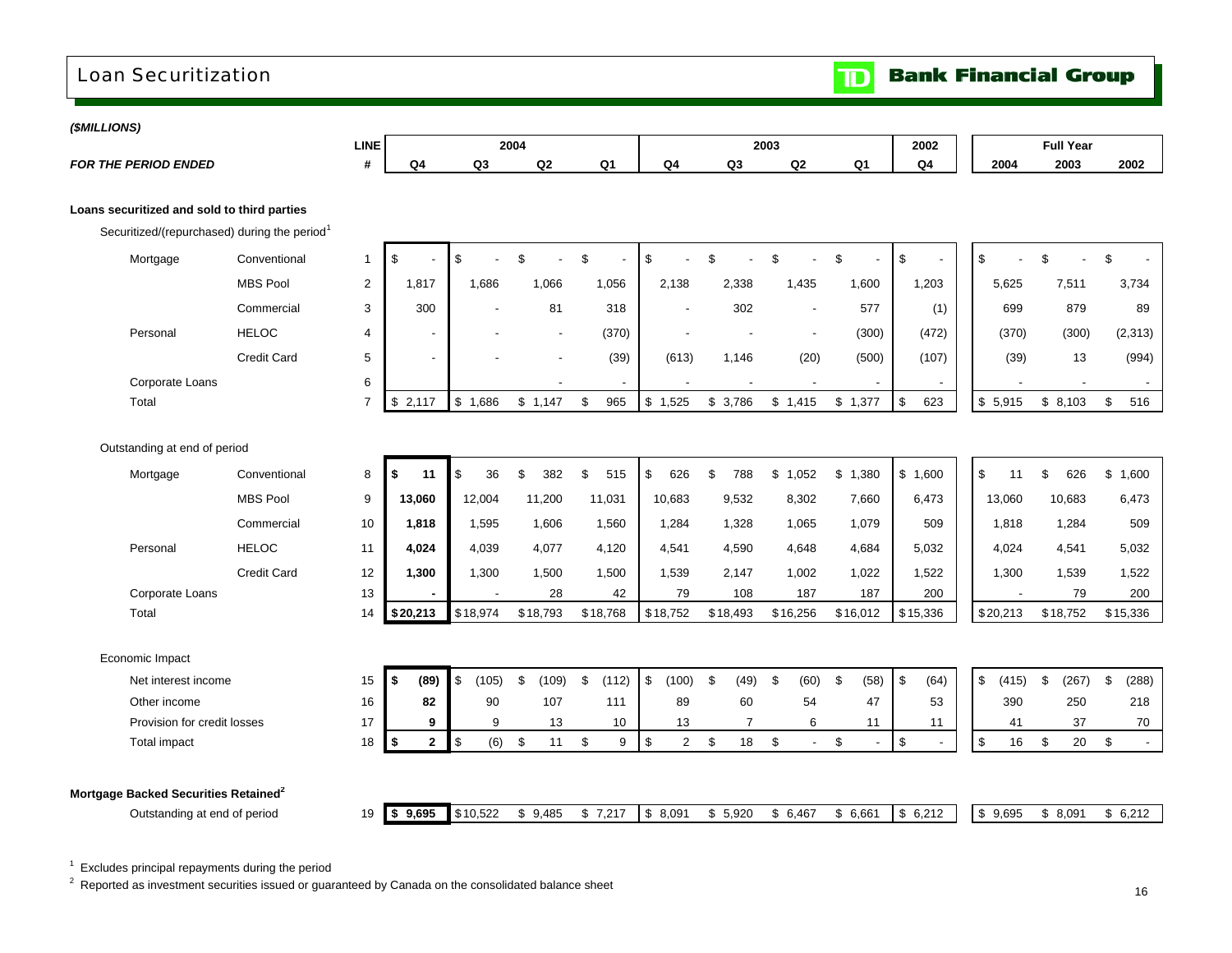<span id="page-19-0"></span>

| (\$MILLIONS)                                               | <b>LINE</b>    |              |                |                | 2004 |                          |               |                          |                |                |         | 2003 |         |               | 2002           |
|------------------------------------------------------------|----------------|--------------|----------------|----------------|------|--------------------------|---------------|--------------------------|----------------|----------------|---------|------|---------|---------------|----------------|
| AS AT                                                      | #              |              | Q4             | Q3             |      | Q2                       |               | Q1                       | Q4             |                | Q3      |      | Q2      | Q1            | Q <sub>4</sub> |
| <b>GROSS IMPAIRED LOANS</b>                                |                |              |                |                |      |                          |               |                          |                |                |         |      |         |               |                |
| <b>Personal and Commercial Banking</b>                     |                |              |                |                |      |                          |               |                          |                |                |         |      |         |               |                |
| Retail                                                     | -1             | S.           | 138            | \$<br>156      | \$   | 165                      | \$            | 204                      | \$<br>215      | \$             | 206     | \$   | 216     | \$<br>239     | \$<br>250      |
| Commercial                                                 | $\overline{c}$ |              | 138            | 166            |      | 173                      |               | 223                      | 210            |                | 209     |      | 189     | 150           | 164            |
| <b>Total Personal and Commercial Banking</b>               | 3              |              | 276            | 322            |      | 338                      |               | 427                      | 425            |                | 415     |      | 405     | 389           | 414            |
| <b>Wholesale Banking</b>                                   |                |              |                |                |      |                          |               |                          |                |                |         |      |         |               |                |
| Corporate loans - core                                     | 4              |              |                |                |      |                          |               |                          |                |                |         |      |         |               | 2,080          |
| <b>Investment Banking</b>                                  | 5              |              | ٠              |                |      |                          |               | $\overline{\phantom{0}}$ |                |                | 27      |      | 28      | 31            | 31             |
| <b>Total Wholesale Banking</b>                             | 6              |              | $\blacksquare$ | $\overline{a}$ |      | $\overline{\phantom{a}}$ |               | $\overline{a}$           | $\overline{a}$ |                | 27      |      | 28      | 31            | 2,111          |
| <b>Corporate Segment</b>                                   |                |              |                |                |      |                          |               |                          |                |                |         |      |         |               |                |
| Corporate loans - non-core <sup>1</sup>                    | $\overline{7}$ |              | 261            | 430            |      | 586                      |               | 739                      | 946            |                | 1,463   |      | 2,089   | 2,363         |                |
| <b>TOTAL GROSS IMPAIRED LOANS</b>                          | 8              | -\$          | 537            | \$<br>752      | \$   | 924                      | \$            | 1,166                    | \$<br>1,371    | \$             | 1,905   | \$   | 2,522   | \$<br>2,783   | \$<br>2,525    |
| <b>NET IMPAIRED LOANS</b>                                  |                |              |                |                |      |                          |               |                          |                |                |         |      |         |               |                |
| <b>Personal and Commercial Banking</b>                     |                |              |                |                |      |                          |               |                          |                |                |         |      |         |               |                |
| Retail                                                     | 9              | S.           | 63             | \$<br>81       | \$   | 87                       | \$            | 111                      | \$<br>121      | \$             | 118     | \$   | 126     | \$<br>142     | \$<br>152      |
| Commercial                                                 | 10             |              | 75             | 86             |      | 91                       |               | 136                      | 123            |                | 113     |      | 102     | 75            | 105            |
| <b>Total Personal and Commercial Banking</b>               | 11             |              | 138            | 167            |      | 178                      |               | 247                      | 244            |                | 231     |      | 228     | 217           | 257            |
| <b>Wholesale Banking</b>                                   |                |              |                |                |      |                          |               |                          |                |                |         |      |         |               |                |
| Corporate loans - core                                     | 12             |              | ٠              |                |      |                          |               |                          |                |                |         |      |         |               | 1,163          |
| Investment banking                                         | 13             |              | $\sim$         |                |      |                          |               | $\overline{\phantom{a}}$ |                |                | 27      |      | 28      | 31            | 31             |
| <b>Total Wholesale Banking</b>                             | 14             |              | $\blacksquare$ |                |      |                          |               | $\overline{a}$           | $\overline{a}$ |                | 27      |      | 28      | 31            | 1,194          |
| <b>Corporate Segment</b>                                   |                |              |                |                |      |                          |               |                          |                |                |         |      |         |               |                |
| Corporate loans - non-core                                 | 15             |              | 133            | 293            |      | 400                      |               | 469                      | 640            |                | 938     |      | 956     | 1,264         |                |
| Total impaired loans net of specific provisions            | 16             |              | 271            | 460            |      | 578                      |               | 716                      | 884            |                | 1,196   |      | 1,212   | 1,512         | 1,451          |
| General allowance for credit losses                        | 17             |              | 917            | 917            |      | 917                      |               | 984                      | 984            |                | 1,141   |      | 1,141   | 1,141         | 1,141          |
| Sectoral allowance for credit losses                       | 18             |              |                | 160            |      | 228                      |               | 316                      | 541            |                | 698     |      | 813     | 1,032         | 1,285          |
| <b>TOTAL NET IMPAIRED LOANS</b>                            | 19             | 5            | (646)          | \$<br>(617)    | \$   | (567)                    | \$            | (584)                    | \$<br>(641)    | \$             | (643)   | \$   | (742)   | \$<br>(661)   | \$<br>(975)    |
|                                                            |                |              |                |                |      |                          |               |                          |                |                |         |      |         |               |                |
| Allowance for credit losses as a % of gross impaired loans | 20             |              | 220.3%         | 182.0%         |      | 161.4%                   |               | 150.1%                   | 146.8%         |                | 133.8%  |      | 129.4 % | 123.8%        | 138.6%         |
| Total Loans (page 10, line 12)                             | 21             | $\mathbf{s}$ | 129,431        | \$<br>128,923  | \$   | 127,170                  | $\sqrt[6]{2}$ | 125,871                  | \$<br>124,703  | $$\mathbb{S}$$ | 127,108 | \$   | 129,289 | \$<br>129,496 | \$<br>130,346  |
| Net impaired loans as a % of net loans                     | 22             |              | (0.5)%         | (0.5)%         |      | (0.4)%                   |               | (0.5)%                   | (0.5)%         |                | (0.5)%  |      | (0.6)%  | (0.5)%        | (0.7)%         |
| <b>GENERAL ALLOWANCE FOR CREDIT LOSSES</b>                 |                |              |                |                |      |                          |               |                          |                |                |         |      |         |               |                |
| Loans (line 17 above)                                      | 23             | S.           | 917            | \$<br>917      | \$   | 917                      | \$            | 984                      | \$<br>984      | \$             | 1,141   | \$   | 1,141   | \$<br>1,141   | \$<br>1,141    |
| Derivative financial instruments                           | 24             |              | 27             | 30             |      | 30                       |               | 28                       | 28             |                | 36      |      | 37      | 40            | 27             |
| Total general allowance                                    | 25             | -\$          | 944            | \$<br>947      | \$   | 947                      | \$            | 1,012                    | \$<br>1,012    | \$             | 1,177   | \$   | 1,178   | \$<br>1,181   | \$<br>1,168    |

 $1$  Comparative figures have not been provided as the split between core and non-core is a result of a change in business strategy effective Q1/03